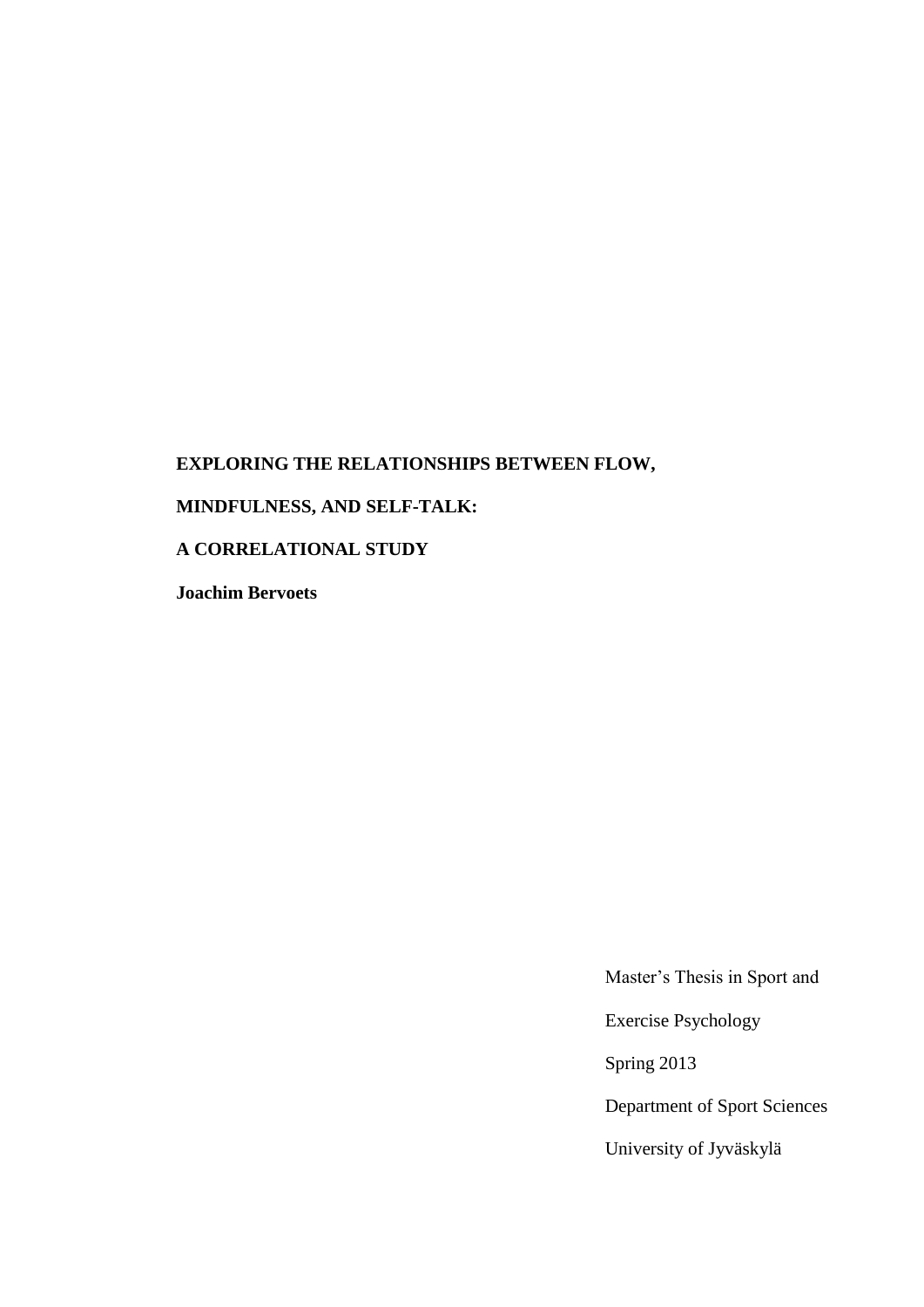## <span id="page-1-0"></span>ABSTRACT

Joachim Bervoets, 2013. Exploring the Relationships between Flow, Mindfulness, and Self-Talk: A Correlational Study. Master's Thesis in Sport and Exercise Psychology. Department of Sport Sciences, University of Jyväskylä. 45 p.

Flow (peak performance) and mindfulness (nonjudgemental present-moment awareness) appear to be conceptually closely related to one another (e.g., Gardner & Moore, 2004). Theoretically, self-talk can be reasoned to play a key role in influencing the afore mentioned constructs. The interconnectivity of these three key variables of interest is illustrated and explained in a proposed overarching theoretical framework.

Therefore, the main purpose of the current correlational study was to explore the relationships between flow, mindfulness, and self-talk, at the dispositional level. 212 international participants with experience in competitive sports completed an on-line questionnaire comprising the Dispositional Flow Scale 2 (DFS-2; Jackson & Eklund, 2004), the Five Facet Mindfulness Questionnaire (FFMQ; Baer et al., 2006), and the Automatic Self-Talk Questionnaire for Sports (ASTQS; Zourbanos et al., 2009).

Results confirmed the moderate, positive connection between flow and mindfulness  $(r =$ .44). Moreover, linear regression analysis indicated that mindfulness appeared to significantly predict flow  $(F = 50.395 \mid 1, 211]$ ,  $p < .001$ ). Furthermore, negative- and positive self-talk correlated moderately with both flow  $(r = -.52$  and  $r = .59$ . respectively) and mindfulness ( $r = -0.45$  and  $r = 0.23$ , respectively). Additionally, self-talk (negative and positive combined) significantly predicted flow and mindfulness, accounting for 51% and 22% of the variance, respectively.

Investigating potential gender differences in terms of dispositional flow, mindfulness, and self-talk, was a secondary aim of the present study. Significant gender differences were found for every variable of interest; in this sample, men appeared to demonstrate higher levels of flow, mindfulness, and positive self-talk, and lower levels of negative self-talk, in comparison to women.

In sum, the examined triangle of concepts appeared to be considerably interconnected, illustrated by moderate to strong correlations and significant predictions. The findings of the present study suggest that these novel avenues of research merit further, closer attention in future studies; especially, making use of experimental designs (interventionbased), more homogenous groups, and deeper analysis of sub-scales. Lastly, future research could benefit greatly from looking into the potential mediating influence mindfulness has on self-talk, and consequently how these two concepts affect athletic peak performance, flow.

Keywords: flow, mindfulness, self-talk, competitive sports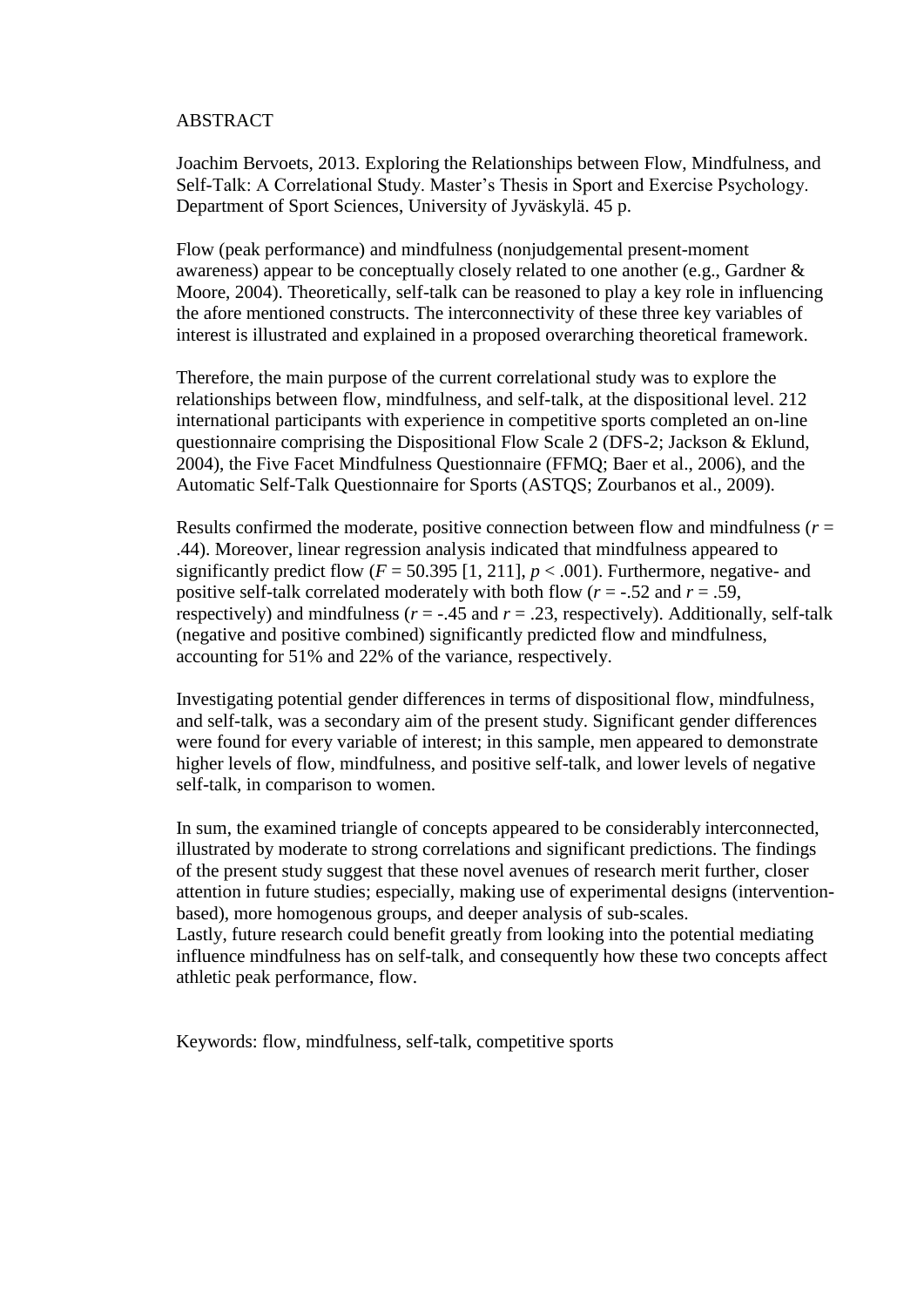## <span id="page-2-0"></span>ACKNOWLEDGEMENTS

My most sincere gratefulness goes out to everyone who has helped me over the course of the last year;

My supervisor, Dr. Mary Hassandra, who has supported and encouraged me throughout the entire thesis-journey. Her guidance and research-expertise were indispensable to the successful end-result of this study.

My classmates, always eager to provide words of encouragement. Never hesitating to offer advice.

My friends, words fall short here. Often unknowingly, helping me find that essential spark of inspiration. Love and kindness are paramount.

My family, sending me truckloads of positive energy from back home. Sometimes out of sight, never out of heart.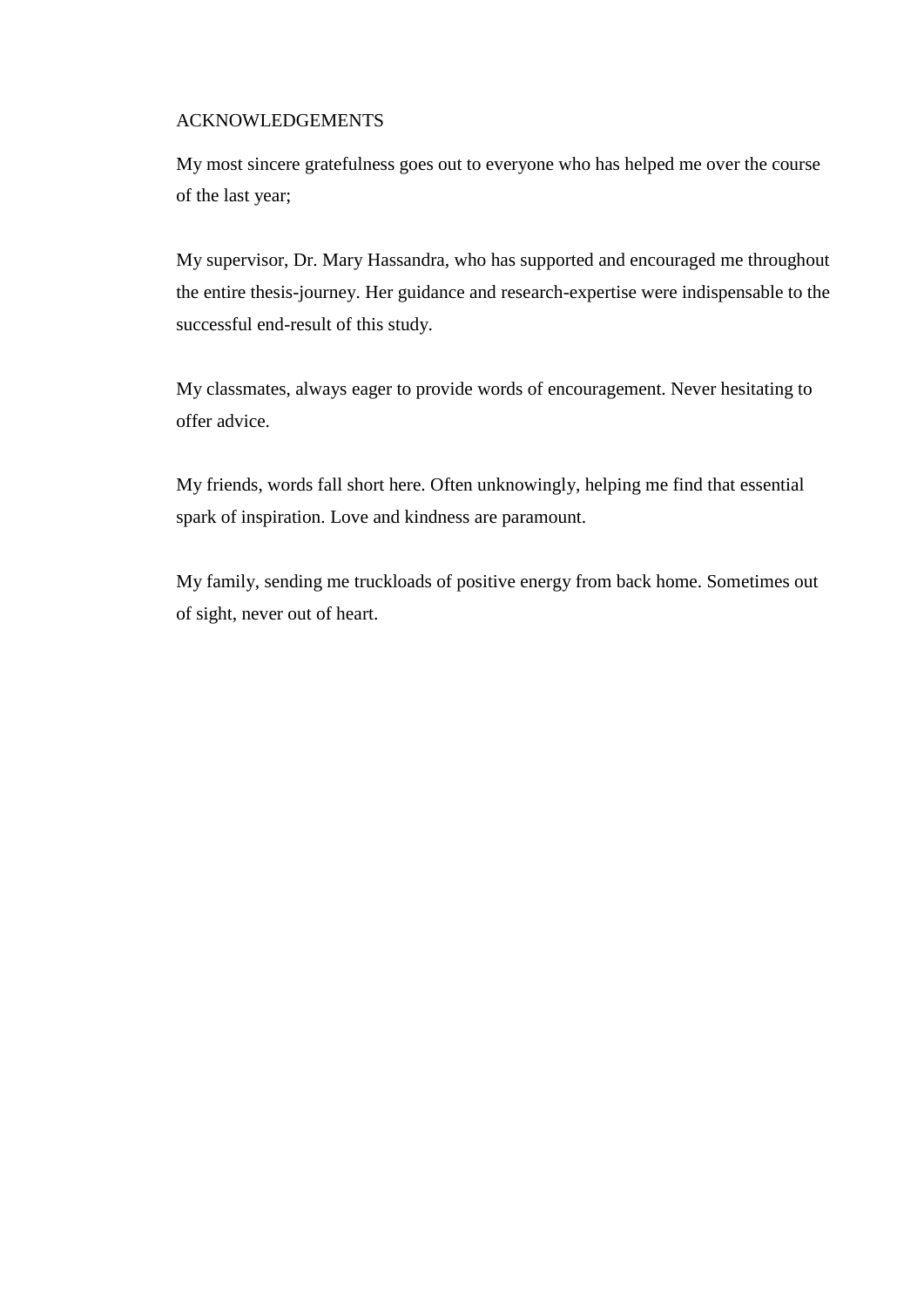# TABLE OF CONTENTS

| 1.1 Conceptualization Key Variables: Flow, Mindfulness, and Self-Talk7    |  |
|---------------------------------------------------------------------------|--|
|                                                                           |  |
|                                                                           |  |
|                                                                           |  |
|                                                                           |  |
|                                                                           |  |
|                                                                           |  |
|                                                                           |  |
| 1.4 Overarching Theoretical Framework: 'The Automatic Pilot'  12          |  |
|                                                                           |  |
| 1.4.2 Synopsis Affinity Ironic Process Theory with Key Variables  16      |  |
|                                                                           |  |
|                                                                           |  |
|                                                                           |  |
| 1.4.6 Fundamental Difference Traditional Psychological Skills Training 19 |  |
|                                                                           |  |
|                                                                           |  |
|                                                                           |  |
|                                                                           |  |
|                                                                           |  |
|                                                                           |  |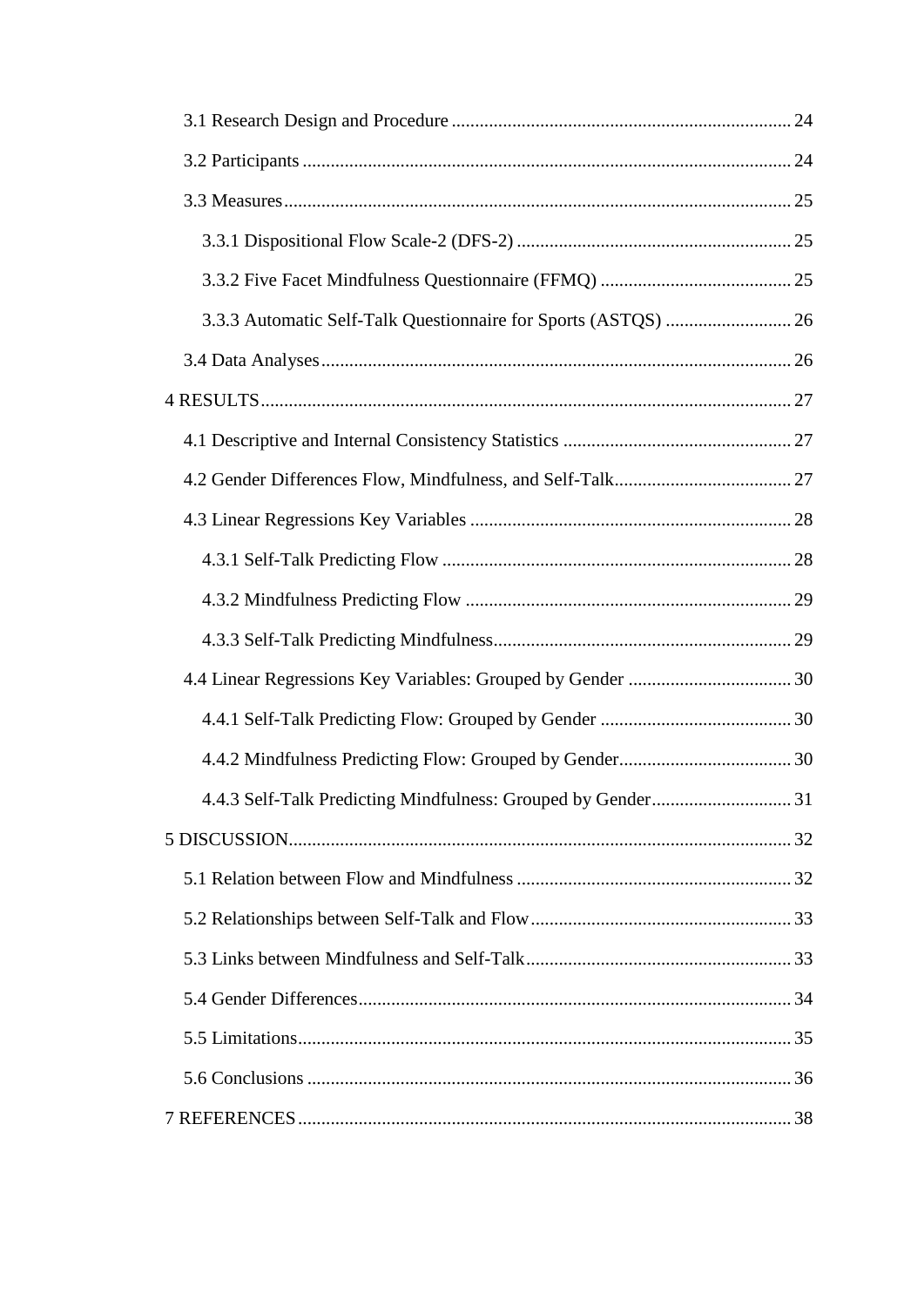#### <span id="page-5-0"></span>1 INTRODUCTION

*"Everything was happening in slow motion for me, and you just really want to stay in that moment. You don't want to step outside of yourself and think about what is going on because then you are going to lose that rhythm. You just need to keep going, then at the end of the game, I really just felt numb. I couldn't really grasp what had just happened.*

*What it is, you start seeing where guys are going before they get there. It gives you the effect of the game being in slow motion. It's a combination of anticipation and visualization."*

*"I was just determined. I was just locked in, tuned into what was going on out there. These points tonight mattered. We needed them. The points I put in the basket were instrumental. It means a lot more."*

- Kobe Bryant after his legendary 81 (!) points-game in 2006 (regarded by many as the greatest performance ever in the NBA): The sport psychological concept 'Flow' is described quite soundly by Kobe here: e.g., transformation of time (slow motion), loss of self-consciousness (don't step outside of yourself), action-awareness merging ((automatic) rhythm), clear goals (determined, needed points), and sense of control/concentration (anticipation, locked/tuned in).

The congruousness between Kobe's description of how he experienced his performance, and most of Csikszentmihalyi's dimensions of flow (which will be described in detail later), is remarkable. This illustrates the tangibility of flow in sports. Kobe's words are also reminiscent of Jackson and Delehanty's (1995) infamous insights regarding optimal performance in basketball: "selflessness is the soul of teamwork" (p. 6) relates to the flow-dimension loss of self-consciousness, furthermore, both are intricately tied to the downplaying of the ego in mindfulness, where the individual notices the unfolding moment nonjudgmentally by refraining from assigning personal values to the process, and so, lets go of personal ego and other self-conscious thoughts (Game, 2001). Kobe seemed to tap into a special spring well of vision, energy, when he 'saw where guys were going before they got there'. The illustrious basketball coach Phil Jackson (1995) described this "mindfulness connection" (p. 118) as "players need to connect with something larger than themselves" (p. 64), he called on everyone to be fully present during game situations, in order to let the players "develop an intuitive feel for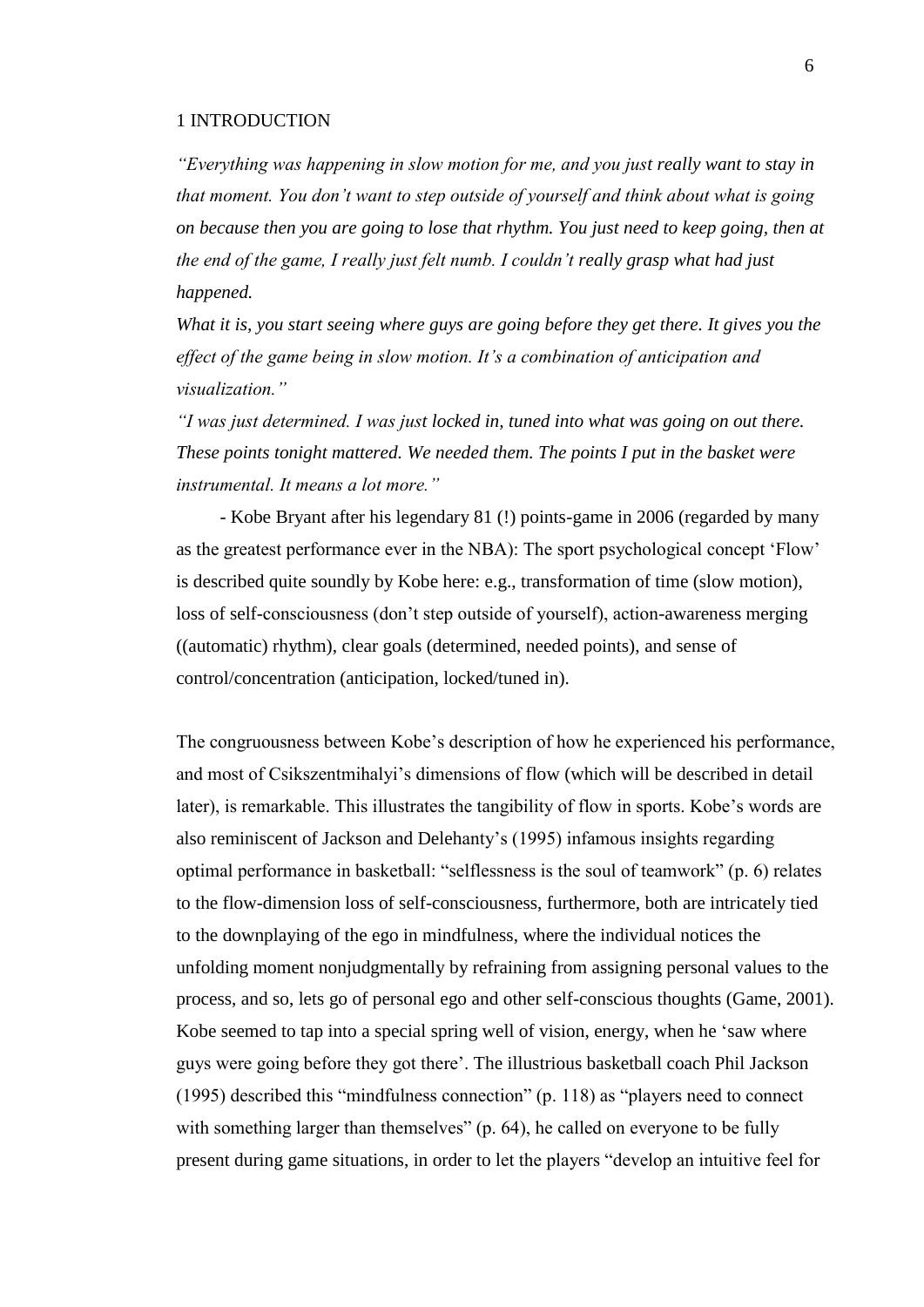how their movements and those of everyone else on the floor are interconnected" (p. 91). Indeed, optimal performance has been linked to 'living in the here and now', 'focusing on the present moment' by several authors (Jackson & Csikszentmihalyi, 1999; Jackson & Delehanty, 1995; Kee & Wang, 2008; Ravizza, 2002). It is of additional interest, given the omnipresence of self-talk in sport psychology, what kind of verbalizations are going on in the athlete's mind when this peak performance occurs.

## <span id="page-6-0"></span>1.1 Conceptualization Key Variables: Flow, Mindfulness, and Self-Talk

#### <span id="page-6-1"></span>1.1.1 Flow

Flow and mindfulness share a number of defining characteristics. Flow can perhaps best be described as an optimal psychological state of peak performance that can occur when there is a balance between perceived challenges and skills (Csikszentmihalyi, 1990). This deeply rewarding elusive state tends to involve intense concentration so focused that it amounts to absolute absorption in the specific activity, loss of self-consciousness, a harmonious sense of everything clicking into place, and so forth. Csikszentmihalyi (2000) divided the nine dimensions of flow into flow conditions (prerequisites): challenge-skills balance (i.e., accomplishment highly demanding situation by extending beyond normal capabilities), clear goals (inherent in activity to strive towards), unambiguous feedback (informs individual about progress towards goals or adjustments necessary to do so); and flow characteristics (experienced during): concentration on the task at hand (total focus, free from superfluous or distracting thoughts), actionawareness merging (i.e., total absorption, feeling one with the activity), loss of selfconsciousness (i.e., decreased awareness of self- and social evaluation), sense of control (over performance or outcome), and transformation of time (i.e., perception of time either speeding up or slowing down). The result is an autotelic experience; enjoyable and intrinsically rewarding (Csikszentmihalyi, 1975). The peak experience of flow is strongly associated with peak performance (Jackson & Roberts, 1992). In Jackson's (1992) qualitative exploration of flow, athletes reported to find 'not actively trying to control' a controllable facilitator of flow, bearing close resemblance to the acceptance component of mindfulness, both being in accordance with Wegner's (1994) 'Ironic Process Theory'. This conceptual and theoretical affinity will be expanded on later in this introduction.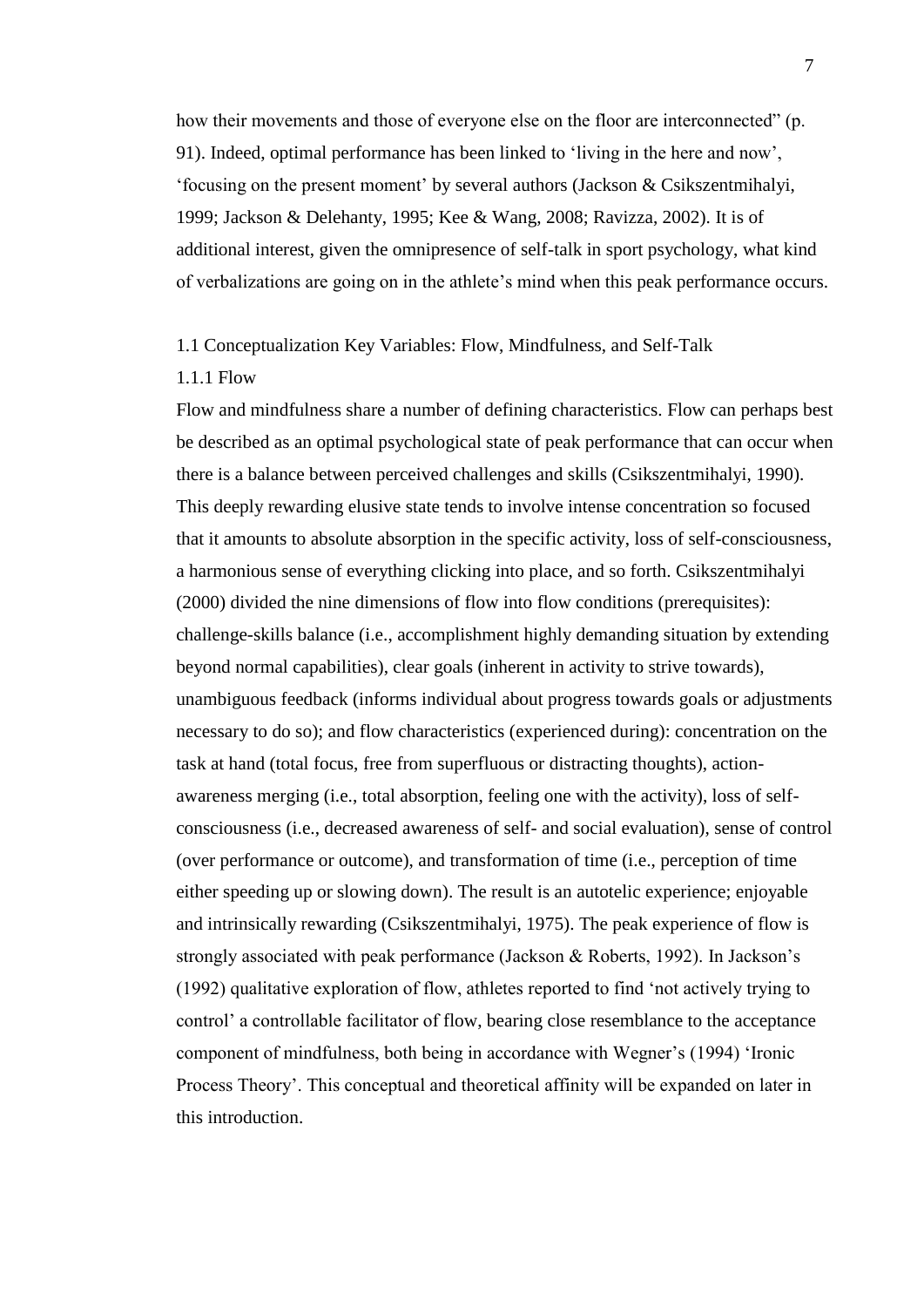#### <span id="page-7-0"></span>1.1.2 Mindfulness

At the core of mindfulness lies the nonjudgmental focus of one's attention on the experience that occurs in the present moment (Kabat-Zinn, 1994). Unpleasant thoughts are simply acknowledged and accepted, rather than suppressed or replaced by positive thoughts (Gardner & Moore, 2007). An open, receptive stance towards one's broad domain of conscious experience is adopted in mindfulness (Kabat-Zinn, 1990). One of the hallmarks of mindfulness is that attention is being extricated from being fixated on evaluative language, enabling nonjudgmental, metacognitive awareness of thoughts and feelings (Brown, Ryan, & Creswell, 2007). It is important to underline this element of evaluative language in mindfulness, or the absence thereof, in light of self-talk, the third main construct of interest in the current study. An operational definition of mindfulness has been proposed by Bishop et al. (2004) and consists of two components; selfregulation of attention towards the immediate present moment (regarded as a mental skill or state), and the adoption of an orientation that is marked by curiosity, openness, and acceptance (viewed as personality characteristics that underlie mindfulness tendencies). This regulation of attention is argued to be a trainable skill (e.g., Baer, 2003; Clark, 2002; Sun & Wu, 2011), examples through which this can be achieved, relevant to the current article, include; mindfulness (e.g., Gardner & Moore, 2004), and self-talk (e.g., Hatzigeorgiadis et al., 2004). In sum, "the capacity to flexibly allocate attention to any of several experiential domains (behavioral, physiological, cognitive) in a nonreactive, nonjudgmental manner is perhaps the most valuable potential characteristic of mindfulness" (Salmon, Hanneman, & Harwood, 2010, p. 151). The latter converges with Dormashev's (2010) notion that prolonged effortless concentration of attention is the principal characteristic of flow.

#### <span id="page-7-1"></span>1.1.3 Self-Talk

An operational definition of self-talk should include: (a) verbalizations or statements addressed to the self; (b) multidimensional in nature (positive/negative, overt/covert, self-determined, frequency); (c) having interpretive elements association with the content of statements employed; (d) is somewhat dynamic; and (e) serving at least two functions; instructional and motivational (Hardy, 2006). Considering the correlational nature of, and the quantitative self-talk measure (Automatic Self-Talk Questionnaire for Sports (ASTQS); Zourbanos, Hatzigeorgiadis, Chroni, Theodorakis, & Papaioannou, 2009) used in the present study, the operational definition of self-talk in this article is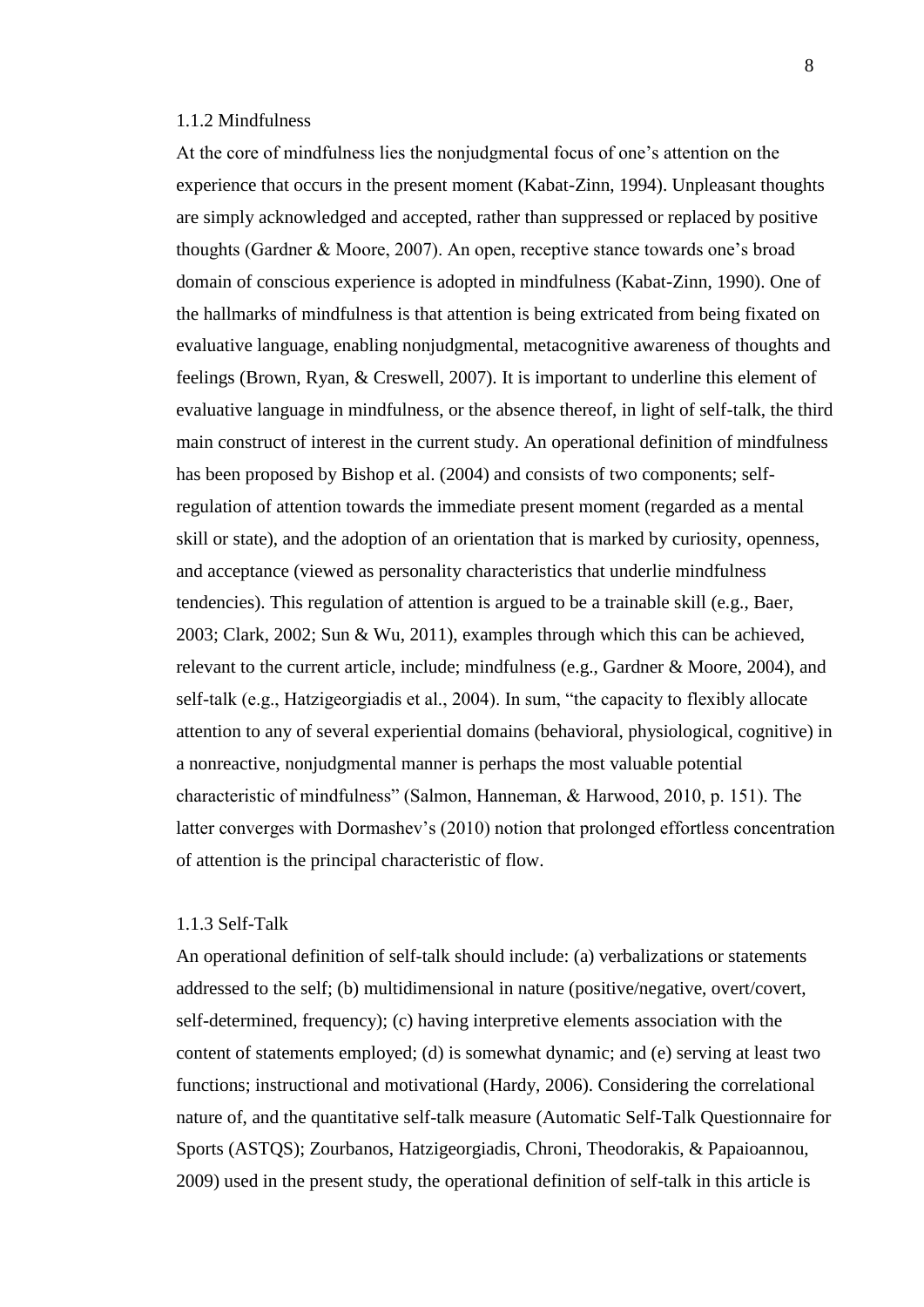limited to 'positive or negative verbalizations or statements addressed to the self, while performing'. Moreover, while frequency of self-talk use is a major factor in the present investigation, due to the limited scope, functions (in the form of sub-scales) will not be included in the analyses.

## <span id="page-8-0"></span>1.2 Mindfulness in Sport Psychology

Mindfulness and 'Acceptance and Commitment Therapy' (ACT, said as one word, not as letters; Hayes, Strosahl, & Wilson, 1999) are rapidly gaining ground in almost every field of psychology: stress, depression, anxiety, psychosis, eating disorders, work performance, just to name a few (Baer, 2003; Birrer, Röthlin, & Morgan, 2012; Moore, 2009). Considering the sound theoretical underpinnings and ample empirical evidence put forward by these third wave approaches, the exponential boom in research and therapeutic applications, comes as no surprise (e.g., Cullen, 2008; Greeson, 2009).

As a rather logical next step, mindfulness and ACT are now also infiltrating sport psychology. A very first protocol, the 'Mindfulness Acceptance and Commitment approach' (MAC), a coalescence of mindfulness and ACT, was brought to the table by Gardner and Moore in 2004. Dozens of other researchers followed Gardner and Moore's example, contributing to the knowledge-base of mindfulness in sport (e.g., Bernier, Thienot, Codron, & Fournier, 2009; Kaufman, Glass, & Arnkoff, 2009; Aherne, Moran, & Lonsdale, 2011). It should be noted that mindfulness and ACT are also rising in exercise psychology (e.g., Chatzisarantis & Hagger, 2007), however, the current study shall focus on sport psychology, and performance enhancement in particular.

Investigating mindfulness in sport psychology is compelling and makes sense for a number of theoretical reasons: (1) 'Flow Theory' (Csikszentmihalyi, 1990), the experience of peak performance and mindfulness are conceptually closely related (i.e., non-judgemental, present-moment awareness); (2) 'Ironic Process Theory' (Janelle, 1999; Wegner, 1994), attempts to control/ suppress/ change negative thoughts/ emotions, are at best inefficient, and a worst counterproductive (Gardner & Moore, 2004); (3) 'Constrained Action Hypothesis' (Wulf, McNevin, & Shea, 2001), which holds that an external focus promotes the use of more automatic control processes (in other words, let your automatic pilot thrive); and (4) 'Reinvestment Theory' (Masters &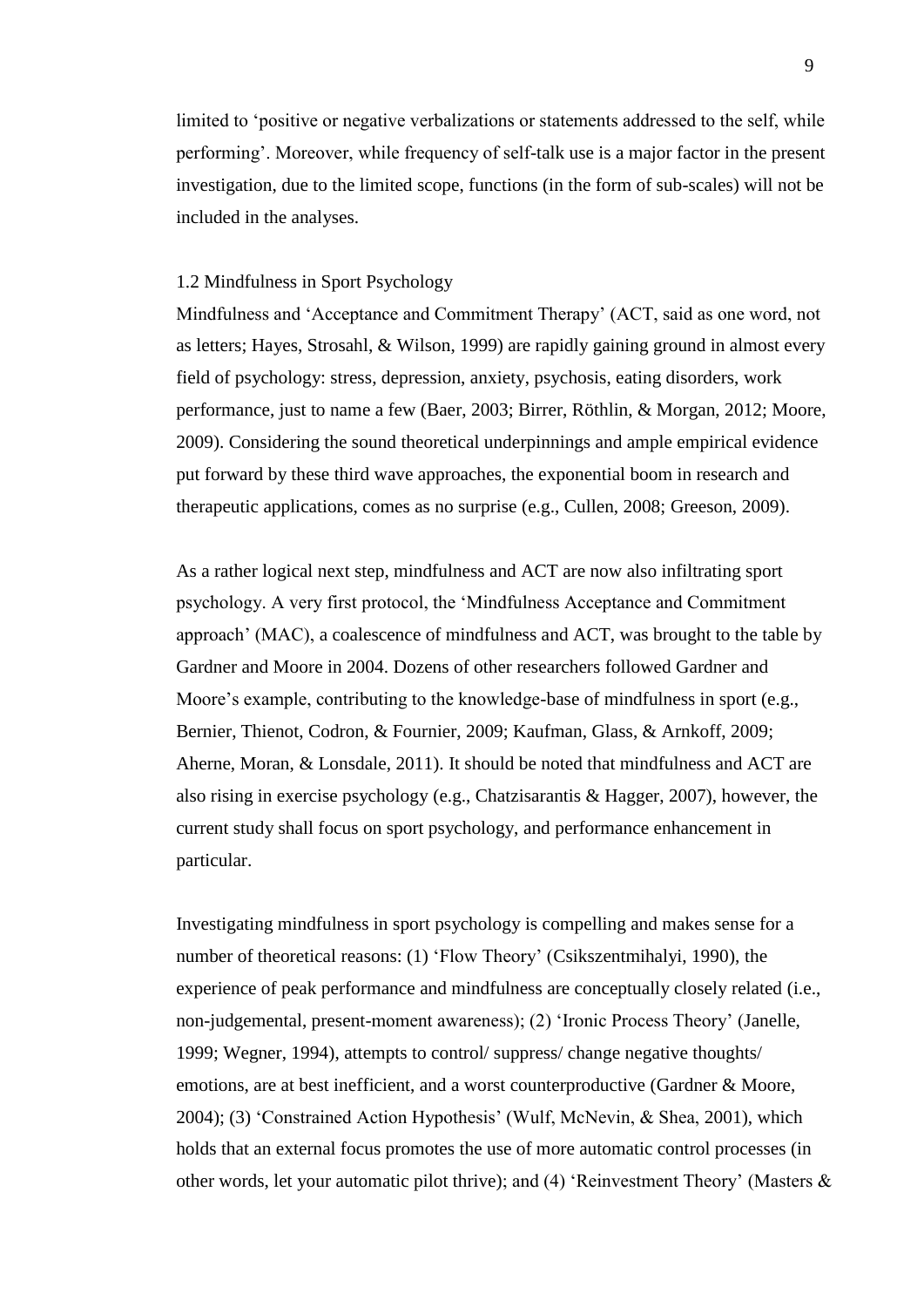Maxwell, 2008), which postulates that conscious attention to movement can disrupt automatic processes. Together, these theories form the overarching theoretical framework key to the current study, and shall be set out more elaborately later in this section. Additionally, what role these theories play in illustrating, and to some extent explaining, the interconnectivity between flow, mindfulness, and self-talk, shall also be described after the exposition of said overarching theoretical framework.

The concept of mindfulness and what it means in general psychology and daily life, in itself, is another argument for examining mindfulness in a sport context. Surely, athletes will benefit from decreased anxiety, stress, perfectionism (to some extent), worry, rumination, and increased concentration, mental toughness, attentional focus on the relevant task at hand, confidence, self-efficacy, –control and –regulation, general health and psychological well-being. These correlates have already been identified, mostly in other fields of psychology (see Baer (2003) for a review). Interestingly, mindfulness is also starting to gather support of a more neuroscientific nature (e.g., functional magnetic resonance imaging (fMRI) & electroencephalography (EEG)); potentially profound effects on neural functioning, including the electrical activity patterns of the brain, and the neuroanatomical activity (and even the relative size) of specific brain regions (Marks, 2008; Stein, Ives-Deliperi, & Thomas, 2008). Evidence of such kind, of which some traditional mental skills training techniques can be envious, with reason, substantiates the possibility of third wave approaches making a tangible difference in sport psychology.

Nevertheless, there still is a lot of work to be done. Even though preliminary results look promising, we are still faced with many challenges. Crystallized definitions of concepts (e.g., dispositional-/ state-mindfulness) to start with. Secondly, as is usually the case in young fields, there is a need for more studies, with more participants, longitudinal, cross-cultural, and so on. In the most recent research update on mindfulness in sport, Birrer et al. (2012) specifically recommend correlational studies with large numbers of subjects. Exactly this is the research design of the present study, in an attempt to contribute to the field.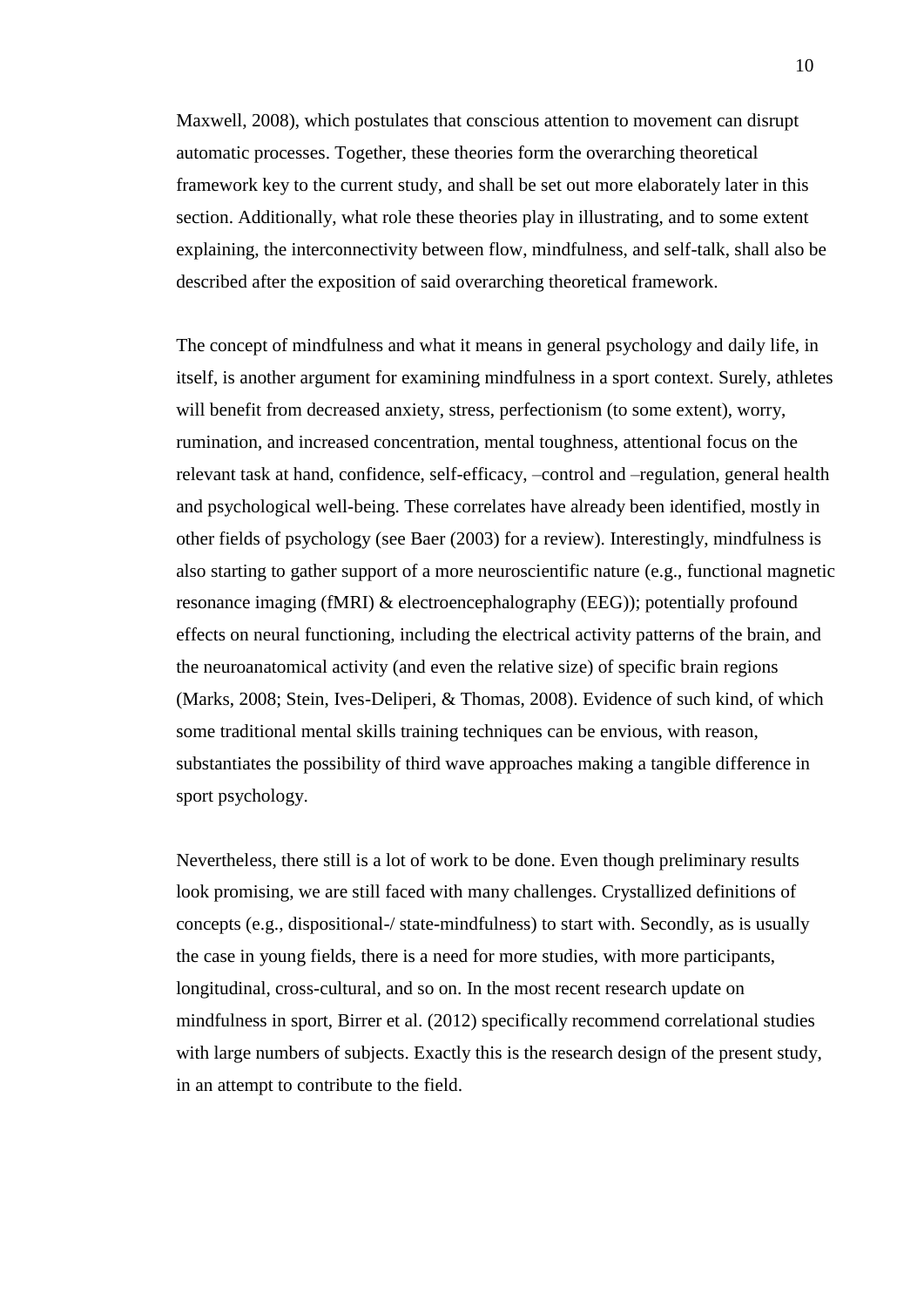<span id="page-10-1"></span><span id="page-10-0"></span>1.3 Introduction Interconnectivity Key Variables: Flow, Mindfulness, and Self-Talk 1.3.1 Mindfulness and Flow

The relationship between flow and mindfulness is among the most widely investigated ones in the research-base of mindfulness in sport (e.g., Aherne et al., 2011; Kaufman et al., 2009; Kee & Wang, 2008; see Birrer et al. (2012) for a review). Optimal performance and mindfulness share many characteristics (e.g., non-judgemental (nonself-conscious), moment-to-moment awareness, concentration on the task at hand) and it is argued that through mindfulness enhancing interventions, it is possible to increase the likelihood of athletes experiencing the ever so elusive state of peak performance, flow (e.g., Gardner & Moore, 2007). The current study aims to contribute to this idea by further strengthening the link between flow and mindfulness, through a correlational design, confirming a strong and positive correlation between the two, as was hypothesized and found in previous research (e.g., Kee & Wang, 2008).

## <span id="page-10-2"></span>1.3.2 Why Include Self-Talk?

Besides flow and mindfulness, of which the relevance was discussed in the previous introductory paragraphs, the present study also aims to explore the relationships between afore mentioned variables, and self-talk. The case for self-talk is unique in this study, in that possible links between self-talk and mindfulness, and self-talk and flow, have not yet been explored. The fact that self-talk is such a widely used tool in sport psychology, accounts for a reason to dig into this uncharted territory, together with ACT's 'Cognitive Fusion', 'Experiental Avoidance', and 'Relational Frame Theory (RFT)' (Hayes, 2004), and Wegner's ironic processes of mental control (1994). In brief, large part of ACT's theoretical underpinnings stem from the notion that many mental problems have an important linguistic aspect to them. In other words, human language and cognition can give rise to, and are at the core of erroneous thinking patterns (e.g., depression, anxiety). On the other hand, regulation of attention, which is so vitally essential in flow and mindfulness, has been shown to be trainable through self-talk techniques (e.g., Hatzigeorgiadis et al., 2004). Insight into the relationships between self-talk, mindfulness, and flow, can have considerable consequences for not only performance enhancement, general psychology, also, can benefit greatly from advances in this regard. Moreover, contrary to popular belief, the empirical evidence for self-talk in sport psychology is not at all impressively massive, nor is there any sound theoretical explanation yet (Hardy, 2006; Tod, Hardy, & Oliver, 2011). In the same critical meta-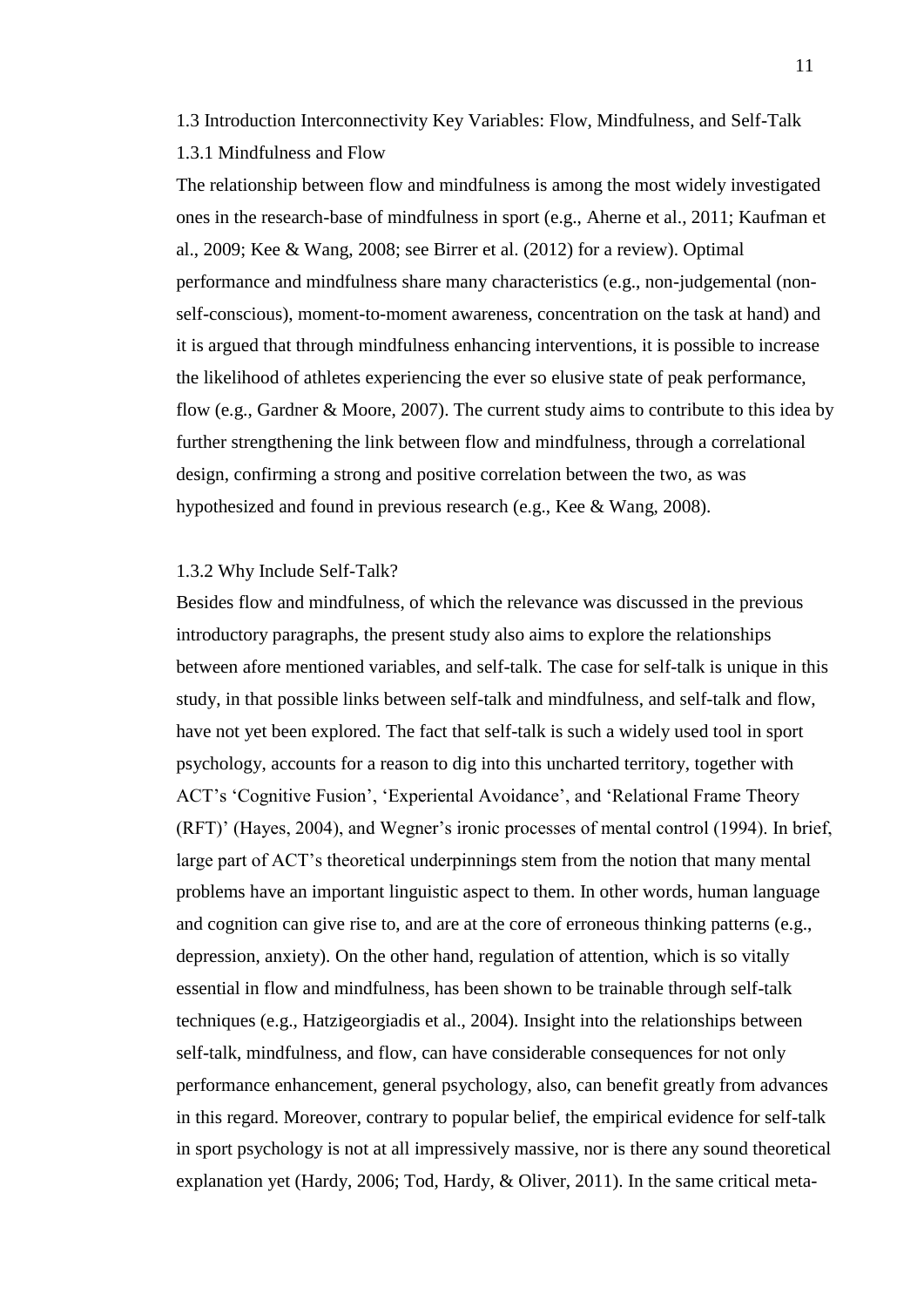analysis of self-talk, Hardy (2006) states that we know, in fact, very little about selftalk. We know that it can sometimes enhance performance, and, more oftentimes, hinder optimal performance, but we are pretty clueless when it comes to why and how, the mechanisms remain rather vague and opaque. Progress towards a deeper understanding of self-talk is slowly being made, addressing second-generation questions concerning moderaters and mediators, however, we are still at the beginning of this journey (see Tod et al. (2011) for a review). Hardy (2006) also mentions that negative self-talk does not impede performance. This finding bears close resemblance to Hanin's research results that athletes can, and do, perform well with varying levels of internal experiences (1980). However, performance is not included in the present study, and there is no conclusive literature available to support a strong hypothesis in light of the possible links between mindfulness and self-talk, and flow and self-talk. Nonetheless, given the prominent overlapping position regulation of attention occupies in the conceptual triangle of self-talk, flow, and mindfulness, significant relations between these key variables are expected to be found in the present study.

## <span id="page-11-0"></span>1.4 Overarching Theoretical Framework: 'The Automatic Pilot'

Why is it so important to carefully consider and explore the nexus between flow and mindfulness, and additionally, self-talk? A few core points were introduced briefly in the previous parts of this section (i.e., conceptual overlap and overarching theoretical framework), and shall be put forth in more detail here. Firstly, special attention shall be given to flow and mindfulness. Next, why and how self-talk joins the underlying rationale of the present study, will follow thereafter.

An exposition of the overarching theoretical framework in this study is set forth in the following paragraphs. As mentioned before, the main building blocks that form the rationale for this research include: (1) 'Ironic Process Theory' (Wegner, 1994), (2) 'Constrained Action Hypothesis' (Wulf et al., 2001), and (3) 'Reinvestment Theory' (Masters, 1992; Masters & Maxwell, 2008).

#### <span id="page-11-1"></span>1.4.1 Ironic Process Theory

Wegner's 'Ironic Process Theory' (1994) is one of the strongest theories in modern psychology (N. Chatzisarantis, personal communication, May 24, 2012). Nevertheless, it appears that its essence is not completely widespread yet. Take for example the usage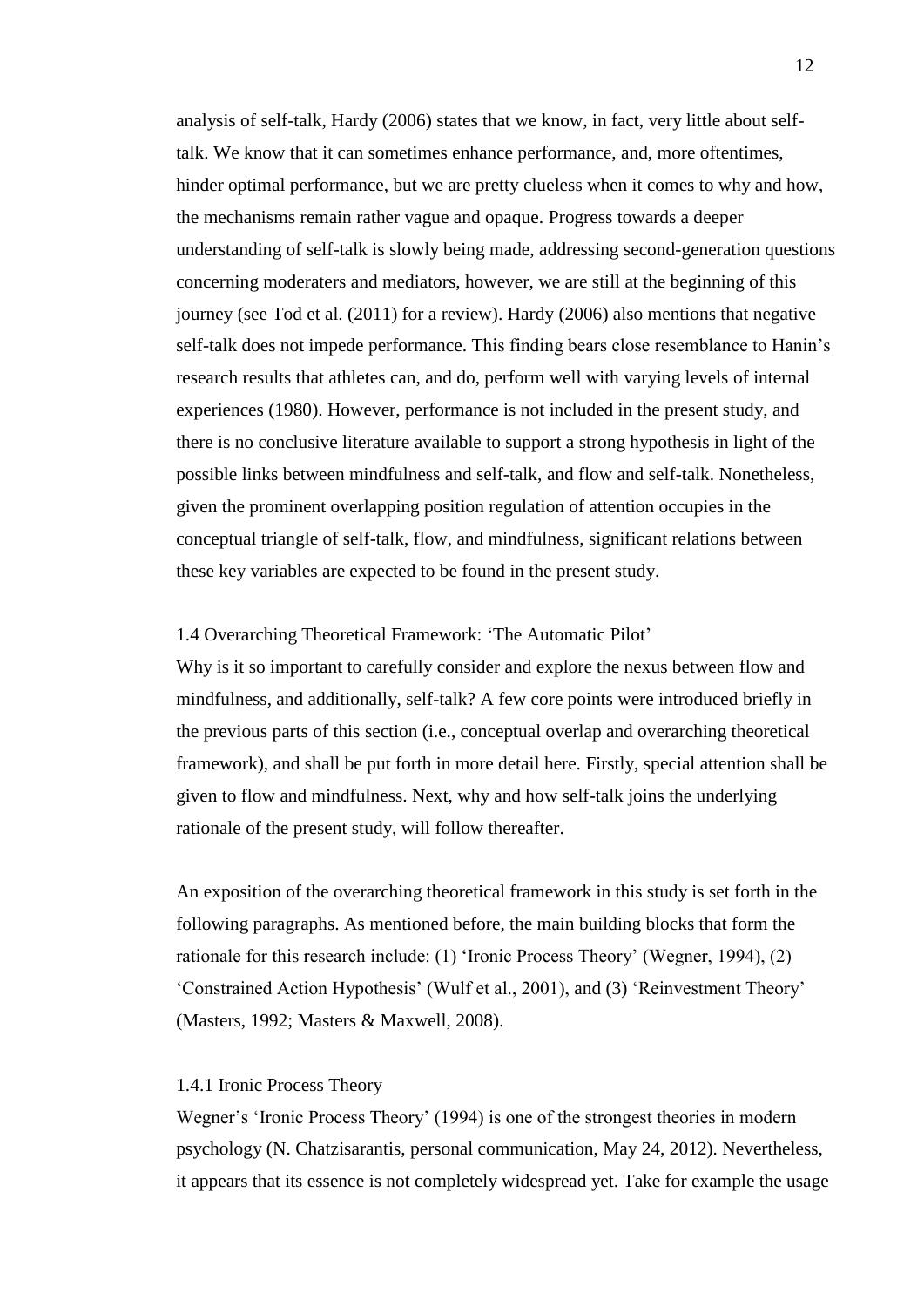of thought-stopping in applied sport psychology. Both theoretically and empirically, this technique makes little sense (e.g., Tod, Hardy, & Oliver, 2011). Theoretically speaking, ironic process theory might well be the strongest argument against thought-stopping, together with more solid arguments coming from the recently upcoming mindfulness camp: 'Constrained Action Hypothesis' (Wulf et al., 2001) and 'Theory of Reinvestment' (Masters, 1992; Masters & Maxwell, 2008). In short, these theories postulate that one should not waste (cognitive and emotional) energy on trying to control, manipulate, or fight human cognition that lies within our nature. Instead, one should rather thrive more on the automatic pilot that has learned a vast amount of techniques, movements, information, and such. And so, allocate one's resources in a far more efficient way, focusing on the relevant task at hand. Not only will this allow the individual to perform better, most importantly perhaps, it takes away a great deal of pitfalls. As Gardner and Moore (2004) put it, 'traditional approaches are at best inefficient, and at worst counterproductive' (thought-stopping belonging to the traditional family).

Seeing this in the light of Wegner's theory, this makes an awful lot of sense: given the presence of cognitive load or stress, which is all but uncommon in (elite) sports, it is highly likely for our mental control processes to fail, setting the gates wide open for all the negative thoughts to flow into our consciousness, which is exactly what we were trying to avoid so eagerly (e.g., catastrophic performance decline, choking under pressure). To illustrate this point further, some examples might help: think of the white bear paradigm (Wegner, Schneider, Carter, & White, 1987), 'forcing' yourself to fall asleep, golfers trying to avoid the water (guess where the ball ends up when the athlete fails once in a while), depressed people trying 'not to think of negative things', and so forth. Wegner's theory seems so obvious in our daily lives, and even (scientifically) empirically, it is rock solid (as opposed to many 'techniques' that are still popular, even though they seriously lack evidence and even sound theoretical underpinnings (e.g., Gardner & Moore, 2004).

We have the ability to reflect upon our own mental activities and influence their operation, which gives rise to a paramount function of human consciousness, mental control, at which people are quite adept at times. In Wegner's theory, it is crucial *when (or how)* this control fails, and when it does not, which brought him to a key variable: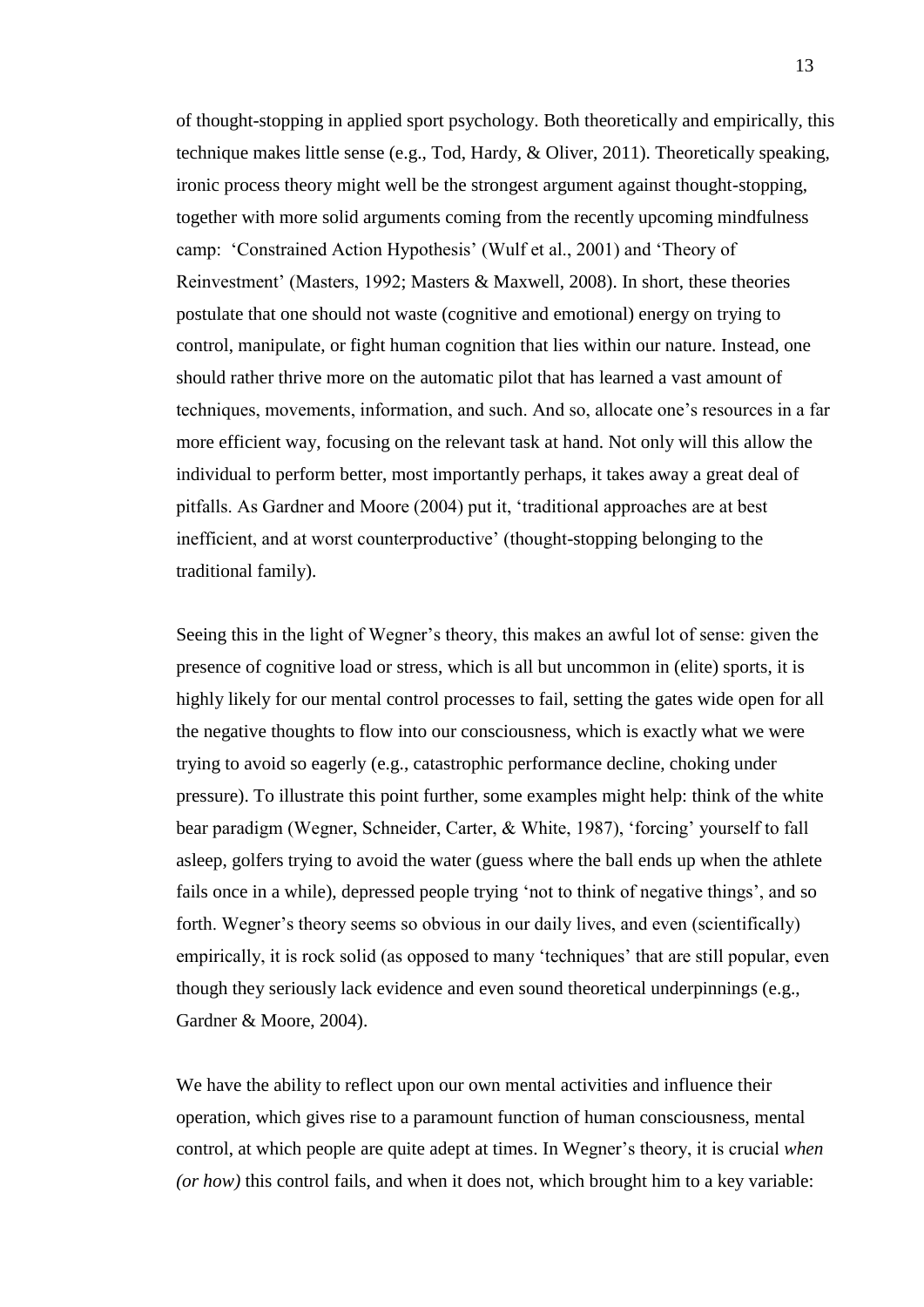mental capacity. This mental capacity, and how to use it efficiently, also plays a crucial role in athletic performance. When there is sufficient capacity, all functions will be up and running, doing their job like they are supposed to: (1) the conscious, intentional, and effortful operating system is searching for mental contents consistent with the intended state, and (2) the unconscious, autonomous, and less demanding monitoring system is scanning for mental contents inconsistent with the intended state, unwanted thoughts. These two *attentional* systems produce mental control by cooperative interaction. Note that regulation of *attention* is perhaps the most important element throughout this entire study, constituting an essential part of every key variable, and binding them all together, in other words, the common ground that interrelates them all. To continue, the monitoring process will reinitiate the operating system when needed. However, when capacity is reduced (e.g., cognitive load, stress, distraction, time pressure, etc.) and no longer adequate, the intended control does not merely decline to a zero level. Rather, exerting mental control without the capacity to fuel it, will result in ironic effects, which are exactly opposite of the intended states. The operating system becomes overwhelmed by the monitoring system, which is full of unwanted thoughts that it had been scanning to keep out of the consciousness. Another example hereof can be found in the pendulum illusion: when a person is explicitly not trying to move the pendulum, it will swing back and forth, this is an ironic process in such that not only is the behavior independent of will, it is also in opposition to that will (ironic, counter intentional error). Baudouin (1921) was one of the first to be well on his way to understanding precisely counter intentional errors when he wrote the following example:

This law of reversed effort is familiar in all its simplicity to everyone who has learned to ride a bicycle. When we are at length able to wobble painfully along, we see a big stone lying in the middle of the road, and we know that all our attempts to avoid it serve only to direct our steering wheel towards the obstacle, upon which it impinges with deadly precision… . This is something more than a quaint experience. It is an illustration of a law ('law of reversed effort') valid for all the obstacles we have to encounter in our path through life. (pp. 116–117)

The harder we try to think the good idea, the more violent will be the assaults of the bad idea. (pp.  $122-123$ )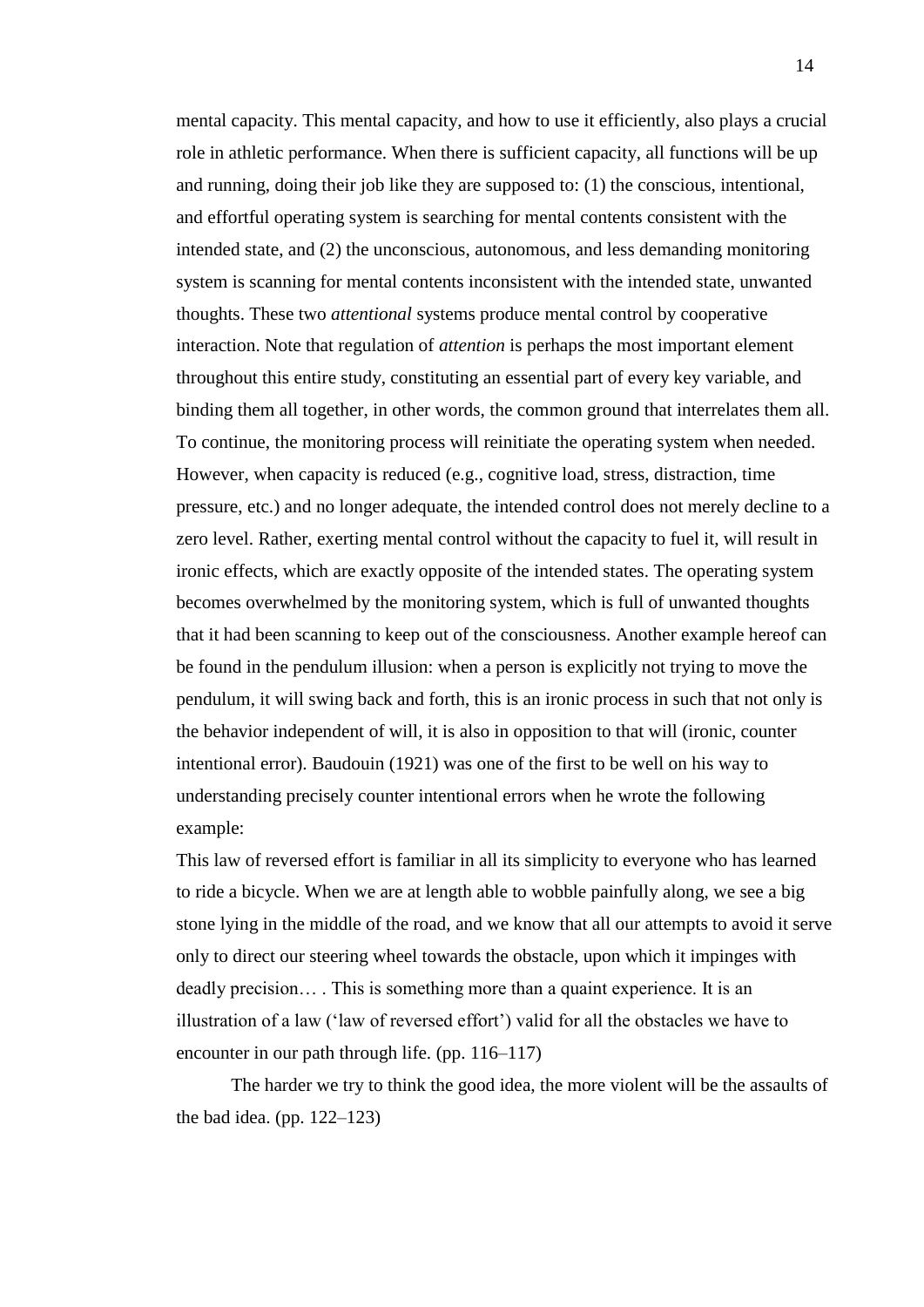Next, the mechanisms of mental control will be explained briefly, building upon the introductory summary of the two mental processes. In Figure 1, the search ranges of the processes are depicted, as envisioned by Wegner (1994).



*Figure 1.* Search targets of the operating and monitoring processes as a function of different mental control intentions (Wegner, 1994).

The most interesting part of these mechanisms is in the 'suppress opposite' intention: When we are, for example, trying to not think sad thoughts, the operating system will be searching for anything that is not sad (both state-relevant and -irrelevant), while the monitoring system is full exclusively with sad thoughts (opposite-relevant). The risk of this intention is clear; as soon as mental capacity reaches inadequate levels (as a result of possibilities mentioned before; cognitive load, stress, time pressure, etc.), the operating system will collapse, and the monitoring system full of 'perverse' negative thoughts will submerge our consciousness in precisely those things that we intended to avoid so dearly. Note also that the search range of the operating system in afore mentioned example (suppressing opposite) is quite large due to the inclusion of the category 'neither' (i.e., irrelevant thoughts), as this puts more load on the already more effortful (intentional) operating system, capacity levels are vulnerable and the entire mental control system is more likely to crash, as compared to for example the 'create state' intention. From this figure, it becomes obvious that it is wiser to burden the effortless (unconscious) monitoring system with the heaviest task, not only because of the potential risk involved when the operating system fails, but also simply because it can take more. In fact, there are only two different possibilities, to create or to suppress,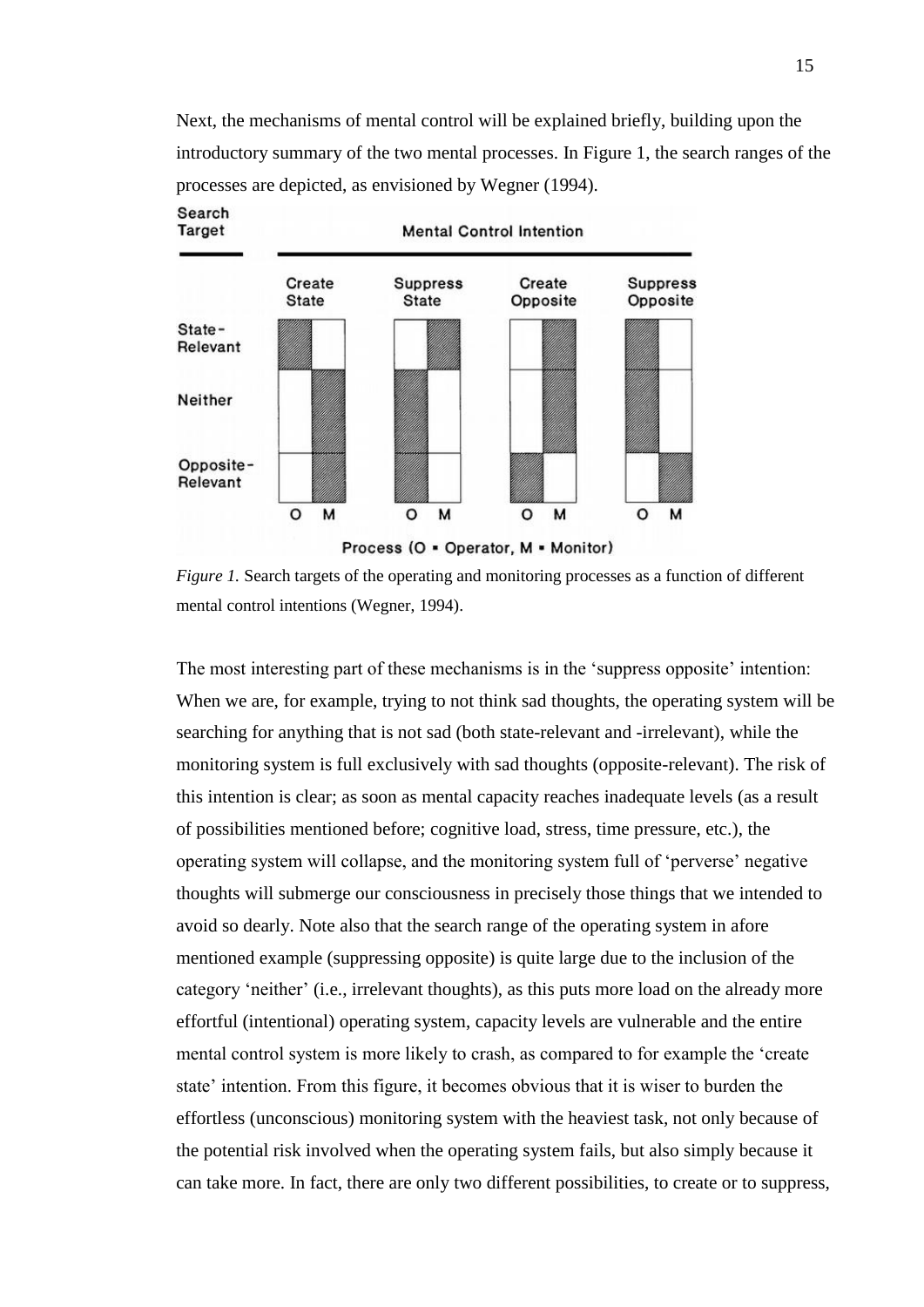since create state and create opposite  $(1<sup>st</sup>$  and  $3<sup>rd</sup>$  in Figure 1), and suppress state and suppress opposite  $(2^{nd}$  and  $4^{th}$  in Figure 1), are identical, in terms of processing functions (i.e., the cognitive workload put on operating and monitoring systems; in other words, including irrelevant thoughts (category 'neither') in the effortful, conscious operating system is a bad idea). Suppression is not the way to go, for reasons explained earlier in this section (i.e., too much workload for the weaker (effortful, conscious) operating system, which makes it more likely to collapse). The best suggestion is to 'create' something, focus on positive. That way, even when the entire system comes crashing down, one will be left alone with both negative *and* irrelevant thoughts (as opposed to exclusively negative thoughts). In addition, the operating system is less likely to fail simply because it's burden is lighter (as compared to the suppression intentions). For these reasons, questioning the applicability of 'ironic therapy' can be justified. For example, 'try to not think of happy events' (suppression), until the system collapses (given, which is likely due to overloading the operating process), one's head will be full of negative and irrelevant thoughts, which is rather inconvenient when performing, awaiting the collapse and consequent exclusively positive thoughts. Furthermore, after settling upon the fact that creating a state probably is more beneficial to the individual than trying to suppress a state, it is noteworthy to mention that creating a state works best when this intended state is 'rich'. 'Rich' to the person, relevant, extensive, surrounded by an entire meaningful context, making it easier for the person to maintain focus on said intended state.

## <span id="page-15-0"></span>1.4.2 Synopsis Affinity Ironic Process Theory with Key Variables

That being said, the advantage of mindfulness in light of ironic processes of mental control, concerns the mental capacity and thereto relating allocation of cognitive resources. When adopting a more mindful meta-cognitive attitude, one is much less concerned with labeling (judging) every thought and emotion that pops up into consciousness, fewer energy is 'wasted' on mental control/manipulation, which in turn, ironically, results in more mental *control*. Not only will a lower demand of cognitive resources to sustain mental control result in a decreased likelihood of the systems collapsing (which would mean ironic (counter intentional) effects), it also grants the athlete a surplus of cognitive (e.g., attentional) resources that he or she can then allocate to much more relevant domains, such as automatized attentional and motoric processes governed by the automatic pilot. The notion that 'choking under pressure' may occur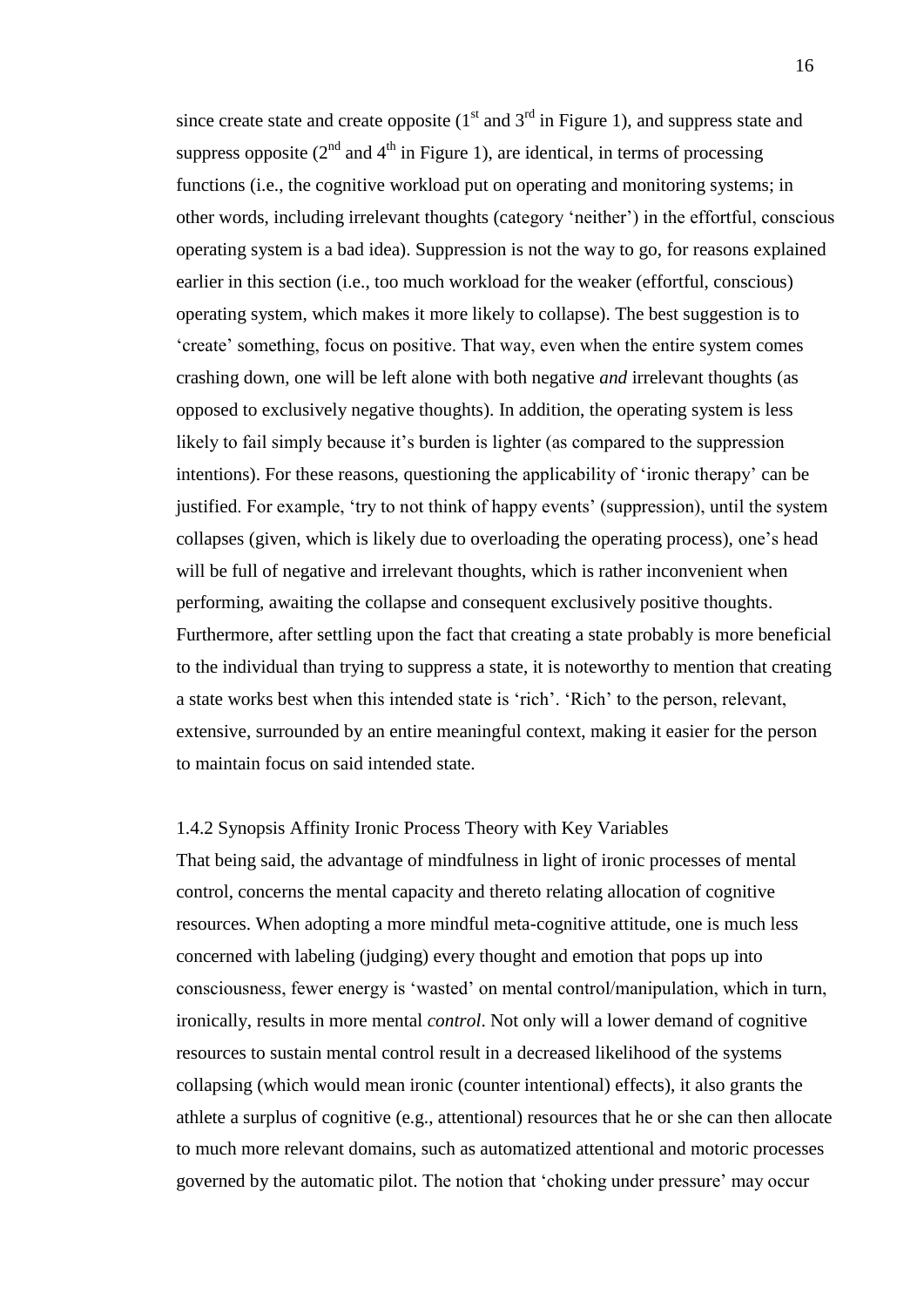when people are influenced to make their otherwise automatic actions into intentional ones, and so they lose the resistance to irony that is normally conveyed by practice and automaticity, is beautifully in line with the 'constrained action hypothesis' and the 'theory of reinvestment', which shall be elaborated on in the following paragraphs. Ironic processes of mental control could provide insight in how, for example, incorrect use of self-talk strategies can stand in the way of an athlete's optimal experience and performance, flow. The essential fundaments of this theory are in accordance, and to some degree overlap, with mindfulness, and substantiate the potentially valuable role mindfulness can play in sport psychology. It also provides alternative ways of breaking or altering the sometimes vicious thought-cycle. It is not unthinkable for self-talk to be both a causal contributor to and manifestation of this detrimental cycle. There is reason to believe that mindfulness holds the potential to ameliorate self-talk strategies, with the attainment of flow as an eventual outcome-goal.

#### <span id="page-16-0"></span>1.4.3 Constrained Action Hypothesis

The 'Constrained Action Hypothesis' (Wulf et al., 2001) proposes that an internal focus of attention (focus on movement effect) may be more facilitative for athletes to allow the motor system to more naturally self-organize, as opposed to an internal focus of attention (focus on movement), which may constrain of interfere with automatic control processes. From Wulf et al.'s (2001) experiments, it became apparent that an external focus of attention correlates with a higher confluence between voluntary and reflexive mechanisms, a higher degree of automaticity, and less conscious interference in the control processes that were needed to perform their balance task. An attentional shift to self-evaluation of performance was found to be a significant contributor to incompetition catastrophic performance decline in high performing athletes, in a study by Edwards, Kingston, Hardy, and Gould (2002). To some extent, parallels can be drawn from this hypothesis to the aspect of 'loss of self-consciousness' in flow, and the temporary suspension of one's ego in mindful attention (Brown & Ryan, 2003). Indeed, in traditional psychological skills training, the purpose is usually to self-regulate, to control, to manipulate. This is essentially different from the mindful attitude, which is 'a being state rather than a doing state'. Interestingly, golfers were found to demonstrate decreased levels of left-hemisphere cortical activity, indicative of lowered levels of verbal-linguistic activity, when performing at a high level (Crews & Landers, 1993), providing another argument favoring 'the automatic pilot'. This would suggest a lower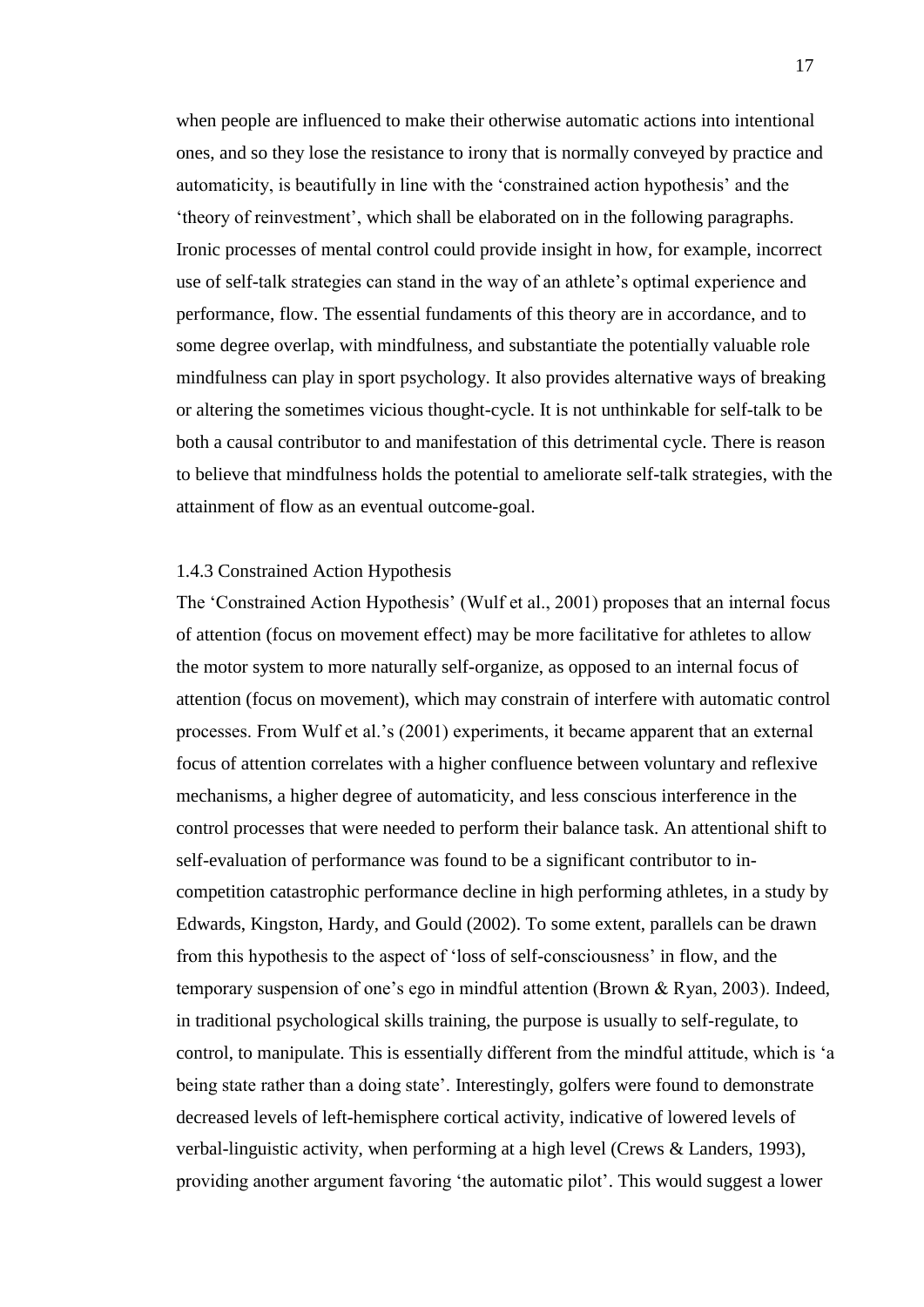presence of self-talk when athletes are performing at a high level during competition. However, similar results have, to date, only been found in closed skill sports, how these results would compare to open skill sports, such as football and hockey, remains an open empirical question (Gardner & Moore, 2004).

## <span id="page-17-0"></span>1.4.4 Reinvestment Theory

The 'Reinvestment Theory' (Masters, 1992; Masters & Maxwell, 2008) also adds to this line of thought; "relatively automated motor processes can be disrupted if they are run using consciously accessed, task-relevant declarative knowledge to control the mechanics of the movements on-line" (Masters & Maxwell, 2008, p. 1). In other words, disrupting *flow.* The same authors describe rumination as being "a unique example of self-focus in which thoughts cycle continuously around a common theme even when the stimulus for the thoughts is not present" (Masters & Maxwell, 2008, p. 1). It is tempting to see analogies with self-talk, in such that this rumination might be partly reflected in negative self-talk. Hardy, Hall, and Hardy (2005) argue instructional self-talk to be similar to the use of explicit rules, and will lead to decrements in performance when used to help motor control under pressure situations. Additionally, they conclude that future research should focus on motivational self-talk (since instructional can be detrimental in certain circumstances). Following this line of reasoning, mindfulness would be inversely correlated to negative self-talk, however, in this regard, the exploratory nature of the present study remains dominant (i.e., no strong hypotheses for the relationship between self-talk and mindfulness (or flow for that matter) shall be postulated). The main reason countering a strong hypothesis regarding mindfulness and negative self-talk, consists of the possibility that some athletes perform well with, and perhaps even need, negative self-talk (Tod et al., 2011). Perhaps this venting of frustration allows the individual to let go, and carry on.

## <span id="page-17-1"></span>1.4.5 Concluding Remarks Theoretical Framework

The bottom line to which the overarching theoretical framework boils down to can be summarized as; a theoretical explanation as to why athletes cannot successfully control their cognitive processes despite investing mental effort. These three theories seem to set the stage quite nicely for third wave approaches, such as 'Acceptance and Commitment Therapy' (ACT; Hayes, 2004) and 'mindfulness', which are so essentially and fundamentally opposite to the traditional approaches, especially in sport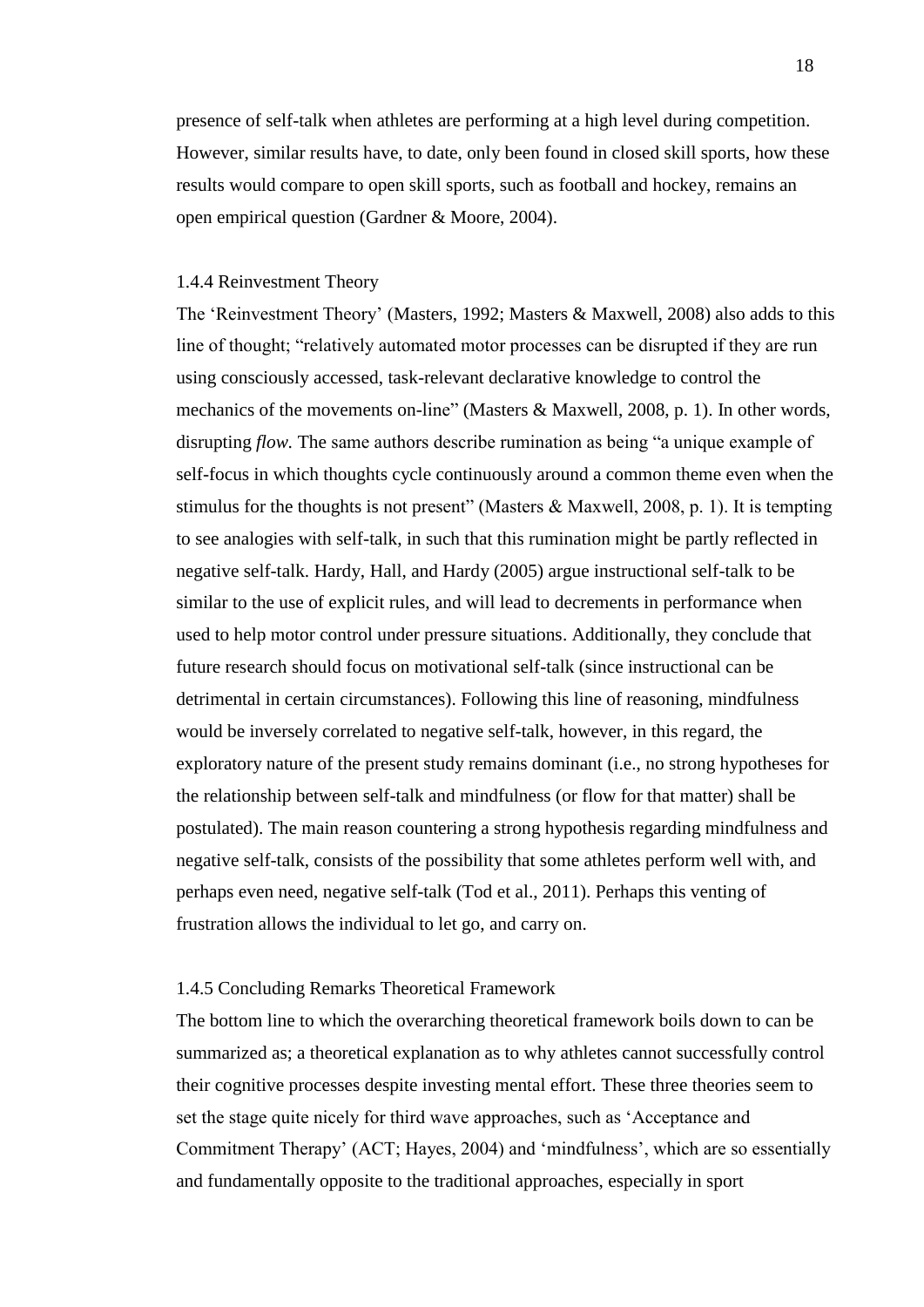psychology, as described earlier. However, it is probably overly simplistic to stick to mere acceptance, as reappraisal strategies can sometimes be more successful in handling anxiety than acceptance; Hofmann, Heering, Sawyer, and Asnaani (2009) found reappraisal and acceptance to be more effective than suppression in moderating the physiological arousal of anxiety, yet, reappraisal appeared to be more effective than acceptance (and suppression) in moderating the subjective feeling of anxiety. Garland, Gaylord, and Park (2009) argue that "mindful decentering allows for the possibility of positive reappraisal" (p. 4). The meta mechanism of mindfulness is crucial here; by stepping back (disidentification from mental content; 'you are not the thought/emotion') and shifting cognitive sets, one can clear the way for reappraisal to occur, and so, getting back on the track of optimal performance.

<span id="page-18-0"></span>1.4.6 Fundamental Difference Traditional Psychological Skills Training Attempting to promote flow, many athletes, coaches, and sport psychologists use techniques like goal setting, thought stopping, imagery, and self-talk, in order to minimize the impact of negative cognitions and improve athletic performance (Conroy & Metzler, 2004). However, a focus on controlling or eliminating maladaptive thoughts and emotions, may not be as beneficial as previously assumed, since it could paradoxically trigger a monitoring process that searches for negative or unwanted cognitions, bringing them to awareness (Purdon, 1999; Wegner, 1994). Such awareness may lead to self- and task-irrelevant focus, which can negatively impact performance (Gardner & Moore, 2004). Gardner and Moore (2004) stated that one fresh approach could be a mindfulness-based program, which emphasizes non-judgemental, presentmoment awareness of both internal experiences and external stimuli, and thus appears to be more theoretically connected to conceptualizations of peak performance and flow than are traditional change-based cognitive-behavioural techniques. These authors proposed that the traditional, control-based approaches to sport performance enhancement may inadvertently result in excessively cognitive (verbal-semantic, selffocused) rather than meta-cognitive (in-the-moment, non-judgemental) activity, impairing the ability to automatically engage previously developed athletic skills, to appropriately respond to environmental cues, and to maintain task-relevant focus. The urge in sport psychology to go beyond the traditional psychological skills training, or, at least, to keep investigating these systematically, is illustrated once more by Gardner (2009): "So, in essence, while theory tells us that PST procedures *should* work, and in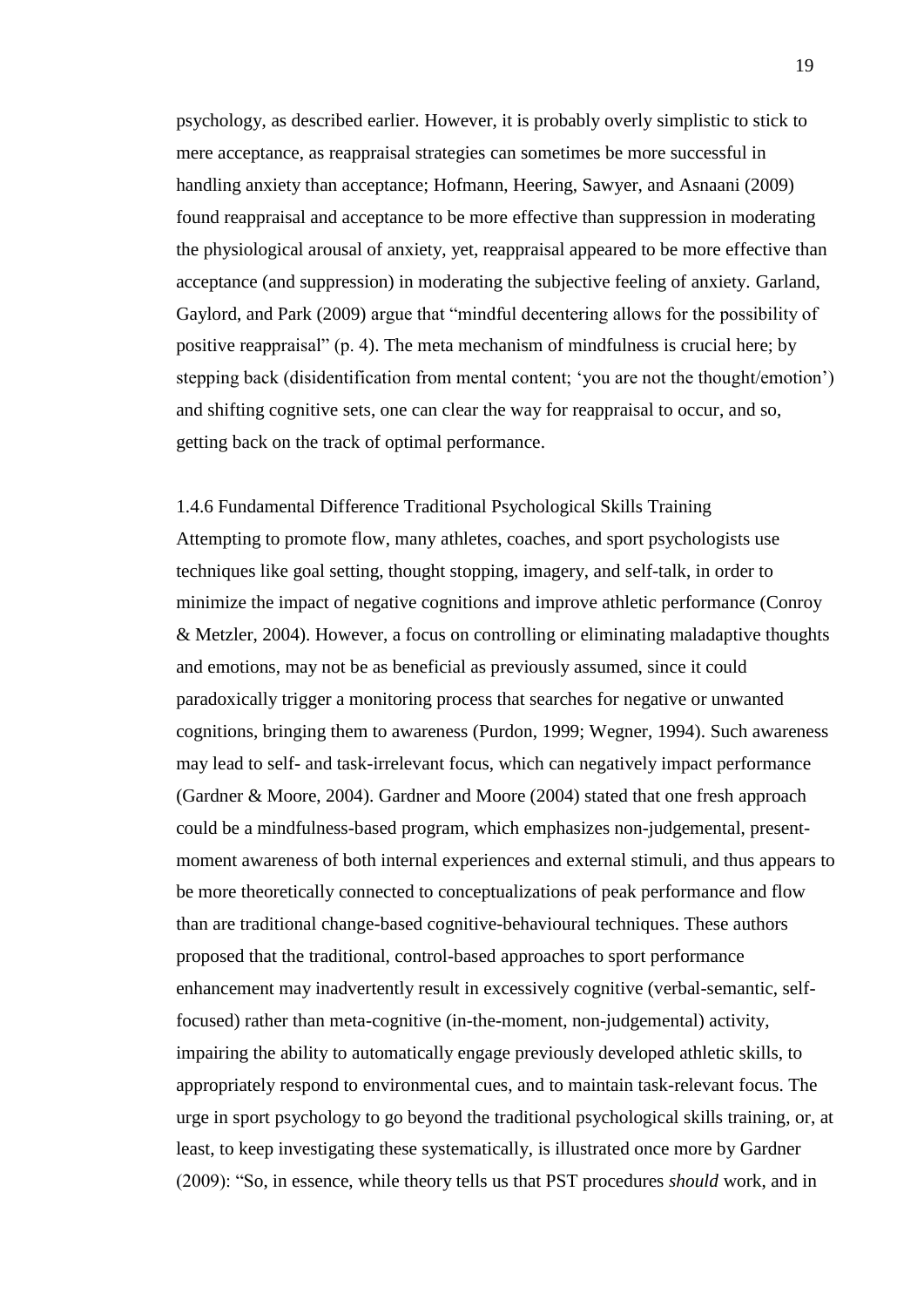some cases how they *might* work, the empirical support is equivocal at best and completely lacking at worst" (p. 140). There is ample literature supporting an inverse relationship between mindfulness and anxiety (Roemer et al., 2009), perfectionism (Argus & Thompson, 2008), and self-focused attention (Hindman et al., 2009), and strong interest in mindfulness as an effective treatment for reducing anxiety (Orsillo & Roemer, 2005). This reduction of anxiety is also inherent in mental toughness. Although they have not often referred to it as "mindfulness", sport psychologists and coaches have recognized the importance of the concepts underlying this construct to athletic performance. For instance, in a book by Blythe (2006), Dean Smith and Mike Krzyzewski, two legendary basketball coaches, separately spoke of the importance of being in the present moment, focusing on process rather than outcome, and letting go of the uncontrollable, all of which are key aspects of mindfulness. In addition, Bob Rotella, a sport psychologist for golfers, has discussed the significance of letting go of memories of shots, staying in the present, accepting whatever happens without judgment, and looking for rhythm in the game (Rotella & Cullen, 2004), each of which is part of behaving mindfully. In reality, these tasks are often easier for athletes to conceptualize than accomplish, but mindfulness training could provide guidance in building the skills necessary to complete them (Kaufman et al., 2009).

## <span id="page-19-0"></span>1.5 Research Base Junctions Triangle Key Variables

It is of great importance to note that the literature review of relevant aspects concerning flow, mindfulness, and self-talk, in light of the current study, has been built up throughout the entire introduction, wherever deemed most fitting. What follows here is a brief overview of studies most pertinent to the core hypotheses.

#### <span id="page-19-1"></span>1.5.1 Nexus Flow and Mindfulness

Given the clear conceptual overlap, a number of studies (8) have been conducted at the intersection of flow and mindfulness (see Birrer et al. (2012) for a review). Birrer et al. (2012) conclude that "there is empirical evidence that dispositional mindfulness is a performance-relevant trait in sports and that mindfulness-based interventions may be helpful for athletes" (p. 9). Mindfulness has been shown to be trainable, both at the state- as well as at the dispositional level, through formal- and informal practice, and psycho-education (e.g., Baer 2003; Carmody & Baer, 2008). Promising results have been demonstrated in mindfulness-intervention studies that attempted to enhance flow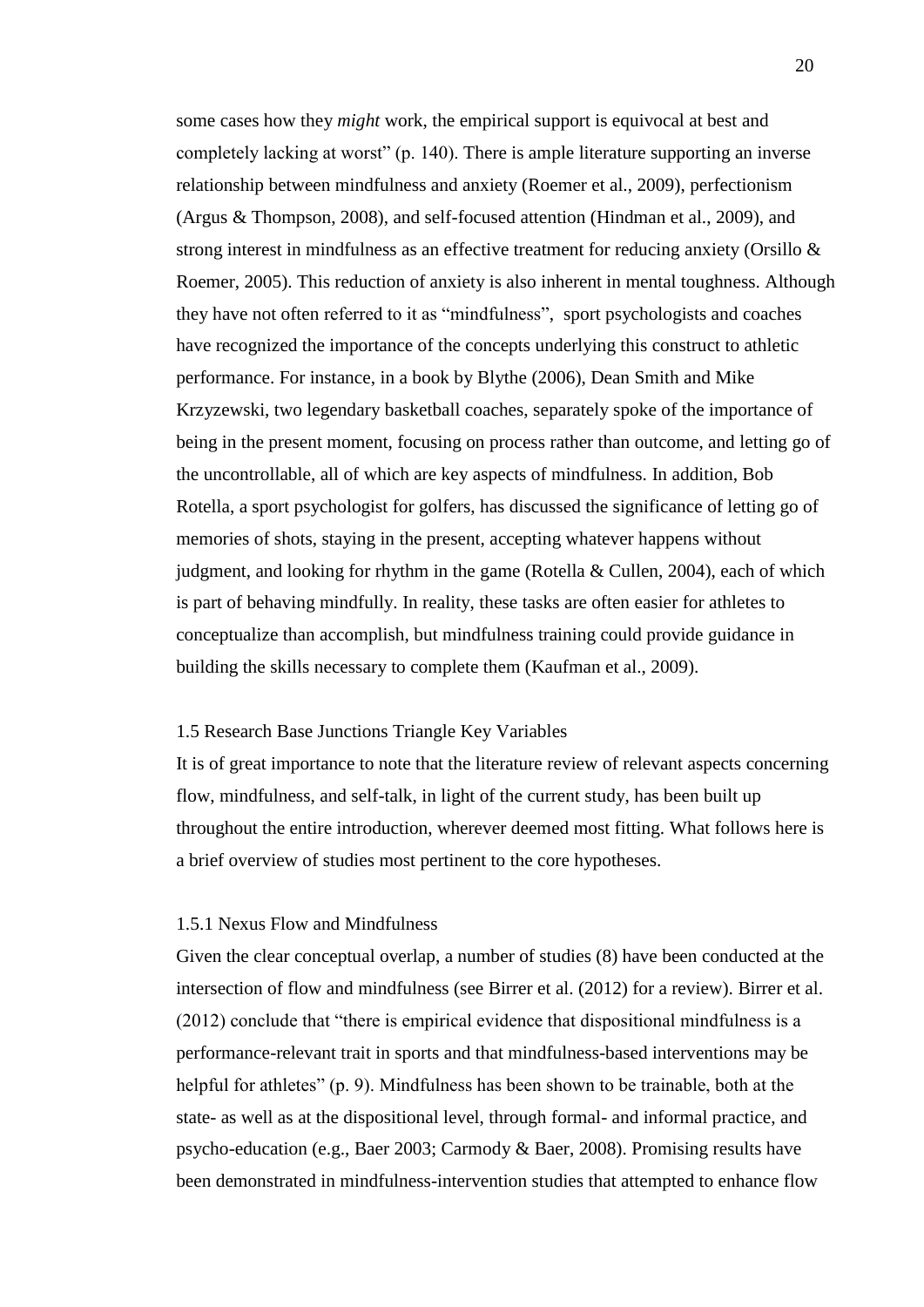and performance (e.g., Aherne et al., 2011; Bernier et al., 2009; Kaufman et al., 2009); mindfulness appears to be related to more flow (and less fear, fewer task-irrelevant thoughts). It should be noted these results are still be to treated with caution, as more research is warranted. In the only previous correlational study exploring the relationship between flow and mindfulness, Kee and Wang (2008) found those individuals with the propensity to be more mindful to be more likely to experience flow. One of the aims in the present study is to replicate this finding.

## <span id="page-20-0"></span>1.5.2 The Case for Self-Talk

Even though the role self-talk can play in affecting athletic performance has been investigated and described both theoretically and empirically (e.g., Tod et al., 2011), its relation to flow and mindfulness remains, to date, unstudied. Self-talk is believed to play a mediating role in the cognitive mechanism of attention; specifically, concentration (Chroni, Perkos, & Theodorakis, 2007), and the alteration of attentional foci (Bell & Hardy, 2009), have been demonstrated to be at the potential influence of self-talk strategies in previous research. The importance of attention in sport is further illustrated by the strong theoretical and empirical links with performance (Wulf  $\&$ Prinz, 2001). The ability to regulate attention is essential to flow and mindfulness (Kee & Wang, 2008), and can also be enhanced by means of self-talk (Hatzigeorgiadis, Theodorakis, & Zourbanos, 2004). A second mechanism through which self-talk could potentially influence performance is affect; cognitive content and affect are intertwined (e.g., Lazarus, 1991), and similarly, affect and performance are affiliated (e.g., Beedie, Terry, & Lane, 2000). Schwartz and Garamoni's (1986) model of optimal balance between positive and negative thoughts for well-being seems to agree with the empirical finding that negative self-talk does not impede performance (Hardy, 2006). This is also in line with mindfulness, where thoughts and emotions are observed and accepted regardless of what valence they hold. Nonetheless, mindfulness does seem to be associated with decreased rumination (Raes & Williams, 2010), perhaps hinting at a relation to less negative self-talk, though be it highly speculative. Emotional regulation is a well-documented correlate of mindfulness (e.g., Baer, 2003; Greeson, 2009). Thus, in sum, providing another angle and reason to look into the potential interplay between self-talk, mindfulness, and flow. The main purpose of the current study is to explore these relationships between flow, mindfulness, and self-talk.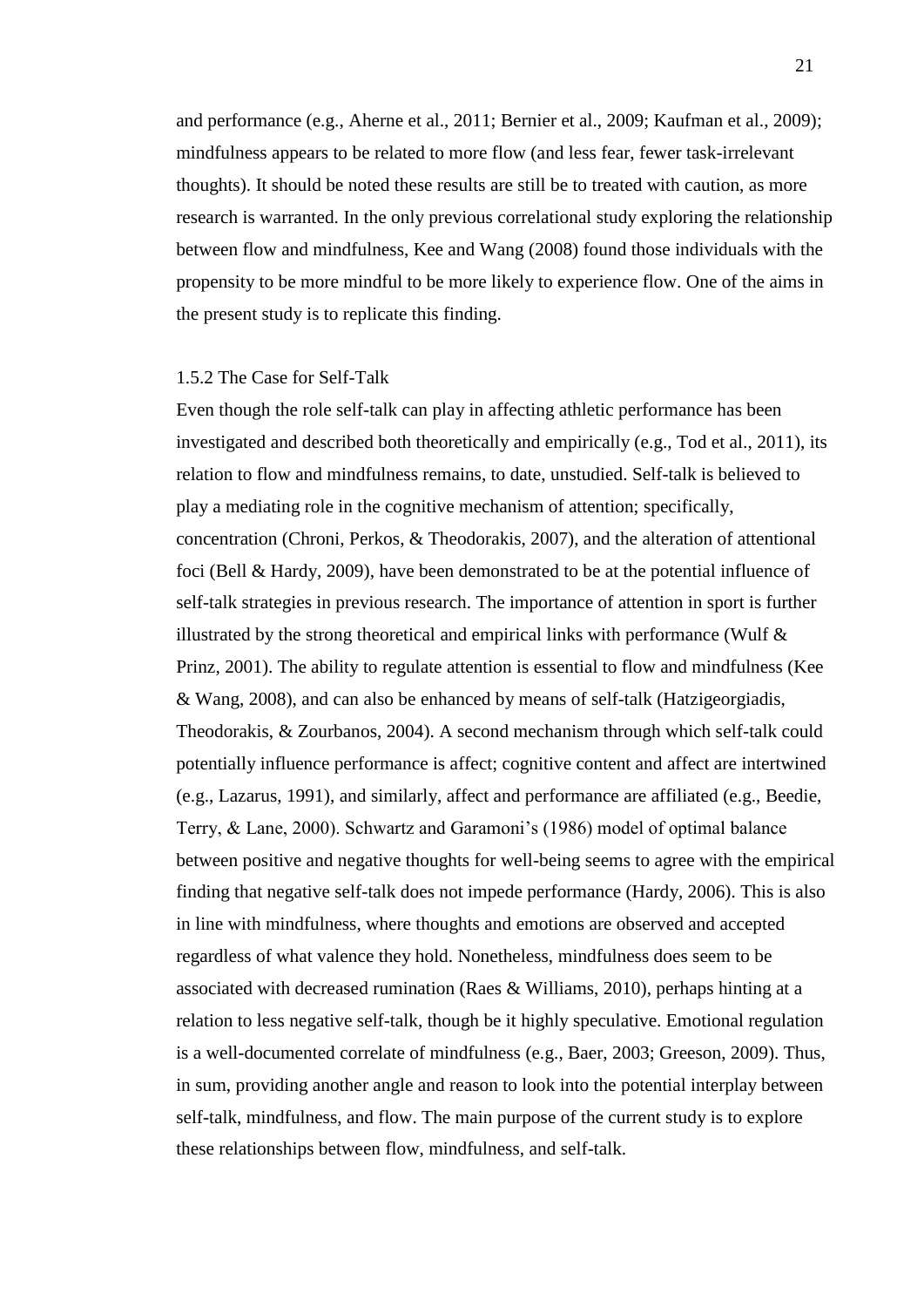## <span id="page-21-0"></span>1.6 Gender Differences

A secondary aim is to investigate possible gender differences with regard to the afore mentioned key variables. In terms of dispositional flow, three previous studies (Kee  $\&$ Wang, 2008; Moreno, Cervelló, & González-Cutre, 2008; Russell, 2001) have looked into gender differences but none were found in any study. Moreno et al. (2008) only found boys (athletes were 12 to 16 years old) to have a higher 'sense of control' (flowdimension). It is noteworthy to mention that Russell (2001) controlled for sport type (and found no gender differences). Similarly to flow, the literature on gender differences in mindfulness reveals no significant differences. Thus far, three studies (Carson, Carson, Gil, & Baucom, 2004; Jain et al., 2007; Kee & Wang, 2008) have looked into this question, all three found no gender differences. The case for self-talk is slightly different. Hardy, Hall, and Hardy (2005) hypothesized that females would have more negative self-talk, and less positive self-talk, stemming mainly from the notion that female athletes tend to have higher cognitive anxiety (e.g., Martens, Burton, Vealey, Bump, & Smith, 1990). However, their only significant finding was that males in their sample engaged more in negative self-talk (this result was possibly confounded by sports type). Hardy et al.'s (2005) original hypothesis is maintained in the current study. Concerning flow and mindfulness, no gender differences are expected to be found.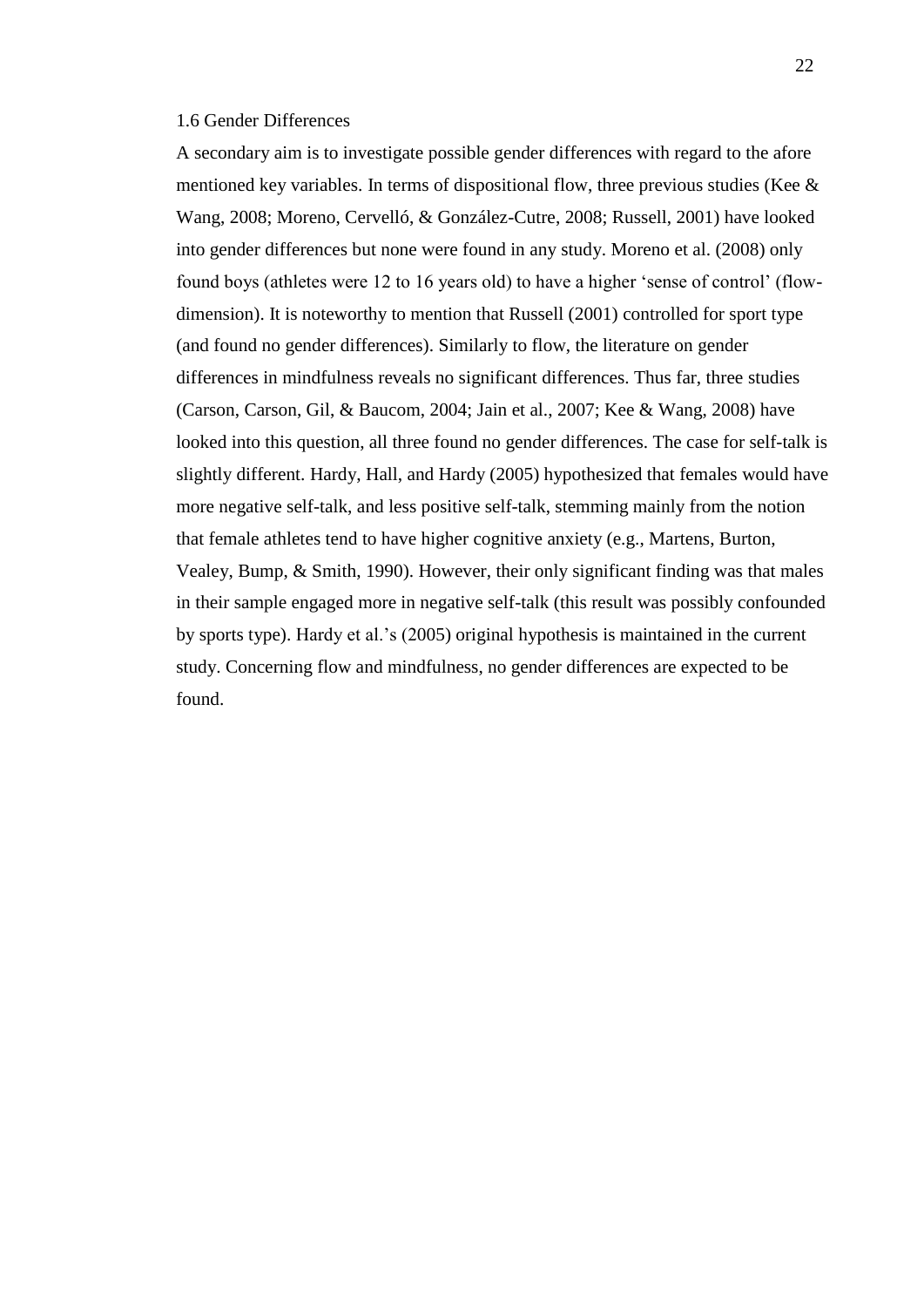## <span id="page-22-0"></span>2 PURPOSE OF THE STUDY

The main purpose of the present study was to investigate the relationships between flow, mindfulness, and self-talk, at the dispositional level, making use of a correlational research design. It is reasoned that a deeper understanding of the interplay between these key variables of interest, will eventually lead to more effective performance enhancing interventions. The hypotheses can be summarized as follows:

- a) Flow and mindfulness, at the dispositional level, are expected to be moderately to strongly, and positively correlated to one another. Additionally, mindfulness is hypothesized to significantly predict flow.
- b) Exploratory investigation of the relationships between dispositional flow and positive- and negative self-talk.
- c) Exploratory investigation of the relationships between dispositional mindfulness and positive- and negative self-talk.

Examining gender differences among the main variables of interest is a secondary aim of the current study.

- a) No gender differences are expected to be found in terms of dispositional flow.
- b) No gender differences are expected to be found in terms of dispositional mindfulness.
- c) Women are hypothesized to display higher levels of negative self-talk, and lower levels of positive self-talk, as compared to men.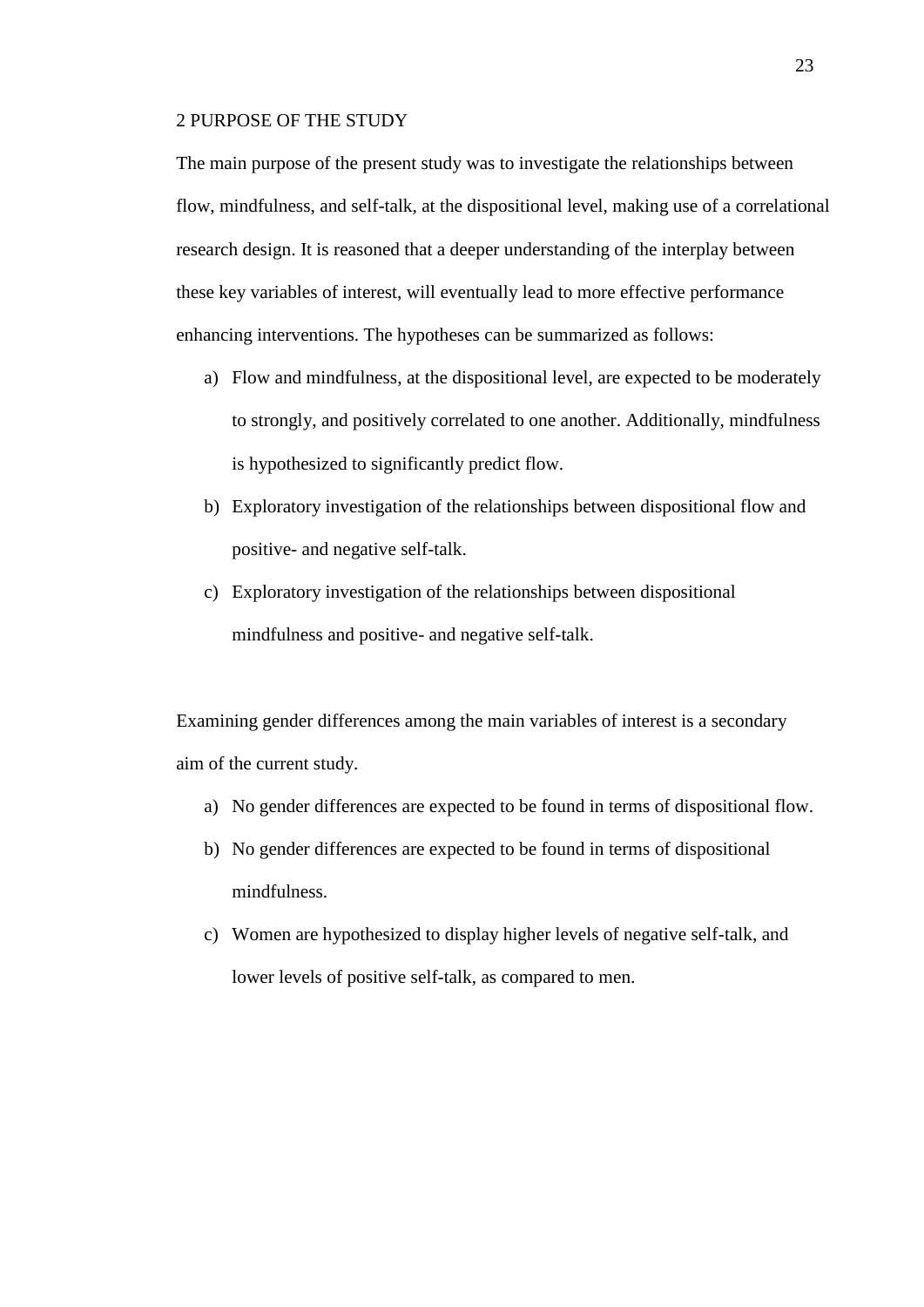## <span id="page-23-0"></span>3 METHODS

## <span id="page-23-1"></span>3.1 Research Design and Procedure

Participants were asked to complete an on-line survey, consisting of three questionnaires. The informed consent was integrated in the on-line survey, ensuring confidentiality. It was reasoned that with an on-line survey, a larger number of participants could be reached, trespassing geographical limitations. This suited the nature of the current study well, as it was an exploratory correlational research design, which inherently calls for a large sample size, regardless of ethnical or cultural background (this was controlled for in the analysis). Lonsdale, Hodge, and Rose (2006) have demonstrated the potential benefits of an on-line survey, in comparison to the traditional paper and pencil format; no significant differences in the results, higher response rate, and fewer missing responses.

The three main components of the questionnaire bundle were selected on established validity and reliability, and corresponded to the constructs of interest: (1) flow, (2) mindfulness, and (3) self-talk. These were preceded by a brief background questionnaire, which, aside from name, age, gender, and athletic history, also probed the individuals' experience with mindfulness. Two versions of the on-line survey were compiled: an English version for the international part of the sample, and a Dutch version for the native Dutch speakers. Translation processes from English to Dutch shall be discussed in sub-section '3.3 Measures' individually for each questionnaire.

#### <span id="page-23-2"></span>3.2 Participants

212 international individuals (85 women and 127 men, *M* = 29.33 years old, *Mdn* = 25,  $SD = 12.2$ ) familiar with sports (i.e. here, experience in competitive sports), and a basic level in English (concerning the international part of the sample who were asked to complete the English version of the on-line survey, similarly, a Dutch version of the questionnaire was compiled for the native Dutch speakers), were contacted personally, or through coaches and teachers. Participants had various athletic backgrounds, ranging from "former professional volleyball player, now engaged in recreational running and yoga" to "active elite soccer player". For the purpose of the current study, the most important characteristic was that every individual, at some point in their life, had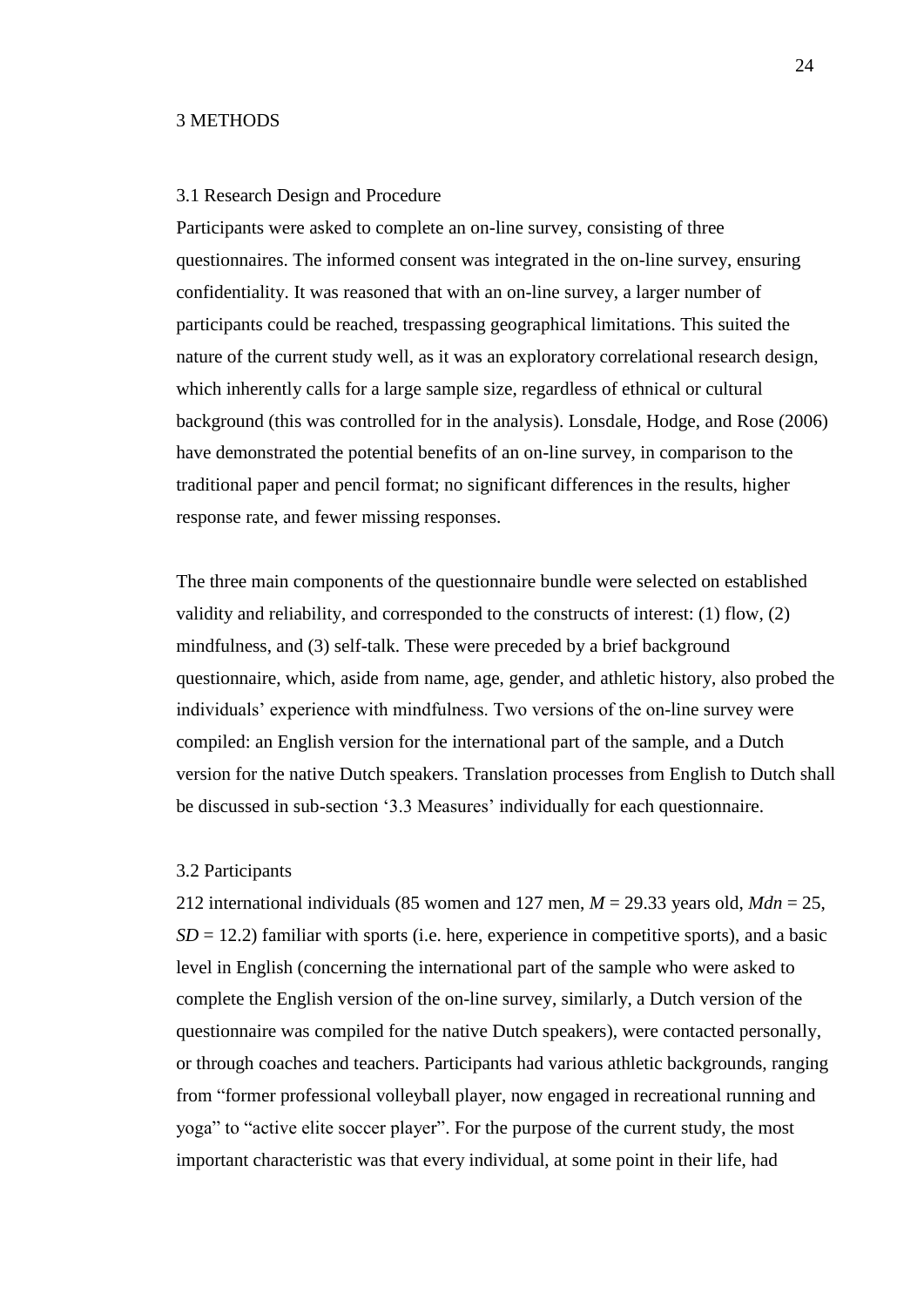experience in sports at a competitive level.

## <span id="page-24-0"></span>3.3 Measures

## <span id="page-24-1"></span>3.3.1 Dispositional Flow Scale-2 (DFS-2)

The DFS-2 (Jackson & Eklund, 2002) measures the tendency to experience flow during physical activity, and is theoretically grounded in Csikszentmihalyi's (1990) concept of flow. It consists of 36 items, rated on a scale from 1 (*never*) to 5 (*always*), and contains nine sub-scales: challenge-skill balance (e.g., "My abilities match the high challenge of the situation"), action-awareness merging (e.g., "Things just seem to be happening automatically"), clear goals (e.g., "I have a strong sense of what I want to do"), unambiguous feedback (e.g. "I am aware of how well I am performing"), concentration on the task at hand (e.g., "It is no effort to keep my mind on what was happening"), sense of control (e.g., "I have a feeling of total control"), loss of self-consciousness (e.g., "I am not concerned with how others may be evaluating me"), time transformation (e.g., "I lose my normal awareness of time"), and autotelic experience (e.g., "I love the feeling of the performance and want to capture it again"). Reliability and validity have been established in previous research (e.g., Jackson & Eklund, 2004). In a more recent study by Kawabata and Mallett (2012), Cronbach's alphas between .77 and .90 were reported. In the same study, it was also concluded that the DFS-2 can successfully distinguish individuals who frequently experience flow characteristics in physical activity from those who do not. As with the ASTQS, the Dutch version of the DFS-2 was created using back-translation, as suggested by Maneesriwongul and Dixon (2004).

## <span id="page-24-2"></span>3.3.2 Five Facet Mindfulness Questionnaire (FFMQ)

The FFMQ (Baer, Smith, Hopkins, Krietemeyer, & Toney, 2006) is based on a factor analytic study of five independently developed (daily life) mindfulness questionnaires. The five resulting factors appear to represent elements of mindfulness as it is currently conceptualized: observing (e.g., "I pay attention to how my emotions affect my thoughts and behavior."), describing (e.g., "I'm good at finding words to describe my feelings."), acting with awareness (e.g., "I rush through activities without being really attentive to them."), non-judging of inner experience (e.g., "I criticize myself for having irrational or inappropriate emotions."), and non-reactivity to inner experience (e.g., "I watch my feelings without getting lost in them."). The questionnaire consists of 39 items, which are rated on a scale ranging from 1 (*never or very rarely true*) to 5 (*very often or always*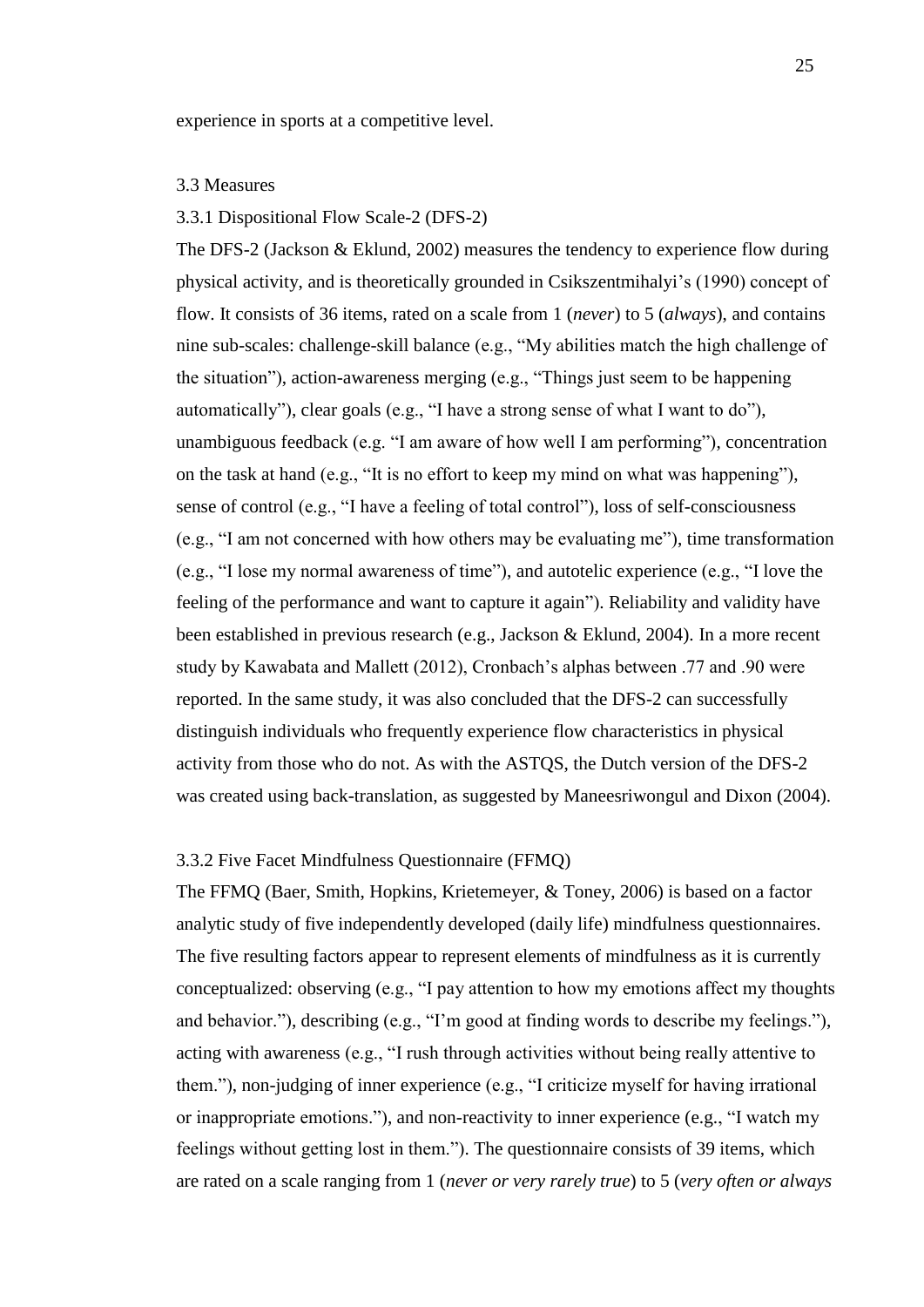*true*). Internal consistency has been shown in several samples (Baer et al., 2008). The Dutch version of the FFMQ, used in the current study, was translated and validated by Muskens and Kamphuis in 2008.

## <span id="page-25-0"></span>3.3.3 Automatic Self-Talk Questionnaire for Sports (ASTQS)

The ASTQS (Zourbanos, Hatzigeorgiadis, Chroni, Theodorakis, & Papaioannou, 2009) measures the content and structure of athletes' self-talk. 40 statements of negative and positive self-talk are rated on a scale from 1 (*never*) to 5 (*very often*), to the extent to which the athletes experience or intentionally use these self-talk statements during performance. The positive statements are categorized into four functions: psych-up (e.g., "Let's go"), anxiety control (e.g., "Calm down), confidence (e.g., "I can make it"), and instruction (e.g., "Focus on your technique). The negative contents contain: worry (e.g., "I am going to lose"), disengagement (e.g., "I want to get out of here"), somatic fatigue (e.g., "My body doesn't help me today"), and irrelevant thoughts (e.g., "What will I do later tonight"). Scores per item correspond directly with how frequent athletes experience or intentionally use the type of self-talk of which that item is an illustration. The ASTQS has been preliminary validated by its developers, Zourbanos, Hatzigeorgiadis, Chroni, Theodorakis, and Papaoiannou, in 2009. In a previous study, making use of the ASTQS, Cronbach's alphas between .68 and .85 were reported, indicating acceptable internal consistency for all sub-scales (Zourbanos et al., 2011). The Dutch version of the ASTQS was developed following Maneesriwongul and Dixon's (2004) recommendations for back-translation.

## <span id="page-25-1"></span>3.4 Data Analyses

Given the exploratory nature of the present study, the first step in the analysis was to closely examine the bivariate correlations between the variables of interest. The strength and direction of these correlations served to guide the multiple regression modeling. One-way analyses of variance (ANOVA's) were conducted to test for differences between gender.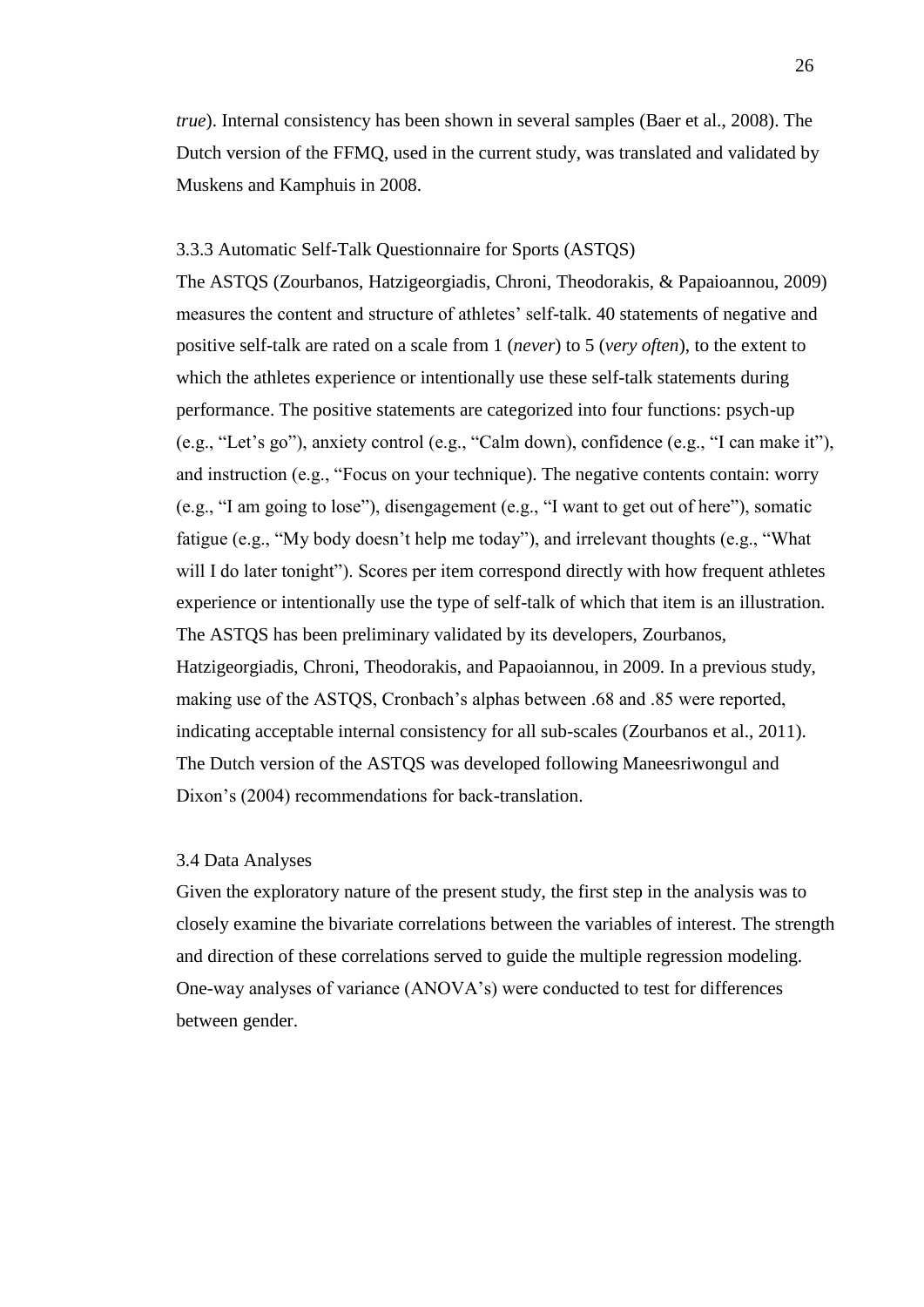#### <span id="page-26-0"></span>4 RESULTS

## <span id="page-26-1"></span>4.1 Descriptive and Internal Consistency Statistics

Table 1 shows the internal consistency coefficients, means, standard deviations, and correlations of the key variables. All main scales appeared to be highly reliable (lowest α being .87). Bivariate correlations between the selected variables of interest for the scope of this study were all significant at  $p < .001$ . Furthermore, all directions were as expected, in line with what was hypothesized, and in accordance with the theoretical framework. This shall be elaborated on further in this section, on the basis of regression analyses.

#### Table 1

*Descriptive Statistics (N = 212), Internal Consistency Coefficients, and Zero-Order Correlations of Key Variables (2-Tailed)*

|                | $\alpha$ | M(5) | <b>SD</b> |          | 2       | 3        |
|----------------|----------|------|-----------|----------|---------|----------|
| 1. Flow        | .93      | 3.60 | .47       |          |         |          |
| 2. Mindfulness | .87      | 3.26 | .41       | $.44**$  |         |          |
| 3. Negative ST | .88      | 2.31 | .54       | $-.52**$ | $-45**$ |          |
| 4. Positive ST | .91      | 3.57 | .62       | $.59**$  | $.23**$ | $-.22**$ |

*Note.* \*\* *p* < .001

#### <span id="page-26-2"></span>4.2 Gender Differences Flow, Mindfulness, and Self-Talk

One-way analysis of variance (ANOVA) revealed gender differences for all the variables of interest, as depicted in table 2. After exclusion of 4 cases of outliers, following Hoaglin's and Iglewicz' (1987) outlier labeling rule, assumptions of normality and homogeneity of variances were met. In this sample, men appeared to score significantly higher on the scales of dispositional flow, mindfulness, and positive self-talk, and lower on negative self-talk, as compared to women, and vice versa.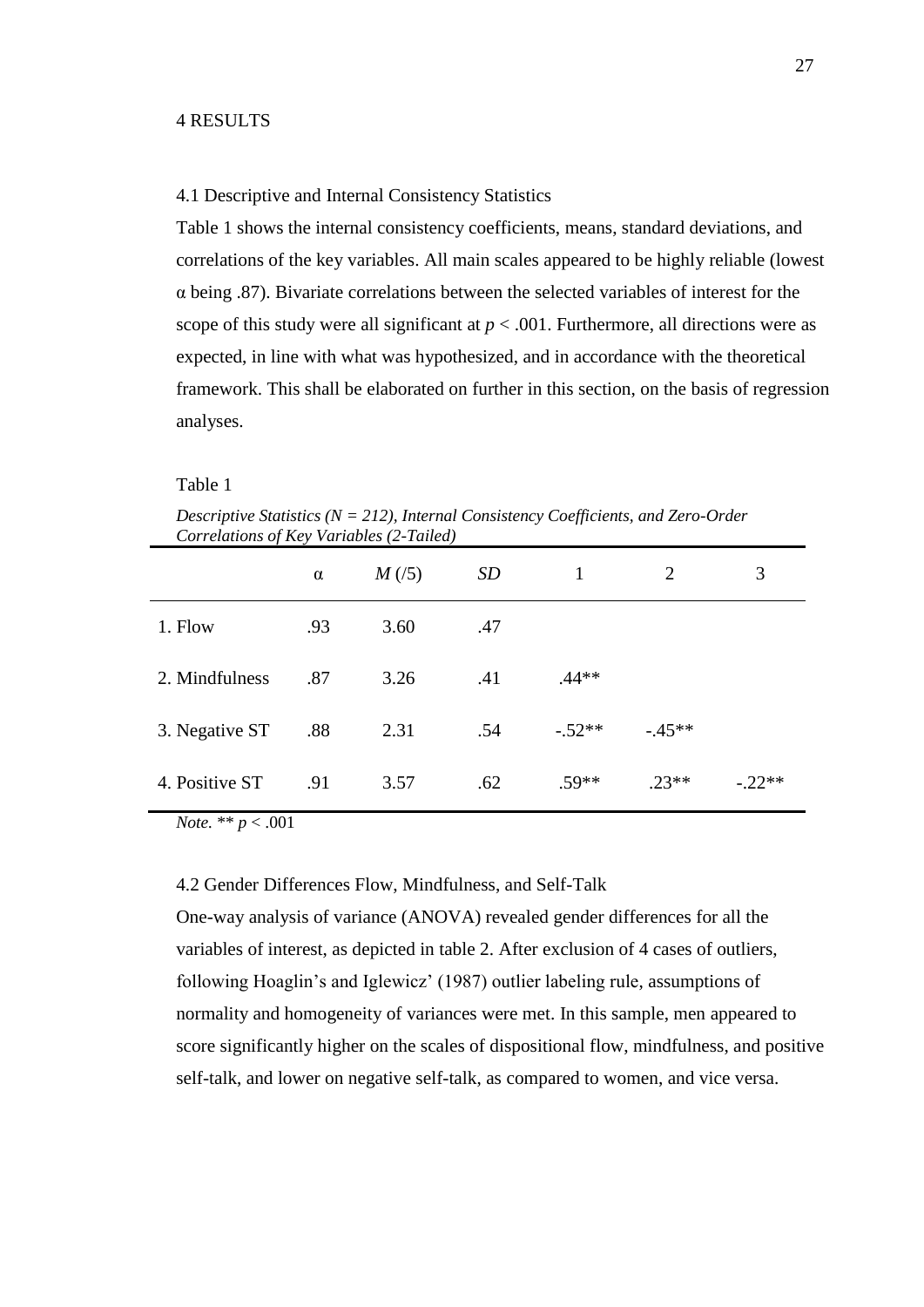| One-Way ANOVA Gender Differences Key Variables |                     |                    |                  |          |                  |
|------------------------------------------------|---------------------|--------------------|------------------|----------|------------------|
|                                                | M(5)                |                    |                  |          |                  |
|                                                | Women<br>$(n = 85)$ | Men<br>$(n = 127)$ | $\boldsymbol{F}$ | $\eta^2$ | $\boldsymbol{p}$ |
| 1. Flow                                        | 3.40<br>(.42)       | 3.74<br>(.45)      | $31.15**$        | .13      | .000             |
| 2. Mindfulness                                 | 3.15<br>(.41)       | 3.34<br>(.39)      | $11.69**$        | .03      | .001             |
| 3. Negative ST                                 | 2.49<br>(.55)       | 2.18<br>(.49)      | $17.84**$        | .08      | .000             |
| 4. Positive ST                                 | 3.41<br>(.63)       | 3.68<br>(.59)      | 9.89**           | .05      | .002             |

# Table 2

*Note.* \*\*  $p < .01$ ;  $df = 2$ ; Standard Deviations appear in parentheses below means.

## <span id="page-27-0"></span>4.3 Linear Regressions Key Variables

## <span id="page-27-1"></span>4.3.1 Self-Talk Predicting Flow

Multiple linear regression analyses were performed to examine the influence of self-talk on flow and mindfulness, and mindfulness on flow. Positive and negative self-talk appeared to significantly  $(F = 108.77 [2, 211], p < .001)$  predict the experience of flow, accounting for 51% of the variance in scores on the DFS-2, as displayed in Table 3. A stepwise regression revealed that positive self-talk ( $R^2 = .35$ ,  $F = 113.42$  [1, 211],  $p <$ .001) was a stronger predictor of flow than negative self-talk ( $R^2 = .27$ ,  $F = 78.02$  [1, 211],  $p < .001$ ). However, these results demonstrate that both positive- and negative self-talk may have a substantial impact on the experience of flow; positive self-talk by means of enhancing flow, as opposed to negative self-talk, which seems to hinder flow.

Table 3

|             | B        | SEB | B       |
|-------------|----------|-----|---------|
| Positive ST | $.38**$  | .04 | $.50**$ |
| Negative ST | $-.36**$ | .04 | $-41**$ |
| Constant    | 3.06     |     |         |
| $R^2$       | $.51**$  |     |         |

*Summary Linear Regression Self-Talk Predicting Flow (N = 212)*

*Note. B* = unstandardized regression coefficient;  $\beta$  = standardized regression coefficient; \*\* *p* < .01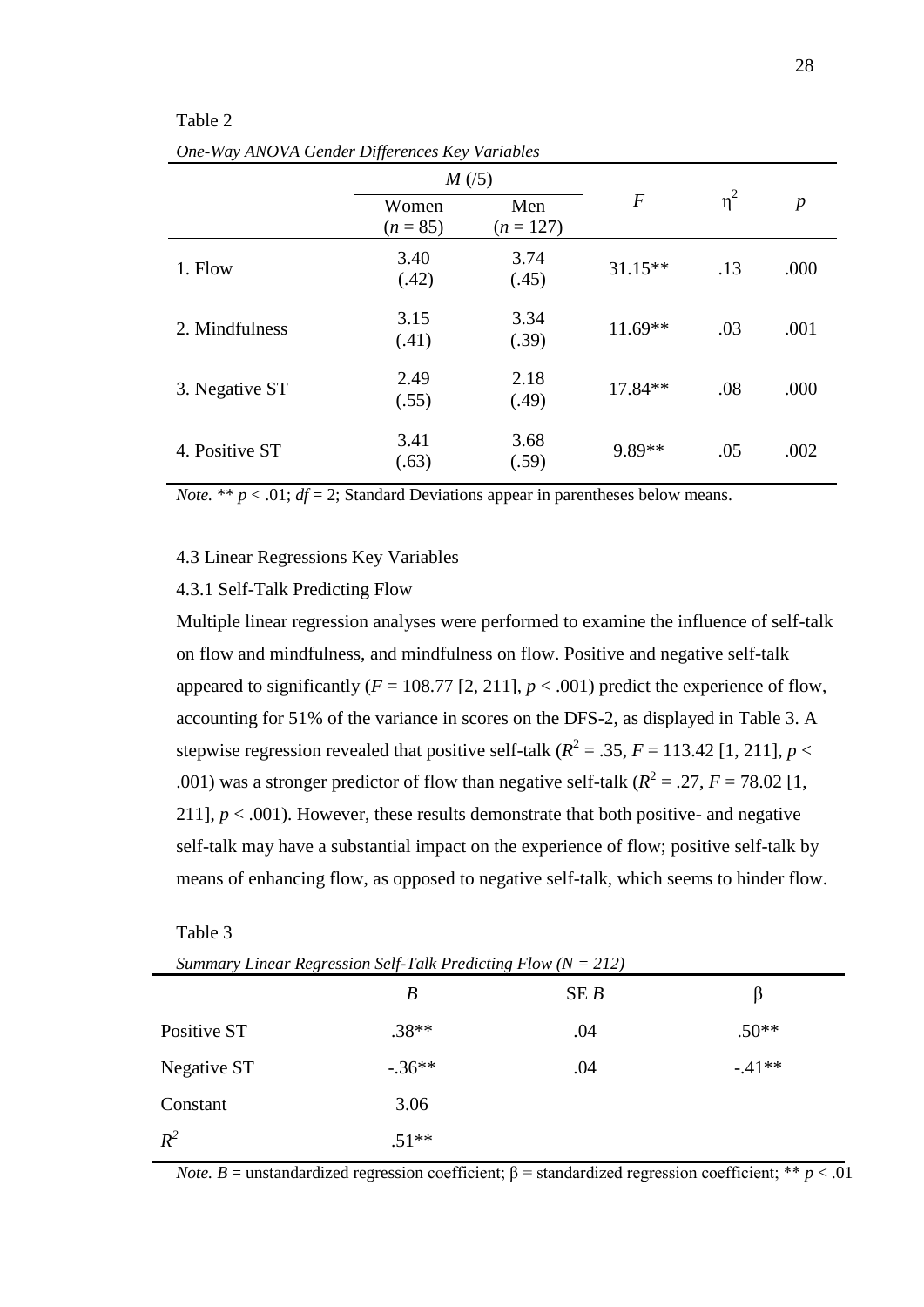#### <span id="page-28-0"></span>4.3.2 Mindfulness Predicting Flow

Mindfulness appeared to be a significant predictor or flow  $(F = 50.40$  [1, 211],  $p <$ .001), as Table 4 illustrates. This result, in combination with the high correlation between mindfulness and flow ( $r = .44$ ,  $p < .001$ ), gives rise to the speculation of the importance mindfulness may have in affecting the experience of flow, as will be elaborated further in the discussion section of this article.

#### Table 4

|             | B       | SEB |         |
|-------------|---------|-----|---------|
| Mindfulness | $.50**$ | .07 | $.44**$ |
| Constant    | 1.96    |     |         |
| $R^2$       | $.19**$ |     |         |

*Note. B* = unstandardized regression coefficient;  $\beta$  = standardized regression coefficient; \*\* *p* < .01

## <span id="page-28-1"></span>4.3.3 Self-Talk Predicting Mindfulness

In predicting mindfulness, negative self-talk was identified as the stronger factor  $(R^2 =$ .20,  $F = 52.52$  [1, 211],  $p < .001$ ), as compared to positive self-talk ( $R^2 = .05$ ,  $F = 11.73$ [1, 211],  $p < .001$ ), which showed little added value to the joint model ( $\Delta R^2 = .02$ ,  $F =$ 4.82  $[1, 209]$ ,  $p = .03$ ) that is summarized in Table 5. Negative self-talk may have a considerable, negative influence on mindfulness.

## Table 5

| Summary Linear Regression Self-Talk Predicting Mindfulness ( $N = 212$ ) |          |     |         |  |
|--------------------------------------------------------------------------|----------|-----|---------|--|
|                                                                          | В        | SEB |         |  |
| Negative ST                                                              | $-.32**$ | .05 | $-45**$ |  |
| Positive ST                                                              | $.09*$   | .04 | $.14*$  |  |
| Constant                                                                 | 3.37     |     |         |  |
| $R^2$                                                                    | $.22**$  |     |         |  |

*Summary Linear Regression Self-Talk Predicting Mindfulness (N = 212)*

*Note. B* = unstandardized regression coefficient;  $\beta$  = standardized regression coefficient; \*\*  $p < .01$ , \*  $p < .05$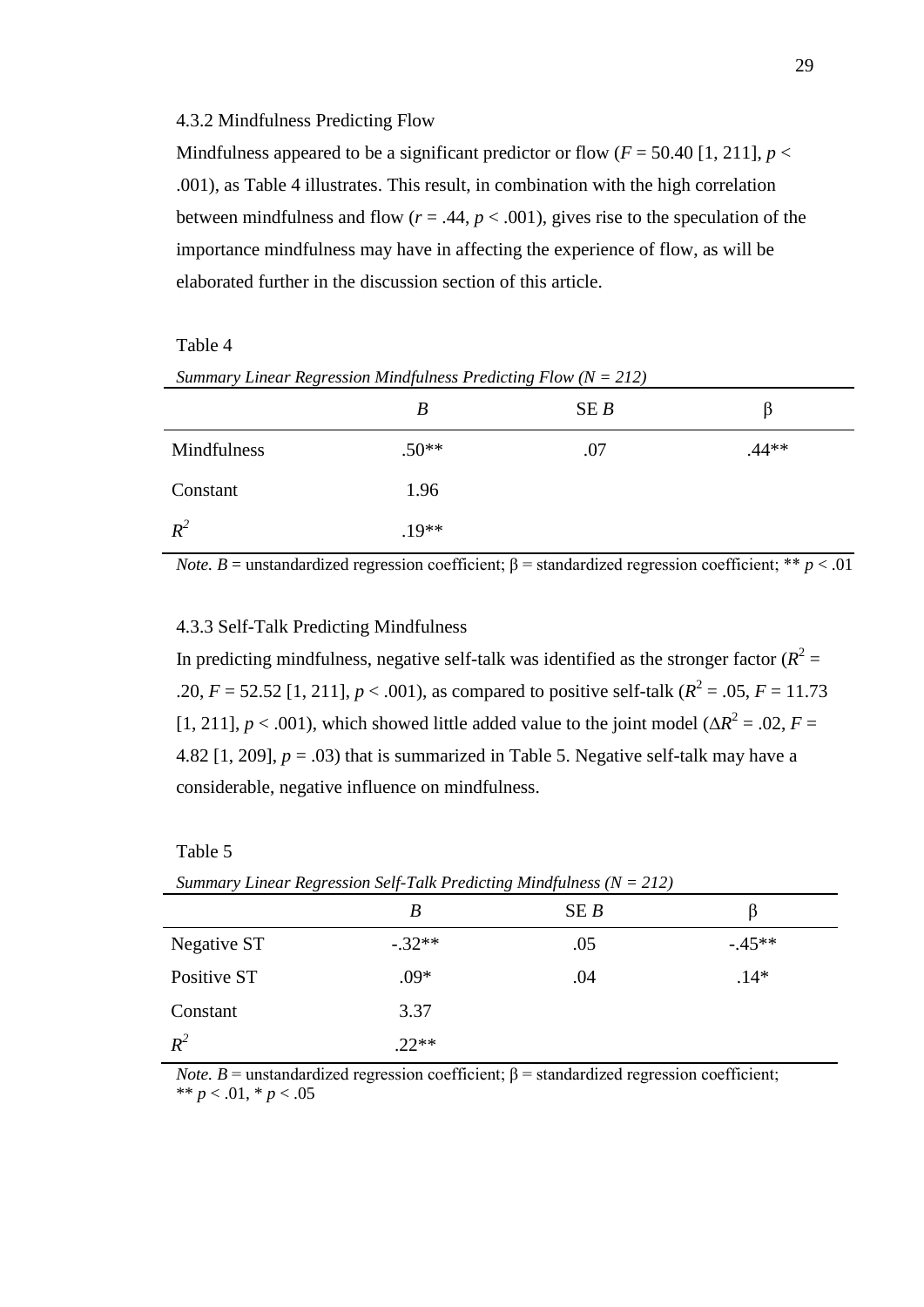#### <span id="page-29-0"></span>4.4 Linear Regressions Key Variables: Grouped by Gender

For the purpose of investigating the secondary aim of the present study, namely gender differences, the afore described main linear regression analyses were reran, grouped by gender. Results thereof are summarized and presented in Tables 6, 7, and 8. Note that these results are to be interpreted with great caution, as further analyses to test for actual statistical differences between regressions, were not conducted in the present study.

## <span id="page-29-1"></span>4.4.1 Self-Talk Predicting Flow: Grouped by Gender

Self-talk in general, seemed to play a bigger role in predicting flow for men ( $F = 79.44$ ) [2, 126],  $p < .001$ ), in comparison to women ( $F = 21.88$  [2, 84],  $p < .001$ ), as displayed in Table 6. Stepwise regressions indicated that the most notable difference was the predictive power of negative self-talk on flow, which seemed to be higher in men  $(R^2 =$ .32,  $F = 58.37$  [1, 126],  $p < .001$ ) than in women ( $R^2 = .11$ ,  $F = 10.69$  [1, 84],  $p = .002$ ).

Table 6

*Summary Linear Regressions Self-Talk Predicting Flow Grouped by Gender (N = 212)*

|                  | $\boldsymbol{B}$ | SEB | $\beta$  |
|------------------|------------------|-----|----------|
| Women $(n = 85)$ |                  |     |          |
| Positive ST      | $.33**$          | .06 | $.49**$  |
| Negative ST      | $-.20**$         | .07 | $-.27**$ |
| Constant         | 2.78             |     |          |
| $R^2$            | .35              |     |          |
| Men $(n = 127)$  |                  |     |          |
| Positive ST      | $.38**$          | .05 | $.50**$  |
| Negative ST      | $-.42**$         | .06 | $-.47**$ |
| Constant         | 3.25             |     |          |
| $R^2$            | .56              |     |          |

*Note. B* = unstandardized regression coefficient;  $\beta$  = standardized regression coefficient; \*\* *p* < .01

## <span id="page-29-2"></span>4.4.2 Mindfulness Predicting Flow: Grouped by Gender

Mindfulness appeared to be a significant predictor of flow for both men ( $F = 20.80$ ) [2, 126],  $p < .001$ ), and women ( $F = 17.65$  [1, 84],  $p < .001$ ), as depicted in Table 7. Mindfulness may be of greater importance in predicting flow for women, as compared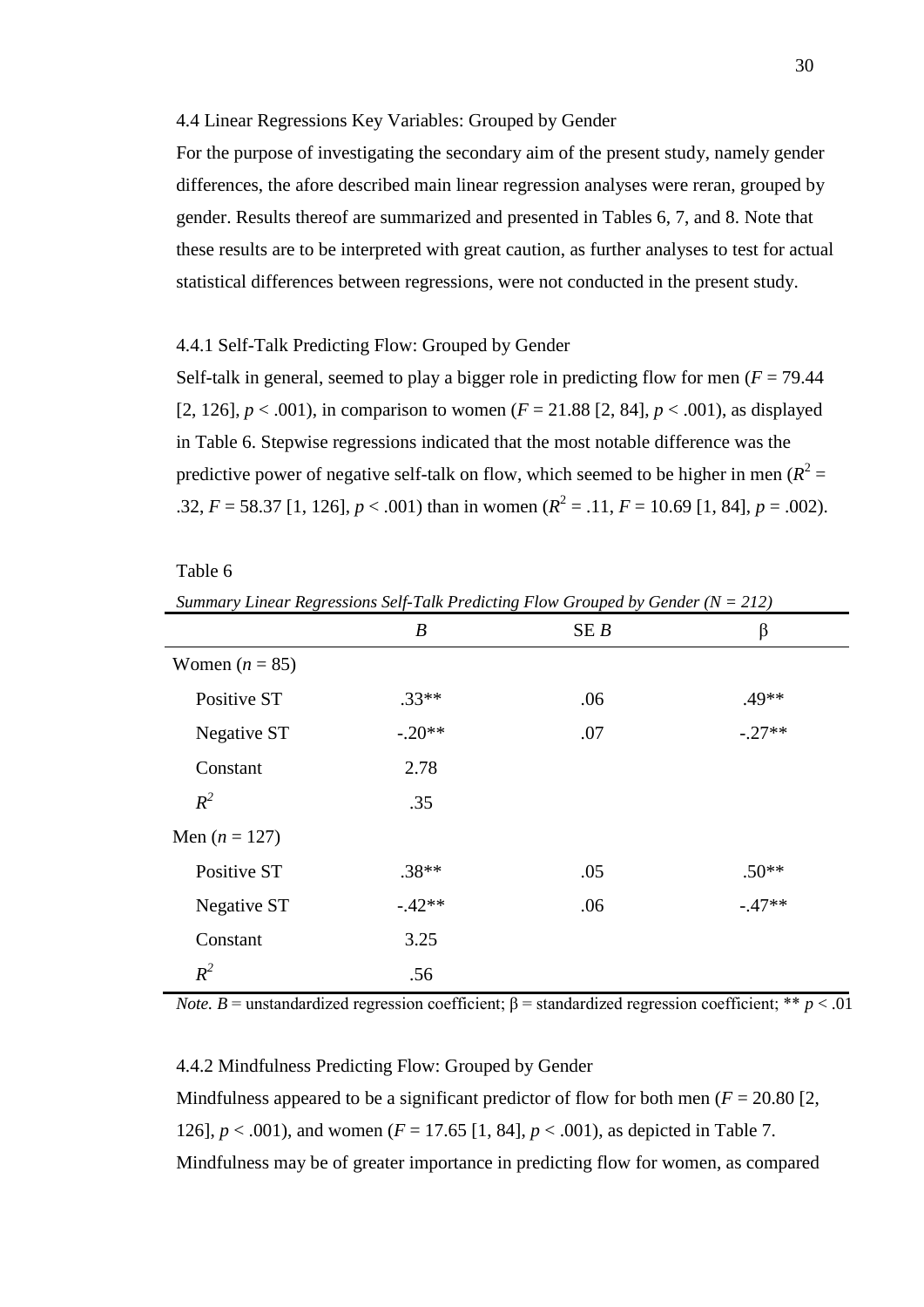to men. However, this is merely a hunch of a statistical trend, and deserves to be regarded with great caution.

Table 7

*Summary Linear Regressions Mindfulness Predicting Flow Grouped by Gender (N = 212)*

|                  | $\boldsymbol{B}$ | SEB | β       |
|------------------|------------------|-----|---------|
| Women $(n = 87)$ |                  |     |         |
| Mindfulness      | $.44**$          | .10 | $.42**$ |
| Constant         | 2.02             |     |         |
| $R^2$            | .18              |     |         |
| Men $(n = 129)$  |                  |     |         |
| Mindfulness      | $.43**$          | .09 | $.38**$ |
| Constant         | 2.31             |     |         |
| $R^2$            | .14              |     |         |

*Note. B* = unstandardized regression coefficient;  $\beta$  = standardized regression coefficient; \*\* *p* < .01

<span id="page-30-0"></span>4.4.3 Self-Talk Predicting Mindfulness: Grouped by Gender

For both men and women, negative self-talk  $(F = 9.85 \, [2, 126], p < .001$ ; and  $F = 13.94$ [2, 84],  $p < .001$ ; respectively) appeared to be a significant predictor of mindfulness, whereas positive self-talk was not, as is illustrated in Table 8. Negative self-talk seemed to have a greater potential influence on mindfulness in women, as compared to men.

| anie | ۹ |
|------|---|
|------|---|

| Summary Linear Regressions Self-Talk Predicting Mindfulness Grouped by Gender ( $N = 212$ ) |          |     |          |  |
|---------------------------------------------------------------------------------------------|----------|-----|----------|--|
|                                                                                             | B        | SEB | β        |  |
| Women $(n = 85)$                                                                            |          |     |          |  |
| Negative ST                                                                                 | $-.34**$ | .07 | $-46**$  |  |
| Positive ST                                                                                 | .09      | .06 | .15      |  |
| Constant                                                                                    | 3.67     |     |          |  |
| $R^2$                                                                                       | .25      |     |          |  |
| Men $(n = 127)$                                                                             |          |     |          |  |
| Negative ST                                                                                 | $-.27**$ | .07 | $-.33**$ |  |
| Positive ST                                                                                 | .07      | .06 | .11      |  |
| Constant                                                                                    | 3.65     |     |          |  |
| $R^2$                                                                                       | .14      |     |          |  |

*Note. B* = unstandardized regression coefficient;  $\beta$  = standardized regression coefficient; \*\* *p* < .01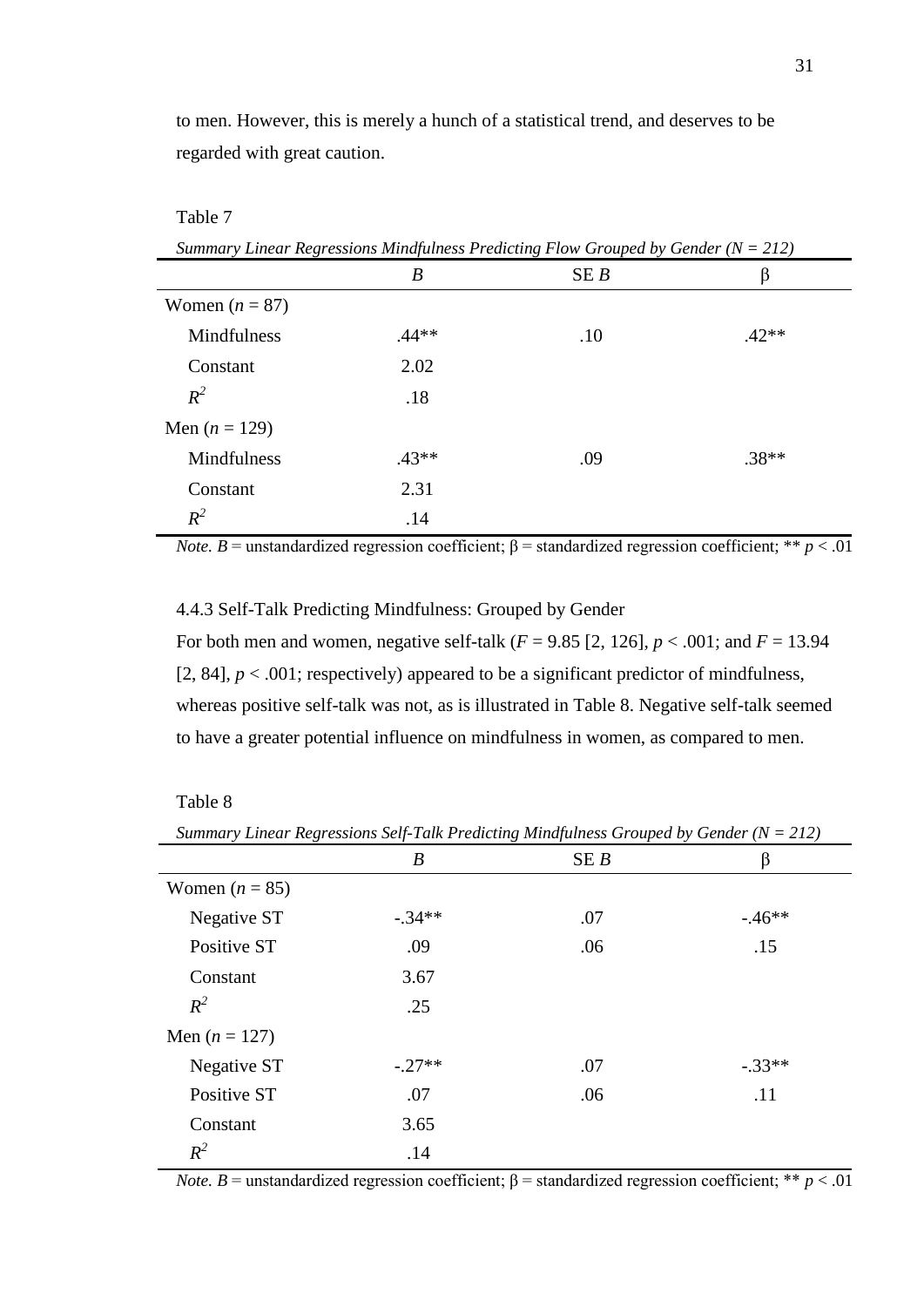## <span id="page-31-0"></span>5 DISCUSSION

The main purpose of the present study was to explore the relationships between flow, mindfulness, and self-talk. Given (a) the crucial role the regulation of attention (concentration) plays in the experience of athletic peak performance (flow)(e.g., Jackson & Csikszentmihalyi, 1999), (b) how this is a key component of mindfulness (Kabat-Zinn, 1994), and (c) the notion that self-talk can enhance this ability (Hatzigeorgiadis et al., 2004); it was hypothesized that strong, positive (with the exception of negative self-talk) relationships between these (sport) psychological concepts would emerge in the current correlational study. Bivariate correlations and multiple linear regressions served as main tools for the exploration of these links; (1) flow – mindfulness, (2) self-talk – flow, (3) and self-talk – mindfulness.

## <span id="page-31-1"></span>5.1 Relation between Flow and Mindfulness

Results confirmed the first sub-hypothesis, indicating that higher levels of dispositional mindfulness correspond with higher levels of dispositional flow experience, this is in accordance with previous studies (e.g., Kee & Wang, 2008), and the formerly proposed overarching theoretical framework. More precisely; (1) the more mindful individual may be less susceptible to 'Ironic Processes of Mental Control' (Wegner, 1994) since he or she is better able to manage the cognitive resources, of which there are also more available because of the decreased urge to manipulate thoughts and emotions (as a result of an accepting, nonjudgmental attitude), which in turn leads to increased attention and focused concentration on the relevant task at hand, almost being a synonym of flow. The focus is where it is supposed to be, avoiding the pitfalls (distraction from flow, disruption automatic, smooth performance) of (2) the 'Constrained Action Hypothesis' (Wulf et al., 2001) and (3) the 'Reinvestment Theory' (Masters, 1992; Masters & Maxwell, 2008), since less conscious cognitive effort needs to be, or is, 'reinvested' on the control of mechanics of the movements on-line. Due to the nature of a correlational research design, it is impossible to infer causality. However, previous mindfulnessintervention studies aiming to enhance flow (e.g., Aherne et al., 2011) substantiate the claim that mindfulness may aid to increase the likelihood of flow occurrence (see Birrer et al., 2012, for a review). Interestingly, Kee and Wang (2008) state that "the link between mindfulness and flow appears to be symbiotic, and in the spirit of maintaining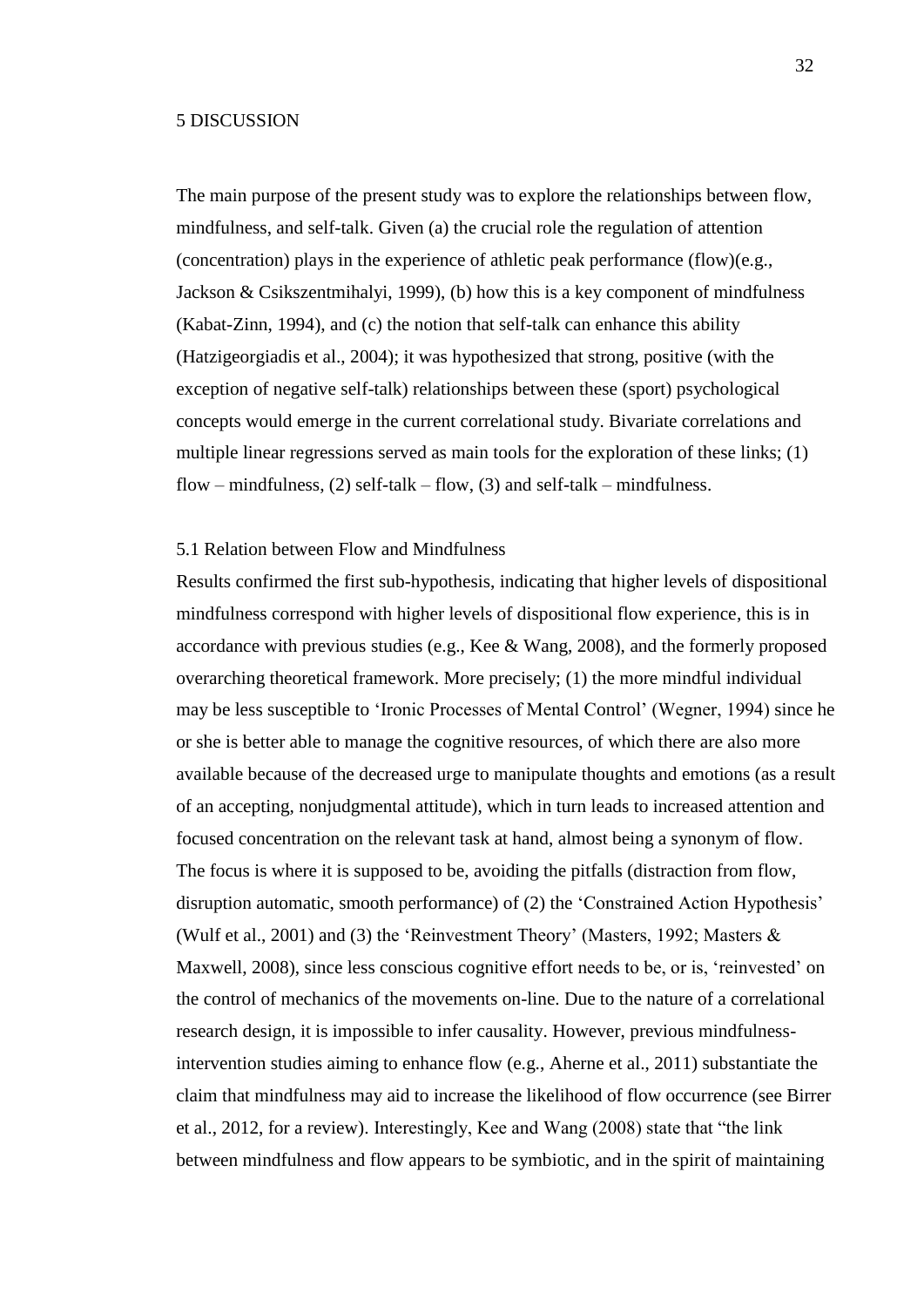purposelessness during mindfulness practice, perhaps flow and performance enhancement should be indeed considered as by-products rather than outcome goals" (p. 409).

## <span id="page-32-0"></span>5.2 Relationships between Self-Talk and Flow

Regarding the second sub-hypothesis, examining the link between self-talk and flow, results revealed that, as was expected, a high amount and frequency of positive self-talk went along with higher levels of dispositional flow, whereas the relationship between negative self-talk and flow was inverse. It is noteworthy at this point to mention that positive self-talk seemed to have a greater potential influence on flow than negative self-talk. It has been suggested in previous research that positive self-talk can have a beneficial effect on performance over no self-talk, however, the effects of negative selftalk on performance remain, to date, unequivocal (Tod, Hardy, & Oliver, 2011). Nevertheless, in the current study, positive and negative self-talk combined appeared to explain more than half the variance in dispositional flow, raising the question once more of what undeniable, vital role self-talk embodies in the entire flow experience story. A possible mechanism to explain this further, could be the use of verbal cues to increase focus as well as direct and redirect performers' attention (Landin, 1994). Higher dispositional levels of flow could possibly reflect a higher use of positive (productive) self-talk, and a lower use of negative (un- or counterproductive) self-talk. However, this question demands closer attention in future experimental research, ideally, bringing the more specific types of self-talk (specific, general; instructional, motivational) into the equation. If appropriate use of self-talk is indeed able to act as a vehicle towards flow (e.g., through regulation of attention), it is especially crucial to determine *when* exactly *what* kind of self-talk surfaces into the consciousness of the athlete before and during flow, since the theoretical framework seems to suggest a lower presence of self-talk when the athlete is surfing the peak wave of flow, because then, the core focus of attention seems to lie within the realms of the automatic pilot, leaving less room for (voluntary) self-talk, or at least a lower presence of certain specific forms of self-talk (e.g., evaluative language).

## <span id="page-32-1"></span>5.3 Links between Mindfulness and Self-Talk

Thirdly, the relationship between self-talk and mindfulness was investigated. Results seemed to indicate that a more mindful disposition translates to a lower frequency of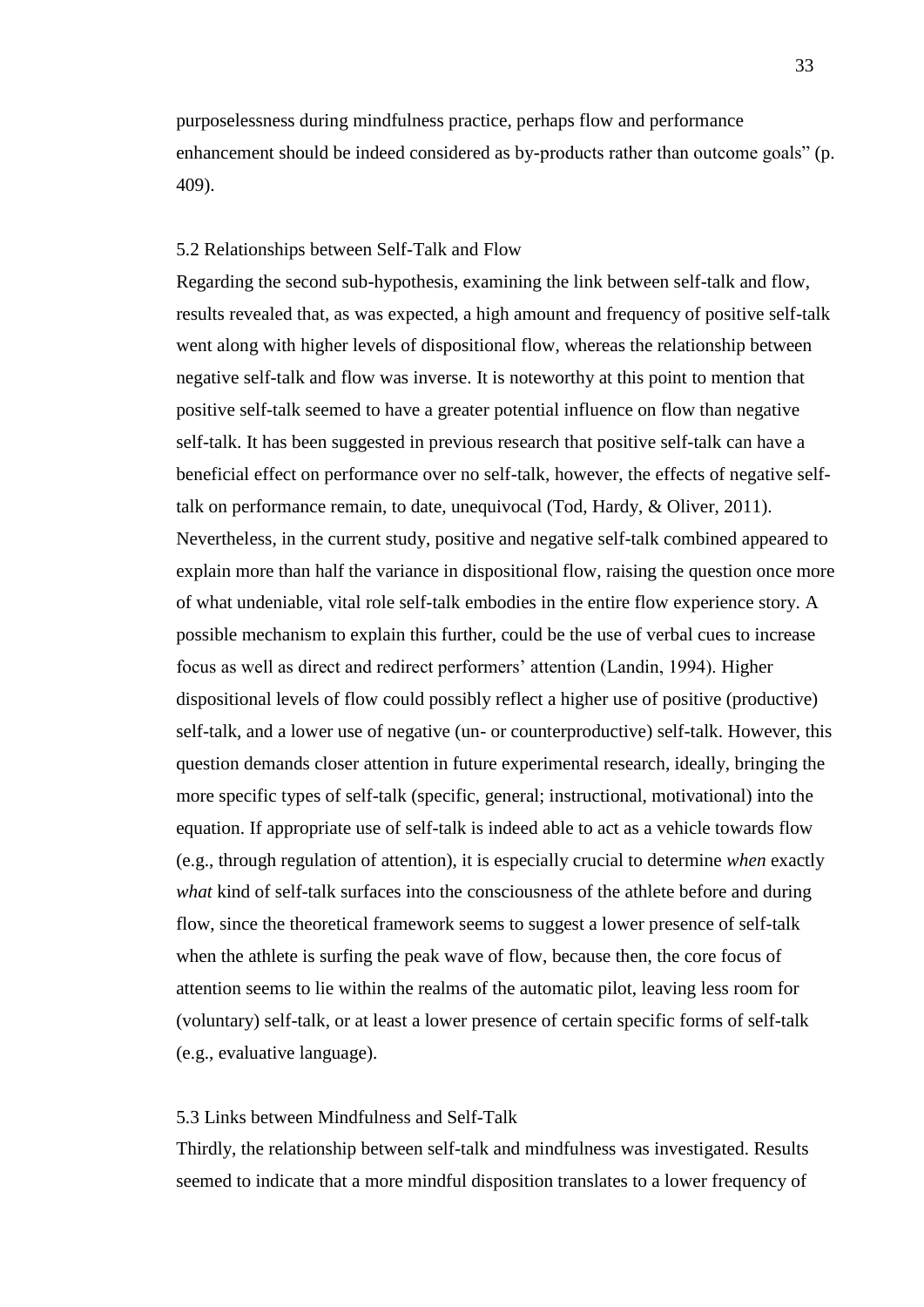negative self-talk (and more positive self-talk). Theoretically, this is sound (i.e., perhaps less vulnerable to paradoxical ironic effects, resulting in a 'healthier' balance of the self-talk stream), and empirical manifestations thereof have been shown in previous studies in the form of decreased rumination as a result of increased mindfulness (e.g., Baer, 2003; Raes & Williams, 2010). However, in how far rumination resembles selftalk is another question. Furthermore, the present study is the first to investigate this seemingly interesting link between self-talk and mindfulness in an athletic, non-clinical population. The true potential may very well lie within the mediating role of mindfulness on the effects of self-talk on flow, as suggested by Birrer et al. (2012). A more mindful attitude may result in a more effective use of mental skills, such as selftalk. Another possible explanation may be found in the 'no identification' and 'no reactivity' principles of mindfulness; when an individual realizes that he or she 'is not the thought or emotion', that these are naturally occurring, and that they do not need to be labeled, judged, or manipulated, this negative (or irrelevant) self-talk might simply ebb away over time. Performance enhancement sport psychology is very likely to merit greatly from future closer attention to the interplay between self-talk, mindfulness, and consequently, flow.

## <span id="page-33-0"></span>5.4 Gender Differences

Exploring gender differences within the same conceptual framework of flow, mindfulness, and self-talk, was a secondary aim of the present research. As mentioned before, any interpretation relies solely on observable statistical trends (with the exception of ANOVA), since no further analyses to determine the actual statistical differences between linear regressions were conducted, and therefore requires to be considered with care. Males in the present study scored higher on dispositional mindfulness and flow, used more positive, and less negative self-talk, as compared to females. Gender differences in flow and mindfulness had not yet been found in previous research, and it is fair to state that further examination is warranted before firm conclusions can be drawn. In the one previous study looking into gender differences in self-talk, conducted by Hardy, Hall, and Hardy in 2005, males were found to report greater use of negative self-talk than females, whereas in the present study, males appeared to have lower levels of negative self-talk than females. Although the literature seems to suggest that women can be expected, and in the present study were indeed found, to use more negative self-talk than men, considering the overlap between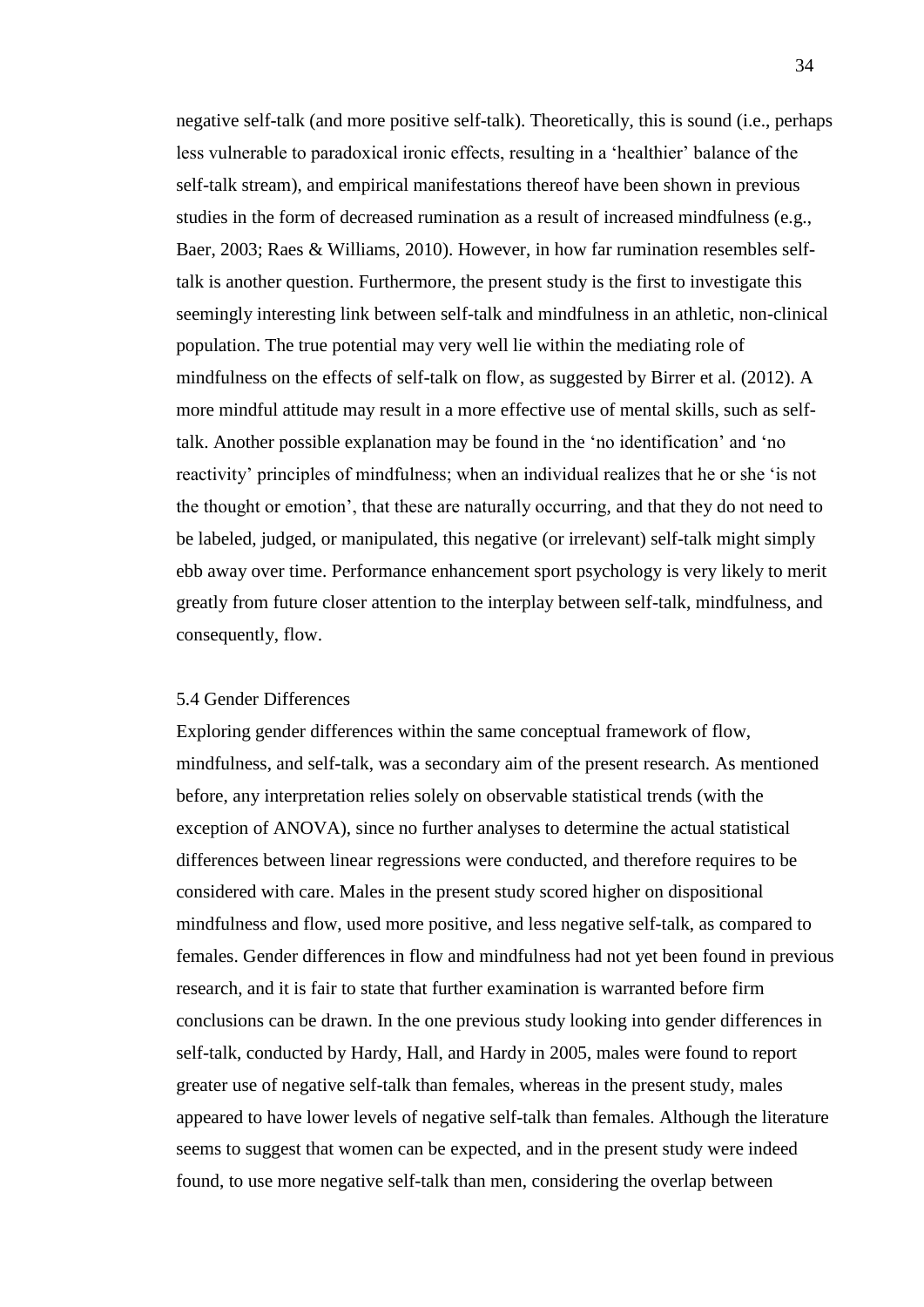negative self-talk, cognitive anxiety, and self-efficacy perceptions (Hardy et al., 2005), future research is needed to substantiate this finding, ideally taking into account potentially confounding factors such as sport type (individual/team, open/closed), skill level, specific time (before/during/after practice/competition), and age. The overall observed gender differences can add to our understanding of the concepts of interest, and may ultimately lead to more effectively tailored mental skills interventions, with special attention to gender differences. The ideal center of gravity of focus in an intervention may be different for men than for women; for example, women might benefit from more attention to motivational self-talk through mindfulness, while men could spend that time on other aspects of self-talk (e.g., instructional), or different techniques even (e.g., imagery).

## <span id="page-34-0"></span>5.5 Limitations

Although the present findings can contribute to our understanding of the relations between flow, mindfulness, and self-talk, several limitations are to be mentioned. First of all, the sample examined in this study may not have been ideal for an investigation of a correlational nature. The rather small size of the sample did not allow for deeper statistical analyses, such as the testing for mediating and moderating roles of the key variables. Furthermore, the heterogeneity of the sample could pose potential problems in terms of generalization of the interpretations. Participants were characterized by various cultural- and athletic backgrounds (e.g., sports type, skill level, age, mindfulness experience). Although it is of great essence that these individual differences are to be accounted for in future research for the sake of a deeper understanding of the interplays in the current theoretical framework, these independent factors should ideally be investigated in a more focused fashion, making use of more homogenous groups. Even though statistical tests for reliability and validity allowed meaningful analysis of the merged data pools (English and Dutch), this linguistic difference of the on-line questionnaires should be noted.

Secondly, there are a few things to be said about the measurements used in the current study. The traditional limitations concerning the measurement of flow experience, also apply to the present study. It is difficult to measure an experience as subjective as flow, with objective (qualitative) tools (Swann et al., 2012). In addition, these authors argued, participants' reportage of their flow experiences are vulnerable to memory effects (e.g.,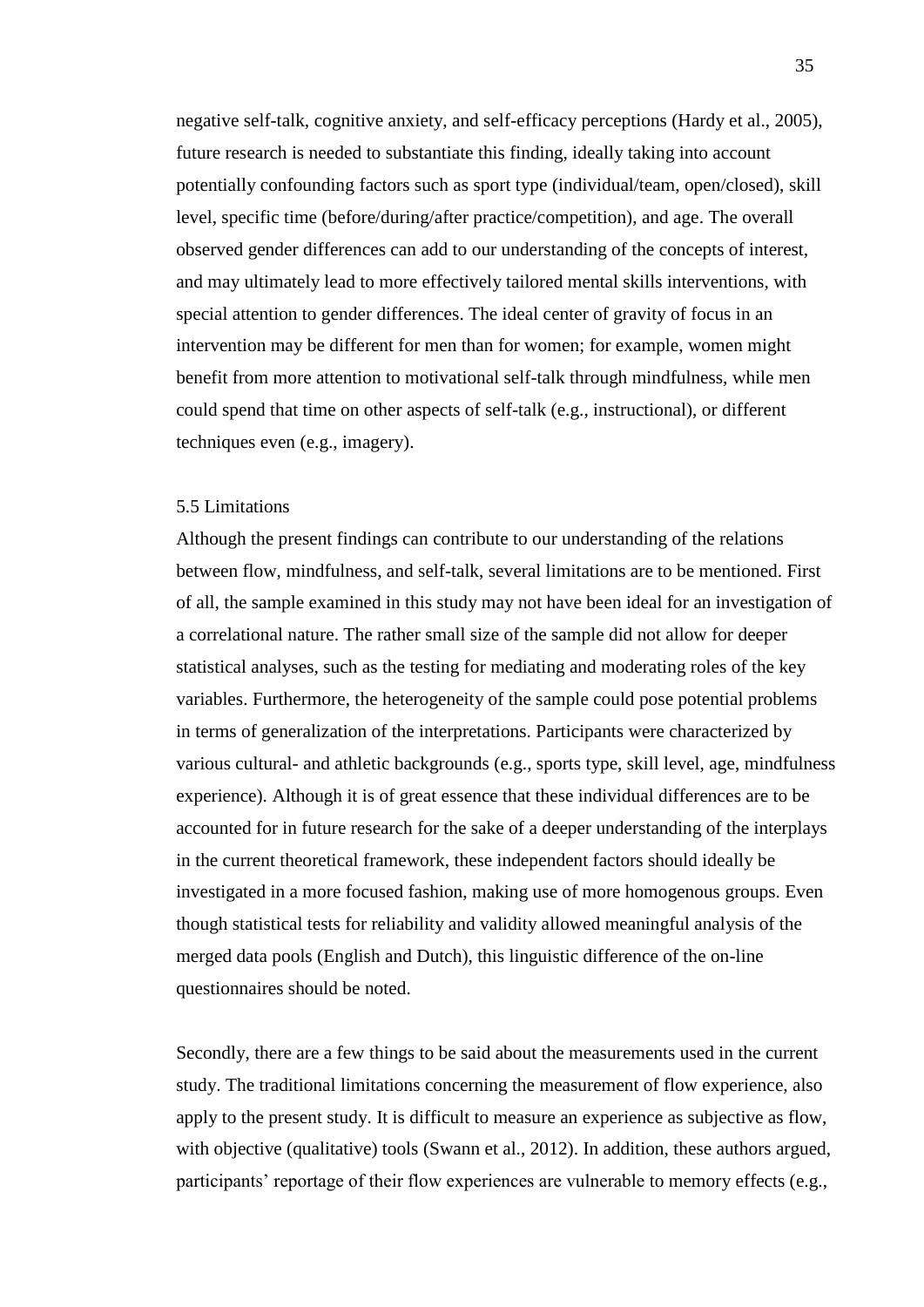'rose-tinted glasses effect'), which may have further attenuated the accuracy of the flow data in this study. Flow would ideally be measured closer to competition, depending largely on in-depth qualitative methods, with mere vague directions about the concept as to not steer the interview too much. Although the Five Facet Mindfulness Questionnaire (FFMQ; Baer et al., 2006) has been proven to be a valid measure of dispositional mindfulness, future studies in a clearly determined sport context, could benefit from a mindfulness measure more adjusted to said sport setting. As mentioned before, a deeper understanding of self-talk (and its relation to flow and mindfulness) could be gained by going beyond mere positive- and negative self-talk categorization, as was used in the present investigation.

Additionally, due to the scope of the present article, analyses were run at the total scalescore level, it is acknowledged, however, that a closer examination involving the subscales is inevitably essential. Furthermore, performance should preferably be included as an outcome variable of interest (Birrer & Morgan, 2010). Finally, it should be underlined once more that it is impossible to infer causality in a correlational study, clearly, experimental research is imperative.

## <span id="page-35-0"></span>5.6 Conclusions

Perhaps one of the most important conclusions to be drawn from the present findings, is the strong indication to scrutinize the potential mediating role mindfulness can have on self-talk, in achieving optimal performance, as has also been suggested by Birrer et al. (2012). It is suggested, as it has been before by Hardy et al. (2005), that self-talk can guide mental preparation (e.g., relaxation, arousal control, entering the zone), serving as a vehicle to flow (i.e., facilitate the flow conditions), in other words, setting the stage for optimal performance. To explore how this notion fits into the overarching theoretical framework proposed in the present study, it is of pivotal importance to investigate exactly *when* certain types of self-talk arise, in relation to the experience of flow. The mediating role of mindfulness in sport contexts is further illustrated by Hardy, Jones, and Gould's (1996) findings: "early recognition and control of anxiety symptoms were associated with superior performance in elite athletes" (p. 171). Mindfulness is hypothesized to have an impact on several psychological skills; arousal regulation, attentional skills, volitional skills, personal development, and life skills (Birrer & Morgan, 2010). Clearly, the vast potential that may lie within mindfulness is not to be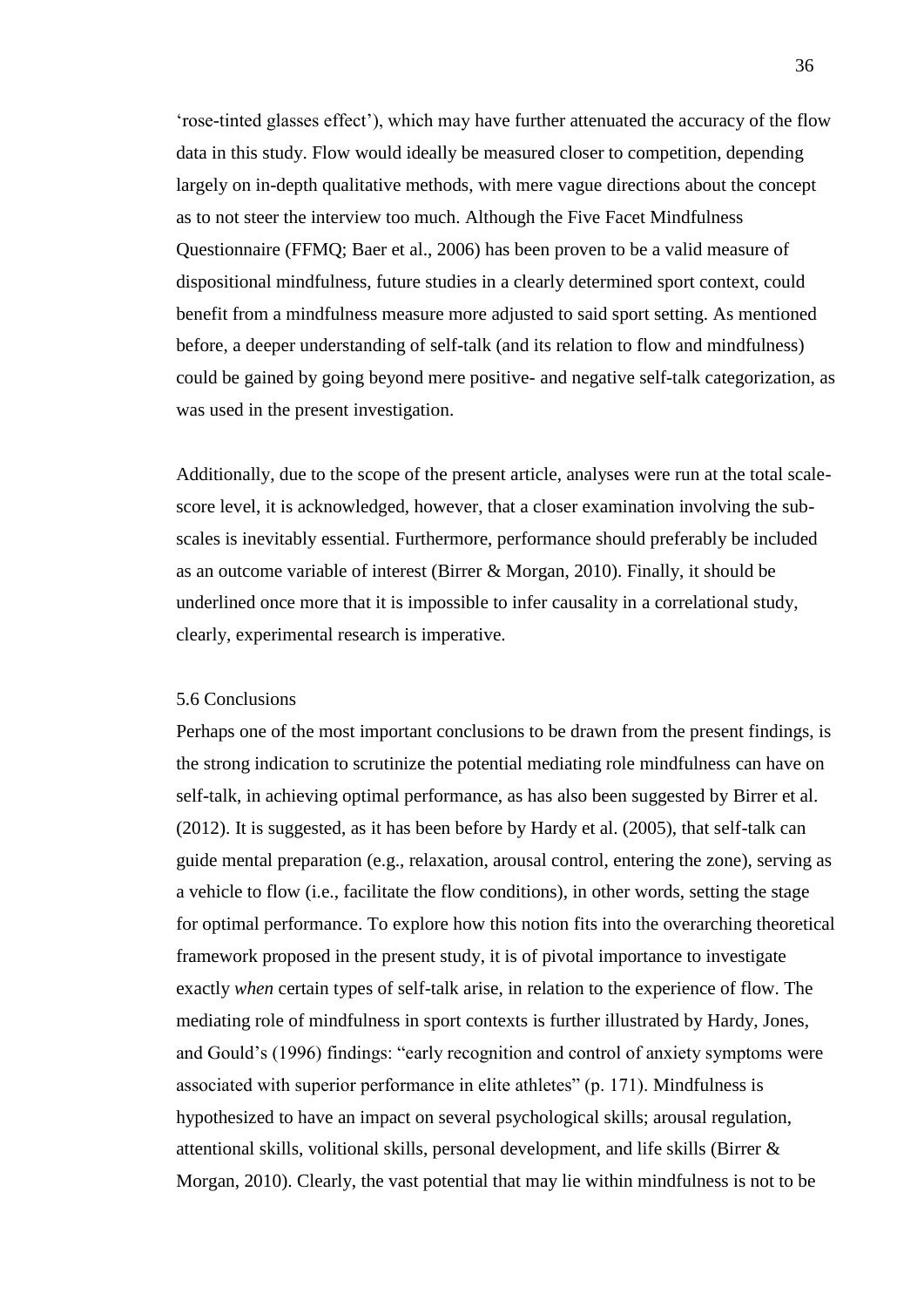overlooked, the story it has to tell in sport psychology is far from being told entirely. The suggested symbiotic relation mindfulness has with flow is unlikely to be exclusive. The empirical evidence and theories unmistakably hint at the fact that mindfulness is probably connected to many aspects of athletic performance in one way or another. This study brings a long suspected new player to the equation in the form of self-talk, the often omnipresent linguistic manifestation of consciousness, from which paying closer attention to in relation to mindfulness in future research, sport psychology could benefit greatly. Nevertheless, although of considerable importance, self-talk is but one potential partner suitable to prosper in an integration with mindfulness. Mindfulness' knowledgebase will continue to expand and truly grow synergistically along with other applications in sport psychology, given that interconnectivity is appreciated. In other words, exploration and investigation of alternative models and possibilities should never cease. We are at the beginning of an exciting journey, one in which the research possibilities are seemingly endless.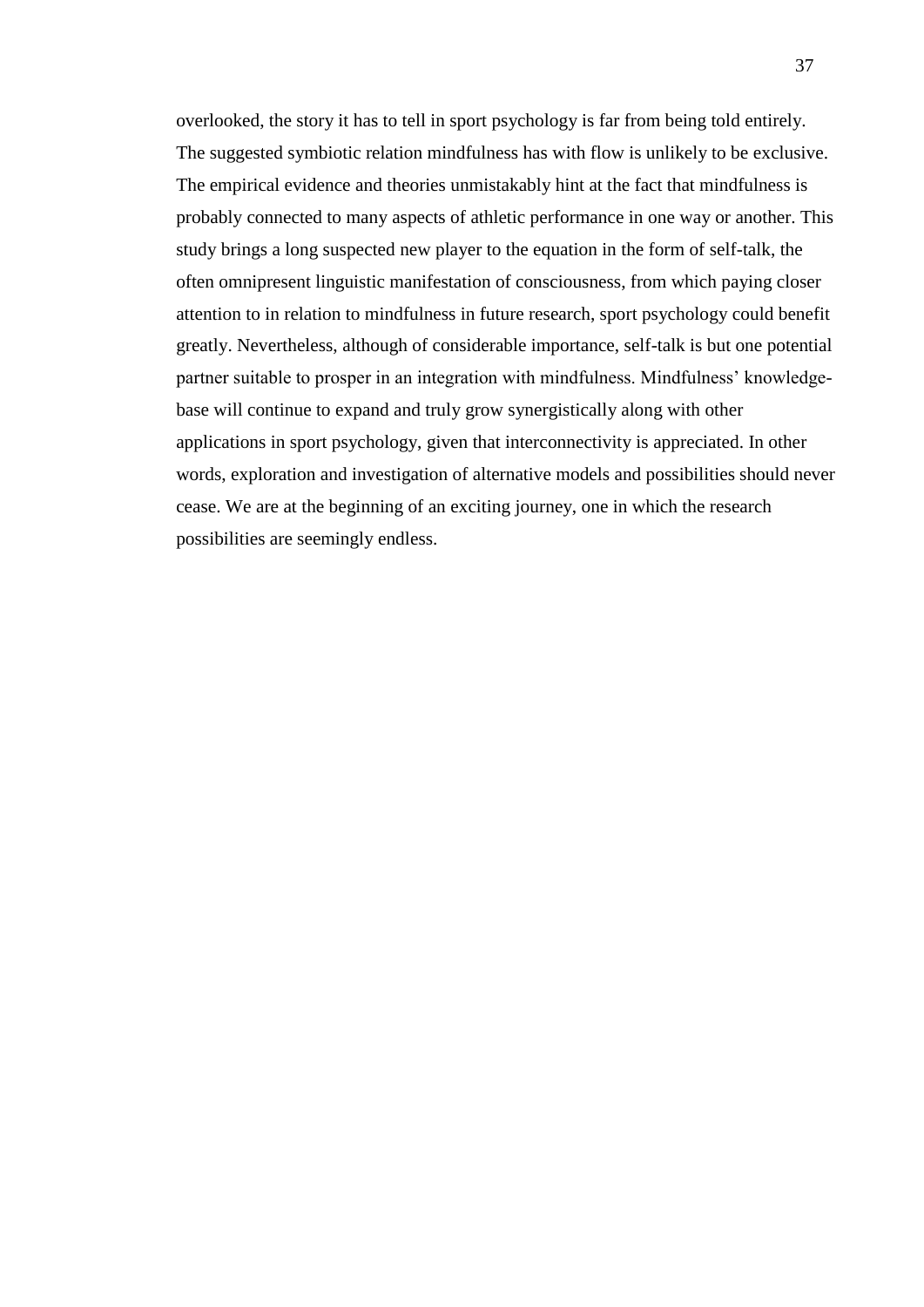- <span id="page-37-0"></span>Aherne, C., Aidan, P. M., & Lonsdale, C. (2011). The effect of mindfulness training on athletes' flow: An initial investigation. *The Sport Psychologist, 25*, 177–189.
- Argus, G., & Thompson, M. (2008). Perceived social problem solving, perfectionism, and mindful awareness in clinical depression: An exploratory study. *Cognitive Therapy and Research, 32*, 745–757.
- Baudouin, C. (1921). *Suggestion and autosuggestion.* New York: Dodd, Mead.
- Baer, R. A. (2003). Mindfulness training as clinical intervention: A conceptual and empirical review. *Clinical Psychology: Science and Practice, 10*, 125–143.
- Baer. R. A., Smith, G. T., Lykins, E., Button, D., Krietemeyer, J, Sauer, S., et al. (2008). Construct validity of the five facet mindfulness questionnaire in meditating and nonmeditating samples. *Assessment, 15*, 329–342.
- Beedie, C. J., Terry, P. C., & Lane, A. M. (2000). The profile of mood states and athletic performance: Two meta-analyses. *Journal of Applied Sport Psychology, 12*, 49–68.
- Bell, J. J., & Hardy, J. (2009). Effects of attentional focus on skilled performance in gold. *Journal of Applied Sport Psychology, 21*, 163–177.
- Bernier, M., Thienot, E., Codron, R., & Fournier, J. F. (2009) Mindfulness and acceptance approaches in sport performance. *Journal of Clinical Sport Psychology, 4*, 320–333.
- Birrer, D., & Morgan, G. (2010). Psychological skills training as a way to enhance an athlete's performance in high-intensity sports. *Scandinavian Journal of Medicine & Science in Sports, 20*, 78–87.
- Birrer, D., Röthlin, P., & Morgan, G. (2012). Mindfulness to enhance athletic performance: Theoretical considerations and possible impact mechanisms. *Mindfulness.* doi: 10.1007/s12671-012-0109-2
- Bishop, S. R., Lau, M., Shapiro, S., Carlson, L. E., Anderson, N., Carmody, J., et al. (2004). Mindfulness: A proposed operational definition. *Clinical Psychology: Science and Practice, 11*, 230–241.
- Blythe, W. (2006). *To hate like this is to be happy forever: A thoroughly obsessive, intermittently uplifting, and occasionally unbiased account of the Duke-North Carolina basketball rivalry.* New York: HarperCollins.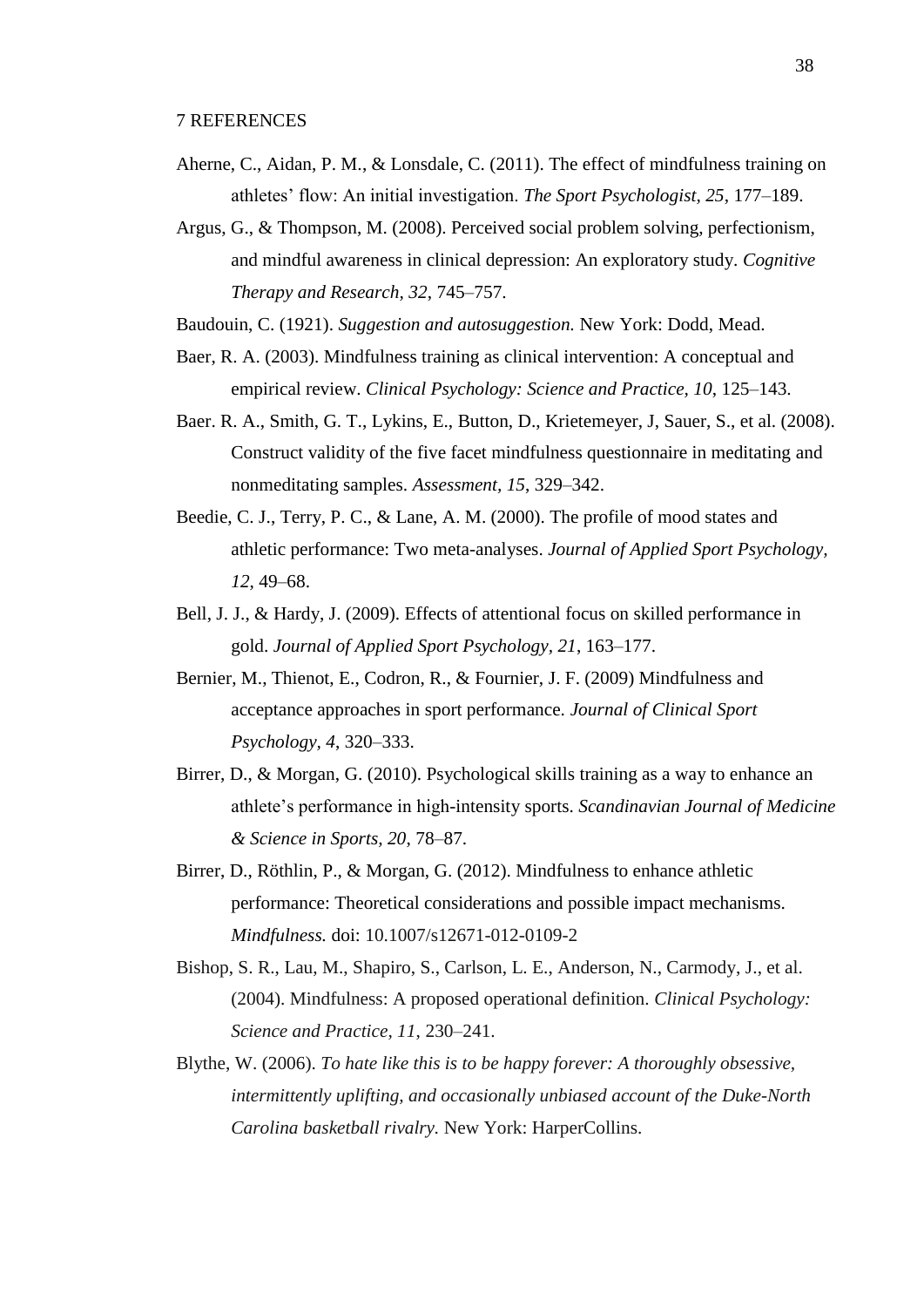- Brown, K. W., & Ryan, R. M. (2003). The benefits of being present: Mindfulness and its role in psychological well-being. *Journal of Personality and Social Psychology, 84*, 822–848.
- Brown, K. W., Ryan, R. M., & Creswell J. D. (2007). Mindfulness: Theoretical foundations and evidence for its salutary effects. *Psychological Inquiry, 18*(4), 211–237.
- Carmody, J., & Baer, R. A. (2008). Relationships between mindfulness practice and levels of mindfulness, medical and psychological symptoms and well-being in a mindfulness-based stress reduction program. *Journal of Behavioral Medicine, 31*, 23–33.
- Carson, J. W., Carson, K. M., Gil, K. M., & Baucom, D. H. (2004). Mindfulness-based relationship enhancement. *Behavior Therapy, 35*, 471–494.
- Chatzisarantis, N. L. D., & Hagger, M. S. (2007). Mindfulness and the intentionbehavior relationship within the theory of planned behavior. *Personality and Social Psychology Bulletin, 33*(5), 663–676.
- Chroni, S., Perkos, S., & Theodorakis, Y. (2007). Function and preferences of motivational and instructional self-talk for adolescent basketball players. *Athletic Insight, 9*, 19–31.
- Clark, S. R. (2002). The impact of self-regulated attention control on the amount of time spent in flow. *Dissertation Abstracts International, 63* (05), p. 2615B (UMI no. 3055205).
- Conroy, D. E., & Metzler, J. N. (2004). Patterns of self-talk associated with different form of competitive anxiety. *Journal of Sport & Exercise Psychology, 26*, 69– 89.
- Crews, D. J., & Landers, D. M. (1993). Electroencephalographic measures of attentional patterns prior to the golf putt. *Medicine and Science in Sports and Exercise, 25*, 116–126.
- Csikszentmihalyi, M. (1975). *Beyond boredom and anxiety.* San Francisco: Jossey-Bass.
- Csikszentmihalyi, M. (1990). *Flow: The psychology of optimal experience.* New York: Harper & Row.
- Csikszentmihalyi, M. (2000). The contribution of flow to positive psychology. In M. E. P. Seligman, & J. Gillham (Eds.), *The science of optimism and hope.*  Philadelphia: Templeton Foundation Press.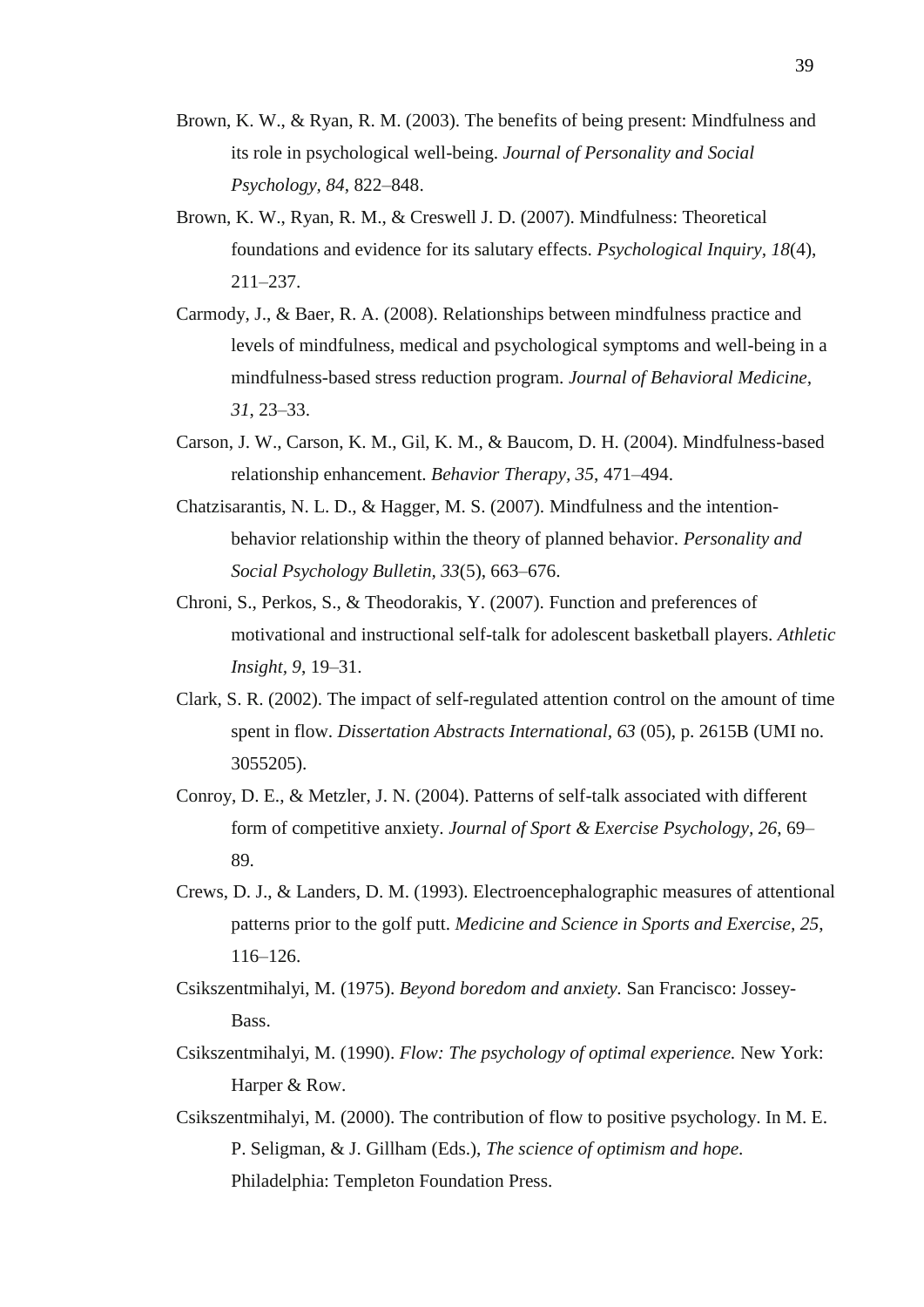- Cullen, C. (2008). Acceptance and commitment therapy (ACT): A third wave behavior therapy. *Behavioural and Cognitive Psychotherapy, 36*, 667–673.
- Deci, E. L., & Ryan, R. M. (1985). *Intrinsic motivation and self-determination in human behavior.* New York: Plenum Press.
- Dormashev, Y. (2010). Flow experience explained on the grounds of an activity approach to attention. In B. Bruya (Ed.), *Effortless attention: A new perspective in the cognitive science of attention and action* (pp. 287–333). Cambridge, MA: MIT Press.
- Duda, J. L. (1989). The relationship between task and ego orientation and the perceived purpose of sport among male and female high school athletes. *Journal of Sport and Exercise Psychology, 11*, 318–335.
- Duda, J. L. (1992). Motivation in sport settings: A goal perspective approach. In G. C. Roberts (Ed.), *Motivation in sport and exercise* (pp. 57–91). Champaign, IL: Human Kinetics.
- Duda, J. L., & Nicholls, J. G. (1992). Dimensions of achievement motivation in schoolwork and sport. *Journal of Educational Psychology, 84*, 290–299.
- Edwards, T., Kingston, K., Hardy, L., & Gould, D. (2002). A qualitative analysis of catastrophic performances and the associated thoughts, feelings, and emotions. *The Sport Psychologist, 16*, 1–19.
- Elferink-Gemser, M. T., Starkes, J. L., Medic, N., Lemmink, K. A. P. M., Visscher, C. (2011). What discriminates elite and sub-elite youth field hockey players? *Annals of Research in Sport and Physical Activity, 1*, 85–99.
- Fledderus, M., Bohlmeijer, E., Smit, F., & Westerhof, G. (2010). Mental health promotion as a new goal in public health care: A randomized controlled trial of an intervention enhancing psychological flexibility. *American Journal of Public Health, 100*(12), 2372–2378.
- Game, A. (2001). Creative ways of being. In J. Morss, N. Stephenson, & H. Rappard (Eds.), *Theoretical issues in psychology* (pp. 3–12). Boston/Dorrecht/London: Kluwer Academic.
- Gardner, F. L. (2009). Efficacy, mechanisms of change, and the scientific development of sport psychology. *Journal of Clinical Sports Psychology, 3*, 139–155.
- Gardner, F. L., & Moore, Z. E. (2004). A Mindfulness-Acceptance-Commitment (MAC) based approach to performance enhancement: Theoretical considerations. *Behavior Therapy, 35*, 707–723.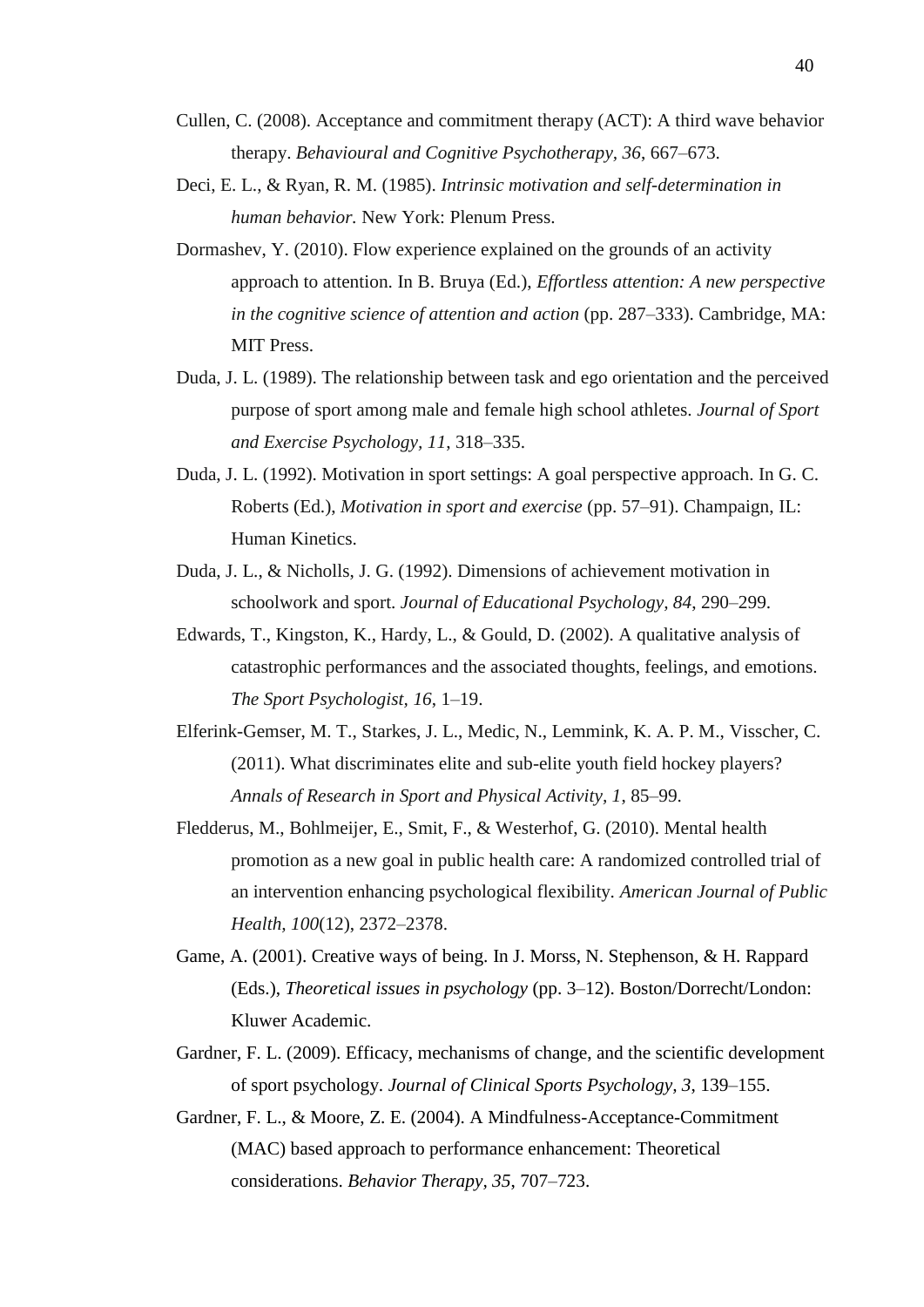- Gardner, F. L., & Moore, Z. E. (2007). *The psychology of enhancing human performance: The Mindfulness-Acceptance-Commitment (MAC) approach*. New York: Springer.
- Garland, E., Gaylord, S., & Park, J. (2009). The role of mindfulness in positive reappraisal. *Explore (New York, N.Y.), 5*(1), 37–44.
- Greeson, J. M. (2009). Mindfulness research update: 2008. *Complementary Health Practice Review, 14*(1), 10–18.
- Hanin, Y. L. (1980). A study of anxiety in sport. In W. F. Straub (Ed.), *Sport psychology: An analysis of athlete behavior* (pp. 136–249). Ithaca, NY: Movement Publications.
- Hardy, J. (2006). Speaking clearly: A critical review of the self-talk literature. *Psychology of Sport and Exercise, 7*, 81–97.
- Hardy, J., Hall, C. R., & Hardy, L. (2005). Quantifying athlete self-talk. *Journal of Sport Sciences, 23*(9), 905–917.
- Hardy, L., Jones, G., & Gould, D. (1996). *Understanding psychological preparation for sports: Theory and practice for elite performers.* Chichester, UK: John Wiley & Sons.
- Hatzigeorgiadis, A., Theodorakis, Y., & Zourbanos, N. (2004). Self-talk in the swimming pool: The effects of self-talk on thought content and performance on water-polo tasks. *Journal of Applied Sport Psychology, 16*, 138–150.
- Hayes, S. C. (2004). Acceptance and commitment therapy, relational frame theory, and the third wave of behaviour therapy. *Behaviour Therapy, 35*, 639–665.
- Hayes, S. C., Strosahl, K. D., & Wilson, K. G. (1999). *Acceptance and Commitment Therapy: An experiential approach to behavior change.* New York: The Guilford Press.
- Hindman, R. K., Crowley, K. J., Glass, C. R., Arnkoff, D. B., Bohn, E. G., & Brown, C. E. (2009, November). *The relationship between mindfulness and cognitive aspects of social anxiety.* New York: Association for Behavioral and Cognitive Therapies.
- Hoaglin, D. C., & Iglewicz, B. (1987). Fine tuning some resitant rules for outlier labeling. *Journal of American Statistical Association, 82*, 1147–1149.
- Hofmann, S. G., Heering, S., Sawyer, A. T., & Asnaani, A. (2009). How to handle anxiety: The effects of reappraisal, acceptance, and suppression strategies on anxious arousal. *Behavior Research and Therapy, 47*(5), 389–394.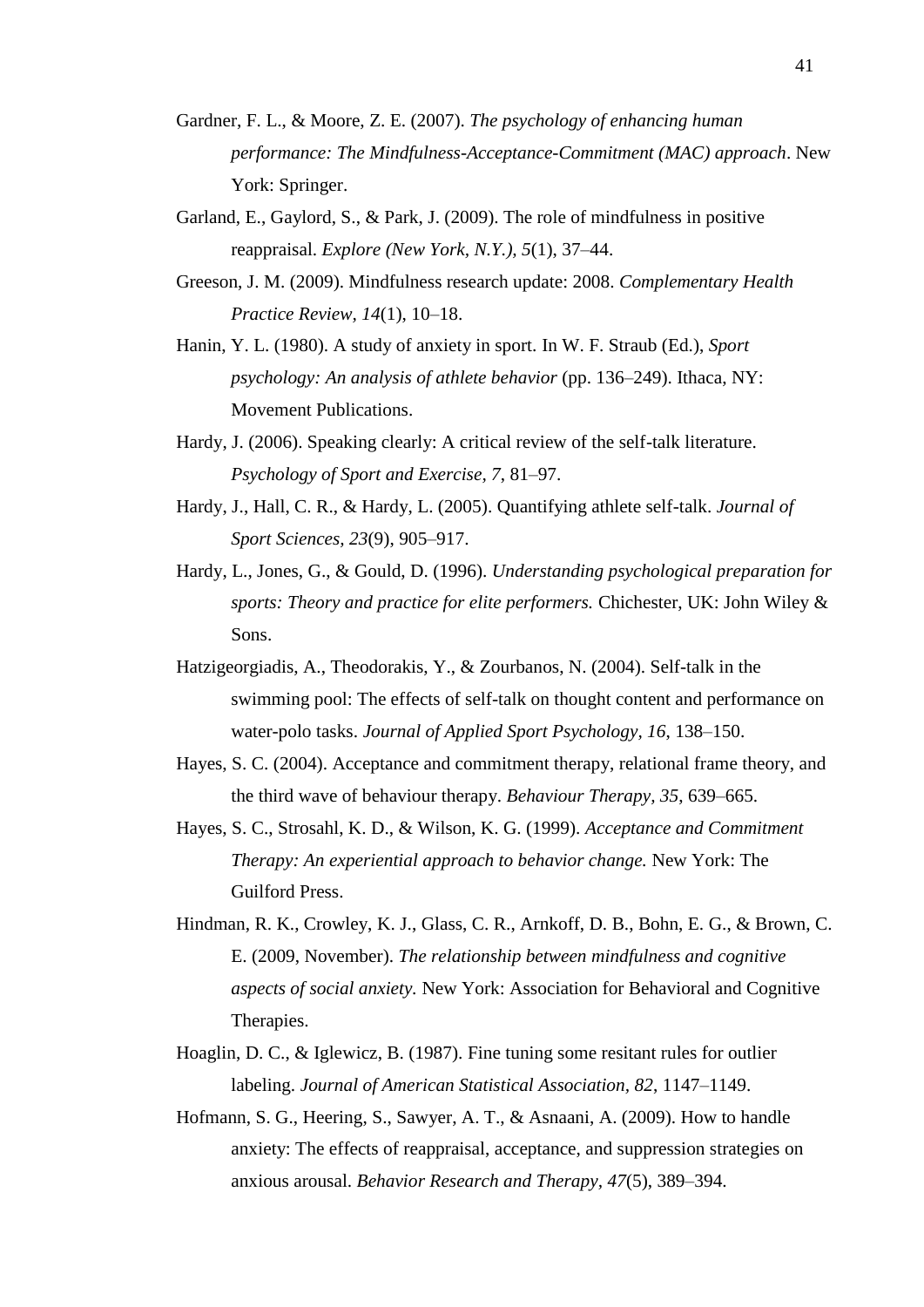- Jackson, S. A. (1992). Athletes in flow: A qualitative investigation of flow states in elite figure skaters. *Journal of Applied Sport Psychology, 4*, 161–180.
- Jackson, S. A., & Csikszentmihalyi, M. C. (1999). *Flow in sports: The keys to optimal experiences and performances.* Champaign, IL: Human Kinetics.
- Jackson, P., & Delehanty, H. (1995). Sacred hoops: Spiritual lessons of a hardwood warrior. New York: Hyperion.
- Jackson, S. A., & Eklund, R. C. (2002). Assessing flow in physical activity: The Flow State Scale-2 and Dispositional Flow Scale-2. *Journal of Sport and Exercise Psychology, 24*, 133–150.
- Jackson, S. A., & Eklund, R. C. (2004). *The flow scale manual.* Morgantown, WV: Fitness Information Technology.
- Jackson, S. A., & Roberts, G. (1992). Positive performance state of athletes: Towards a conceptual understanding of peak performance. *The Sport Psychologist, 6*, 156– 171.
- Jain, S., Shapiro, S. L., Swanick, S., Roesch, S. C., Mills. P. M., Bell, I., et al. (2007). A randomized controlled trial of mindfulness meditation versus relaxation training: Effects on distress, positive states of mind, rumination, and distraction. *Annals of Behavioral Medicine, 33*, 11–21.
- Janelle, C. M. (1999). Ironic mental processes in sport: Implications for sport psychologists. *The Sport Psychologist, 13*, 201–220.
- Kabat-Zinn, J. (1990). *Full catastrophe living: Using the wisdom of your body and mind to face stress, pain, and illness.* New York: Delta.
- Kabat-Zinn, J. (1994). *Wherever you go, there you are: Mindfulness meditation in everyday life.* New York: Hyperion.
- Kaufman, K. A., Glass, C. R., & Arnkoff, D. B. (2009). Evaluation of Mindful Sport Performance Enhancement (MSPE): A new approach to promote flow in athletes. *Journal of Clinical Sport Psychology, 4*, 334–356.
- Kee, Y. H., & Wang, C. K. J. (2008). Relationships between mindfulness, flow dispositions and mental skills adoption: A cluster analytic approach. *Psychology of Sport and Exercise, 9*, 393–411.
- Lazarus, R. S. (1991). Cognition and motivation in emotion. *The American Psychologist, 46*, 352–367.
- Landin, D. (1994). The role of verbal cues in skill learning. *Quest, 46*, 299–313.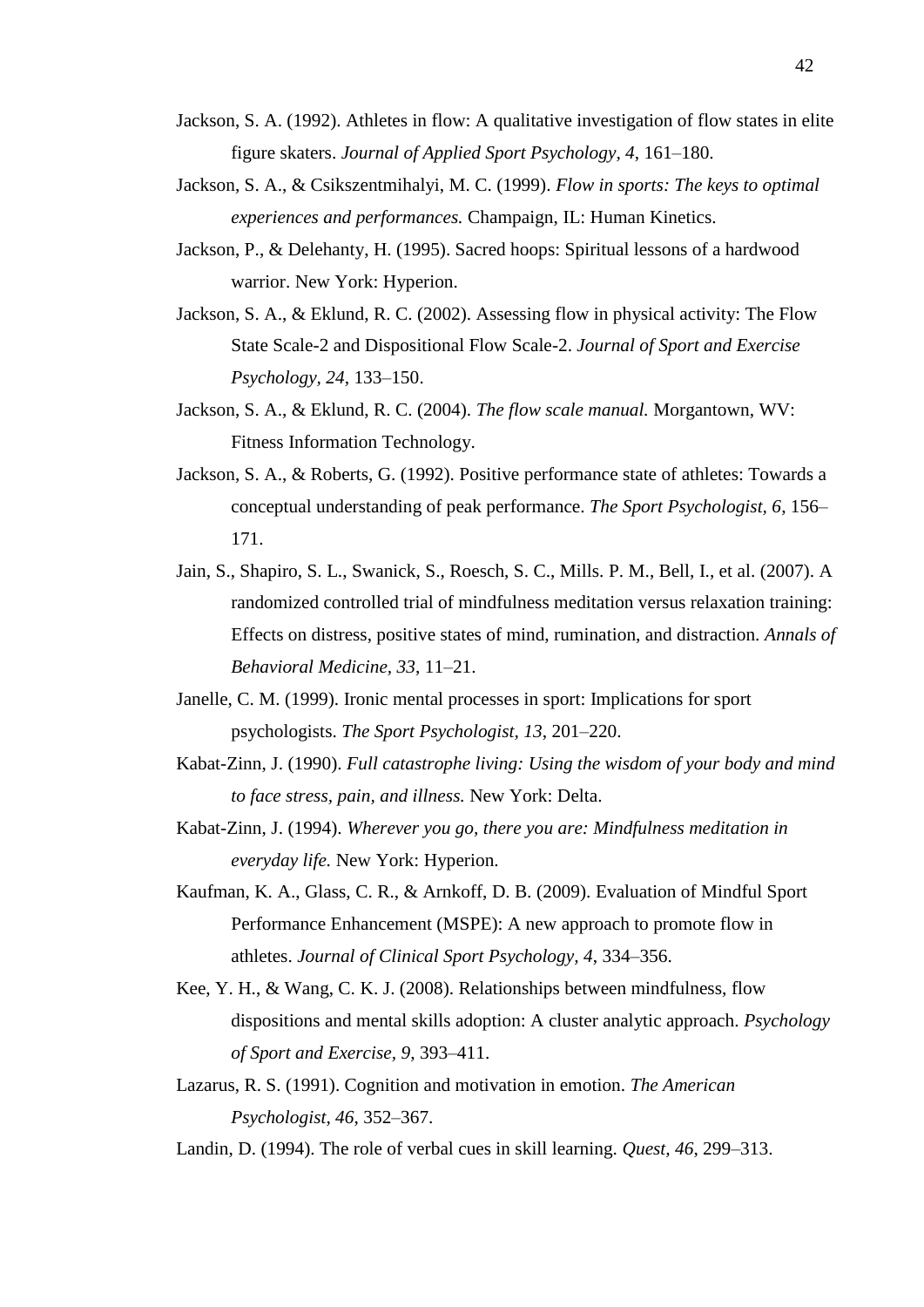- Li, F., Harmer, P., Chi, L., & Vongjaturapat, N. (1996). Cross-cultural validation of the task and ego orientation in sport questionnaire. *Journal of Sport and Exercise Psychology, 18*(4), 392–407.
- Lonsdale, C., Hodge, K., & Rose, E. A. (2006). Pixels vs. paper: Comparing online and traditional survey methods in sport psychology. *Journal of Sport and Exercise Psychology, 28*, 100–108.
- Maneesriwongul, W., & Dixon, J. K. (2004). Instrument translation process: A methods review. *Journal of Advanced Nursing, 48*(2), 175–186.
- Marks, D. R. (2008). The Buddha's extra scoop: Neural correlates of mindfulness and clinical sport psychology. *Journal of Clinical Sport Psychology, 2*, 216–241.
- Martens, R., Burton, D., Vealey, R. S., Bump, L. A., & Smith, D. E. (1990). The competitive state anxiety inventory-2 (CSAI-2). In R. Martens, R. S. Vealey, & D. Burton (Eds.), *Competitive anxiety in sport* (pp. 117–190). Champaign, IL: Human Kinetics.
- Masters, R. S. W. (1992). Knowledge knerves and know-how: The role of explicit versus implicit knowledge in the breakdown of a complex motor skill under pressure. *British Journal of Psychology, 83*, 343–358.
- McCarthy, J. J. (2011). Exploring the relationship between goal achieve orientation and mindfulness in collegiate athletics. *Journal of Clinical Sport Psychology, 5*, 44– 57.
- Moreno, J. A., Cervelló, E., & González-Cutre, D. (2008). Relationships among goal orientations, motivational climate and flow in adolescent athletes: Differences by gender. *The Spanish Journal of Psychology, 11*(1), 181–191.
- Nicholls, J. G. (1984). Achievement motivation: Conceptions of ability, subjective experience, task choice, and performance. *Psychological Review, 91*(3), 328– 346.
- Orsillo, S. M., & Roemer, L. (2005). *Acceptance and mindfulness-based approaches to anxiety: Conceptualization and treatment.* New York: Springer.
- Purdon, C. (1999). Thought suppression and psychopathology. *Behaviour Research and Therapy, 37*, 1029–1054.
- Raes, F., & Williams, J. M. G. (2010). The relationship between mindfulness and uncontrollability of ruminative thinking. *Mindfulness, 1*.
- Ravizza, K. (2002). A philosophical construct: A framework for performance enhancement. *International Journal of Sport Psychology, 33*, 4–18.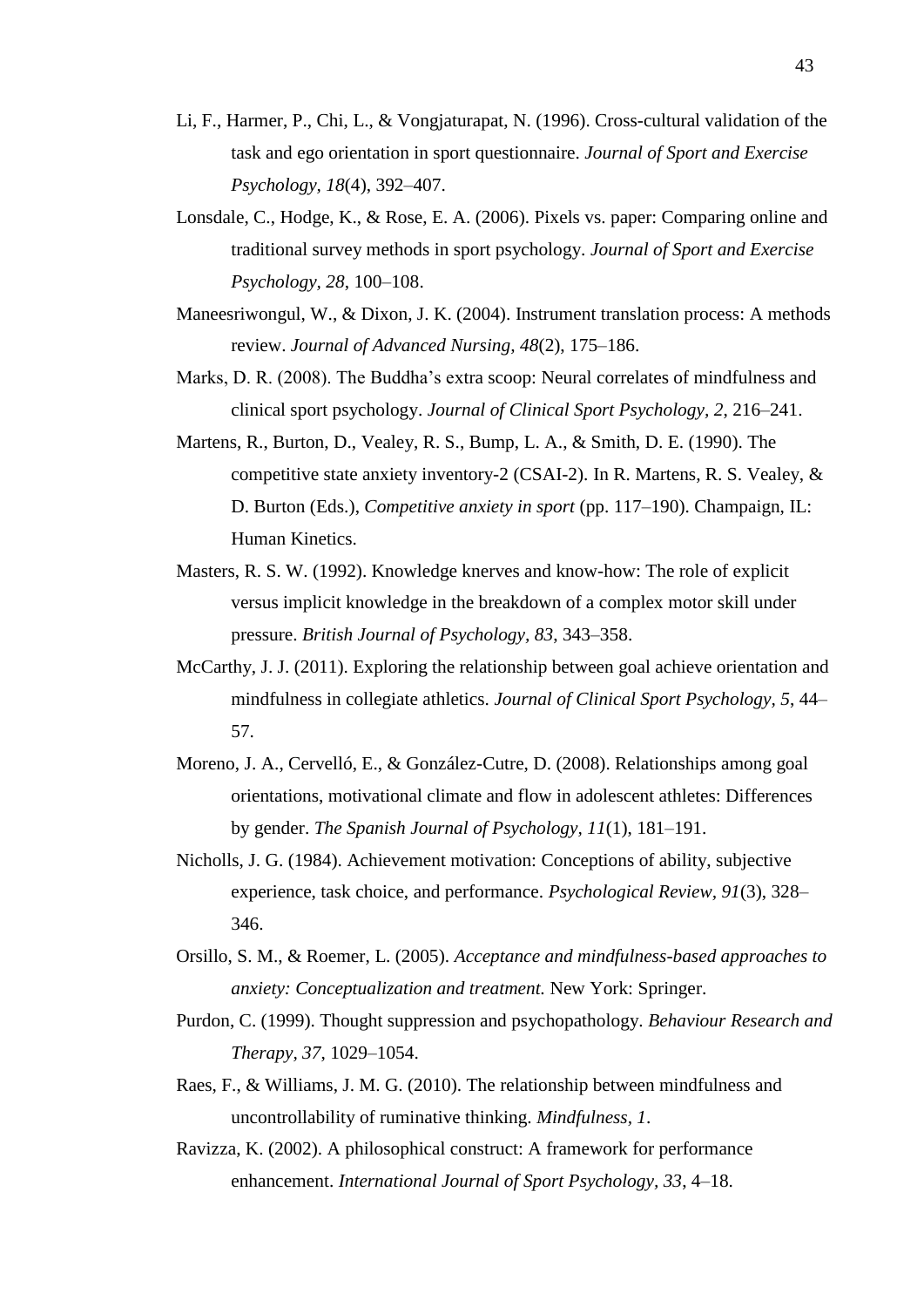- Roemer, L., Lee, J. K., Salters-Pedneault, K., Erisman, S. M., Orsillo, S. M., & Mennin, D. S. (2009). Mindfulness and emotion regulation difficulties in generalized anxiety disorder: Preliminary evidence for independent and overlapping contributions. *Behavior Therapy, 40*, 142–154.
- Rotella, B., & Cullen, B. (2004). *The golfer's mind: Play to play great.* New York: Free Press.
- Russell, W. D. (2001). An examination of flow state occurrence in college athletes. *Journal of Sport Behavior, 24*, 83–107.
- Salmon, P., Hanneman, S., & Harwood, B. (2010). Associative / dissociative cognitive strategies in sustained physical activity: Literature review and proposal for a mindfulness-based conceptual model. *The Sport Psychologist, 24*, 127–156.
- Standage, M., Duda, J., & Pensgaard, A. (2005). The effect of competitive outcome and task-involving, ego-involving, and cooperative structures on the psychological well-being of individuals engaged in a co-ordination task: A self-determination approach. *Motivation and Emotion, 29*(1), 41–68.
- Stein, D. J., Ives-Deliperi, V., & Thomas, K. G. F. (2008). Psychobiology of mindfulness. *CNS Spectrums, 13*(9), 752–756.
- Sun, Y., & Wu, X. (2011). Self-regulation of elite athletes in China. *Social Behavior and Personality, 39*(8), 1036–1044.
- Schwartz, R. M., & Garamoni, G. L. (1986). A structural model of positive and negative states of mind: Asymmetry in the internal dialogie. In P. C. Kendall (Ed.), *Advances in cognitive-behavioral research and therapy* (Vol. 5, pp. 1–62). New York: Academic Press.
- Tod, D., Hardy, J., & Oliver, E. (2011). Effects of self-talk: A systematic review. *Journal of Sport & Exercise Psychology, 33*, 666–687.
- Van-Yperen, N. W., & Duda, J. L. (1999). Goal orientations, beliefs about success, and performance improvement among youth elite Dutch soccer players. *Scandinavian Journal of Medicine and Science in Sports, 9*, 358–364.
- Wegner, D. M. (1994). Ironic processes of mental control. *Psychological Review, 101*(1), 34–52.
- Wegner, D. M., Schneider, D. J., Carter, S. III, & White, L. (1987). Paradoxical effects of thought suppression. *Journal of Personality and Social Psychology, 58*, 409– 418.